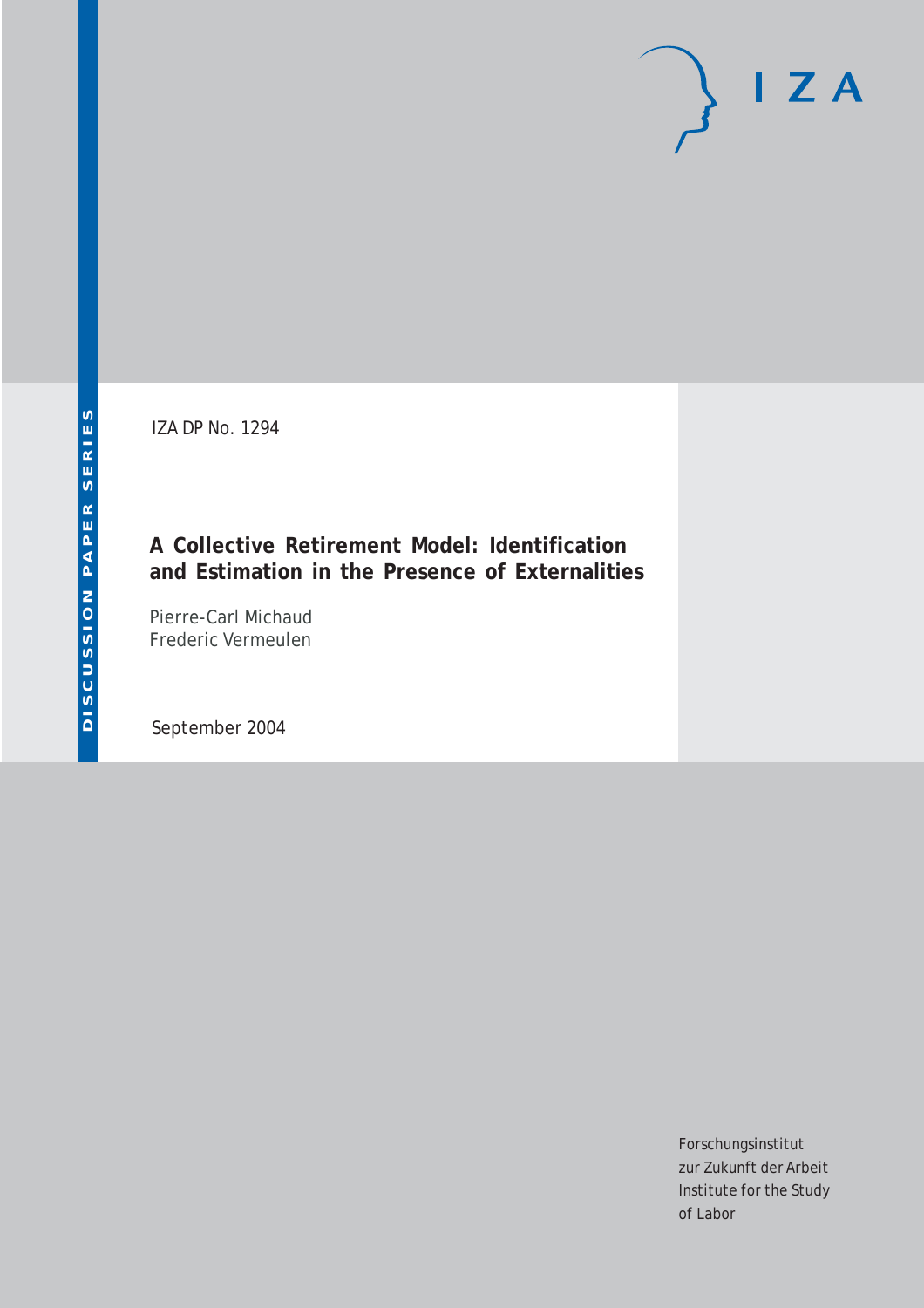# **A Collective Retirement Model: Identification and Estimation in the Presence of Externalities**

# **Pierre-Carl Michaud**

*CentER, Tilburg University and IZA Bonn*

# **Frederic Vermeulen**

*CentER, Tilburg University*

Discussion Paper No. 1294 September 2004

IZA

P.O. Box 7240 53072 Bonn **Germany** 

Phone: +49-228-3894-0 Fax: +49-228-3894-180 Email: [iza@iza.org](mailto:iza@iza.org)

Any opinions expressed here are those of the author(s) and not those of the institute. Research disseminated by IZA may include views on policy, but the institute itself takes no institutional policy positions.

The Institute for the Study of Labor (IZA) in Bonn is a local and virtual international research center and a place of communication between science, politics and business. IZA is an independent nonprofit company supported by Deutsche Post World Net. The center is associated with the University of Bonn and offers a stimulating research environment through its research networks, research support, and visitors and doctoral programs. IZA engages in (i) original and internationally competitive research in all fields of labor economics, (ii) development of policy concepts, and (iii) dissemination of research results and concepts to the interested public.

IZA Discussion Papers often represent preliminary work and are circulated to encourage discussion. Citation of such a paper should account for its provisional character. A revised version may be available directly from the author.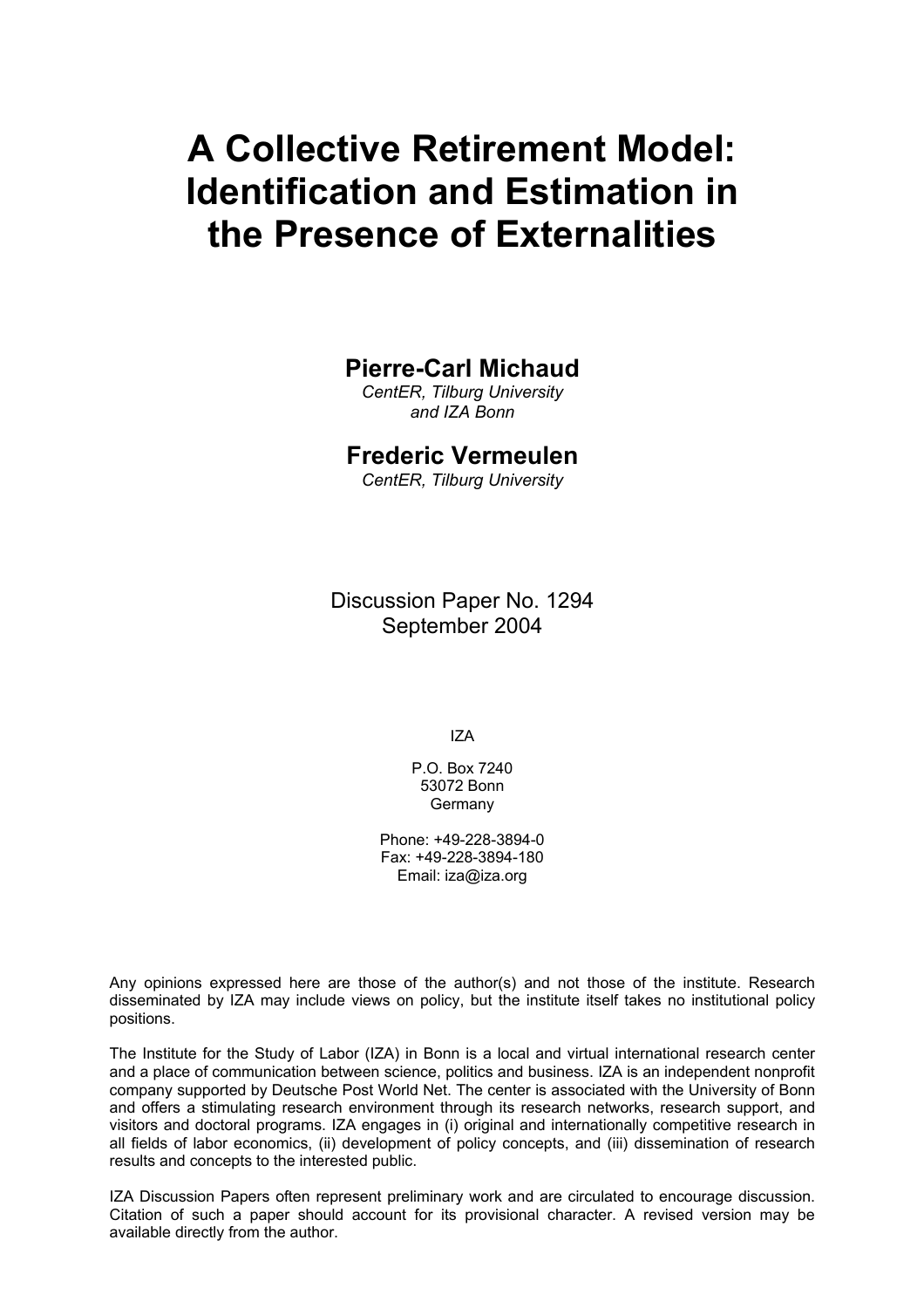IZA Discussion Paper No. 1294 September 2004

# **ABSTRACT**

# **A Collective Retirement Model: Identification and Estimation in the Presence of Externalities**[∗](#page-2-0)

We study the labor supply dynamics of elderly couples by means of a structural collective model. The model allows for general externalities with respect to spouses' leisure. Preferences and the intrahousehold bargaining process are identified by using panel data with couples and individuals who turned into widow(er)hood in the covered period. The model does not only look at the extensive margin (working versus being retired), but also at the intensive margin (how many hours are worked) and the claiming decision for social security benefits. We apply the model to American households coming from the first five waves of the Health and Retirement Study. We also provide model simulations for two widely discussed reform proposals; more specifically the abolition of the earnings test and the elimination of the spouse benefit. The model simulations reveal only small changes in labor supply of elderly couples.

JEL Classification: D13, H310, J22, J26

Keywords: collective household models, labor supply, retirement, social security, identification

Corresponding author:

Pierre-Carl Michaud CentER Tilburg University P.O. Box 90153 5000 LE Tilburg The Netherlands Email: [p.c.michaud@uvt.nl](mailto:p.c.michaud@uvt.nl)

<span id="page-2-0"></span><sup>∗</sup> The authors acknowledge the financial support provided through the European Community's Human Potential Programme under contract HPRN-CT-2002-00235, (AGE). We are grateful to James Banks, David Blau, Richard Disney, Arie Kapteyn, Jan van Ours and Arthur van Soest, as well as seminar participants in Tilburg, RAND, CREST, the RTN-AGE workshop in Edesheim and ESEM 2004 Madrid for providing useful comments and suggestions. We also thank Nicole Maestas for helpful discussions on social security rules. Part of this paper was written when the first author was at the RAND Corporation and the Institute for Fiscal Studies London, whose kind hospitality is gratefully acknowledged.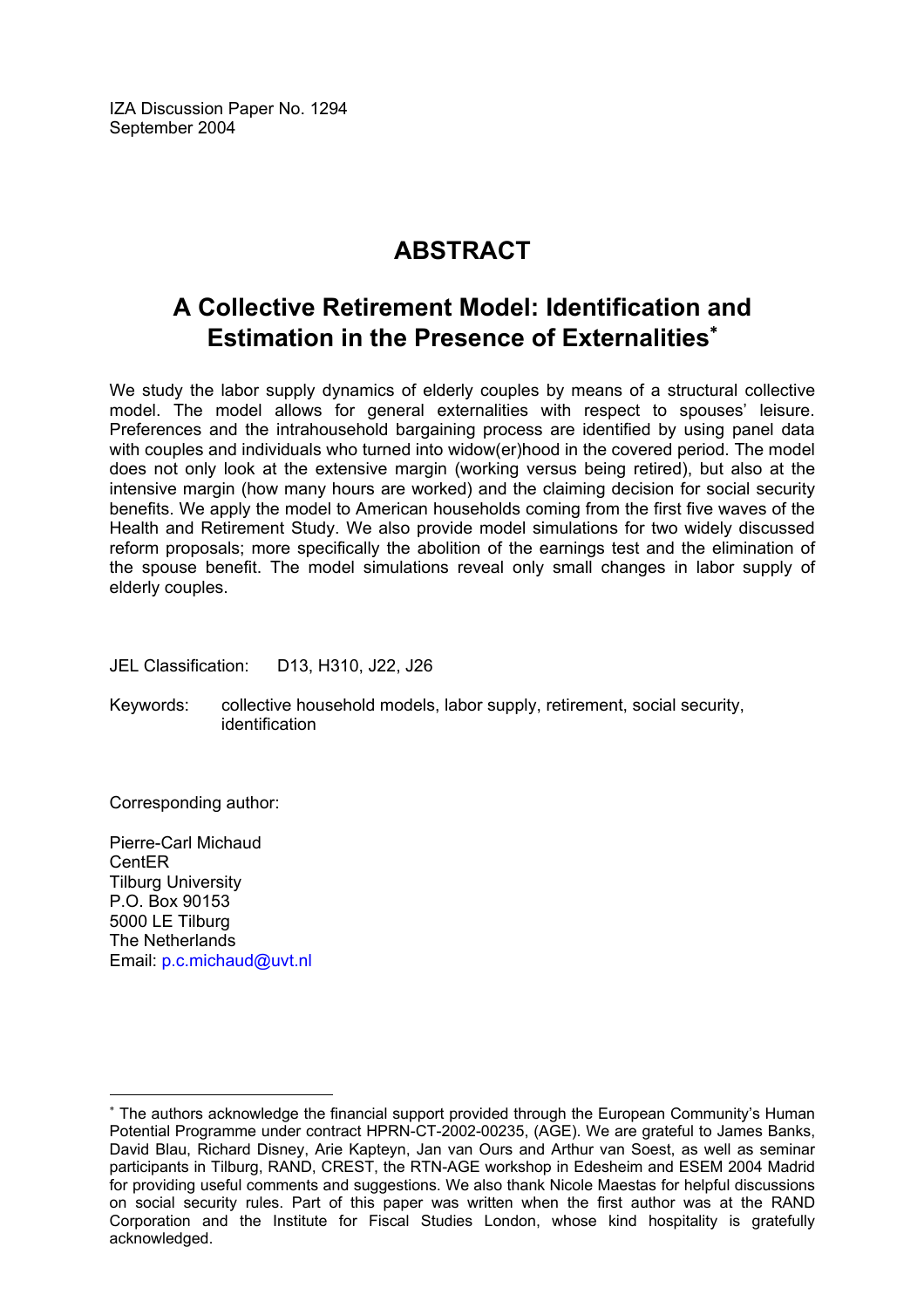# 1 Introduction

For obvious reasons, considerable attention has been devoted to the economics of retirement. Most industrialized countries were subject to sweeping changes of the labor market during the last decades. Workers retire at younger ages than they used to do, which is coupled to an increasing life expectancy. At the same time, female labor force participation has increased over time, resulting in a shrinking gap between male and female participation rates. These labor market features have their well-known consequences on the social security system (see Gruber and Wise, 1999, and Social Security Administration, 2003, for some background figures).

The bulk of the studies on the economics of retirement concentrated on retirement decisions of older men (see, e.g., Gustman and Steinmeier, 1986, Stock and Wise, 1990, and Rust and Phelan, 1997). Only relatively recently, and following the increased labor force participation of women, attention shifted towards the issue of labor supply behavior of both spouses in elderly couples. Characteristic of couples' labor supply behavior are the coordinated retirement decisions taken. Indeed, the tendency of husbands and wives to retire together, or very shortly after each other, are well documented (see, e.g., Blau, 1998, Gustman and Steinmeier, 2000, 2002, 2004; Maestas, 2001; and Michaud, 2003). Complementarities in spouses' leisure are a likely explanation for such retirement patterns.

Several models describing joint labor supply dynamics of the elderly have been presented. Blau (1998) proposes a model where the household utility function depends on both the husband's and wife's labor supply status; households are thus assumed to behave as single decision makers. One major problem with this so-called unitary approach is that there is much empirical evidence that it does not fit the data very well. Slutsky symmetry and negativity are regularly rejected when confronted with consumption or labor supply data (see Fortin and Lacroix, 1997, Browning and Chiappori, 1998, and Vermeulen, 2004, for some recent examples). Evidence suggests that intra-household bargaining aspects within multi-person households cannot be ignored in general. Gustman and Steinmeier (2000, 2002, 2004) explicitly take into account that older couples are composed of two individuals with own preferences. Household decisions, then, result from a non-cooperative Nash bargaining approach. However, this approach is somewhat controversial since it can lead to equilibrium outcomes that are not Pareto efficient. The question can be asked why spouses would not choose those outcomes that make at least one of them better off without decreasing the welfare level of the other one; especially if one takes into account that spouses in older couples probably know each other's preferences very well, while they are in the repeated game of living in a couple. Another well-known problem occurs when one considers bivariate simultaneous response models which represent equilibria in multi-person discrete games where one allows for externalities; elderly couples' retirement behavior may serve as a typical example. The presence of multiple equilibria implies an incomplete econometric model since nonunique outcomes are predicted for given values of the model's observables and unobservables (see, e.g., Tamer, 2003). This problem is usually solved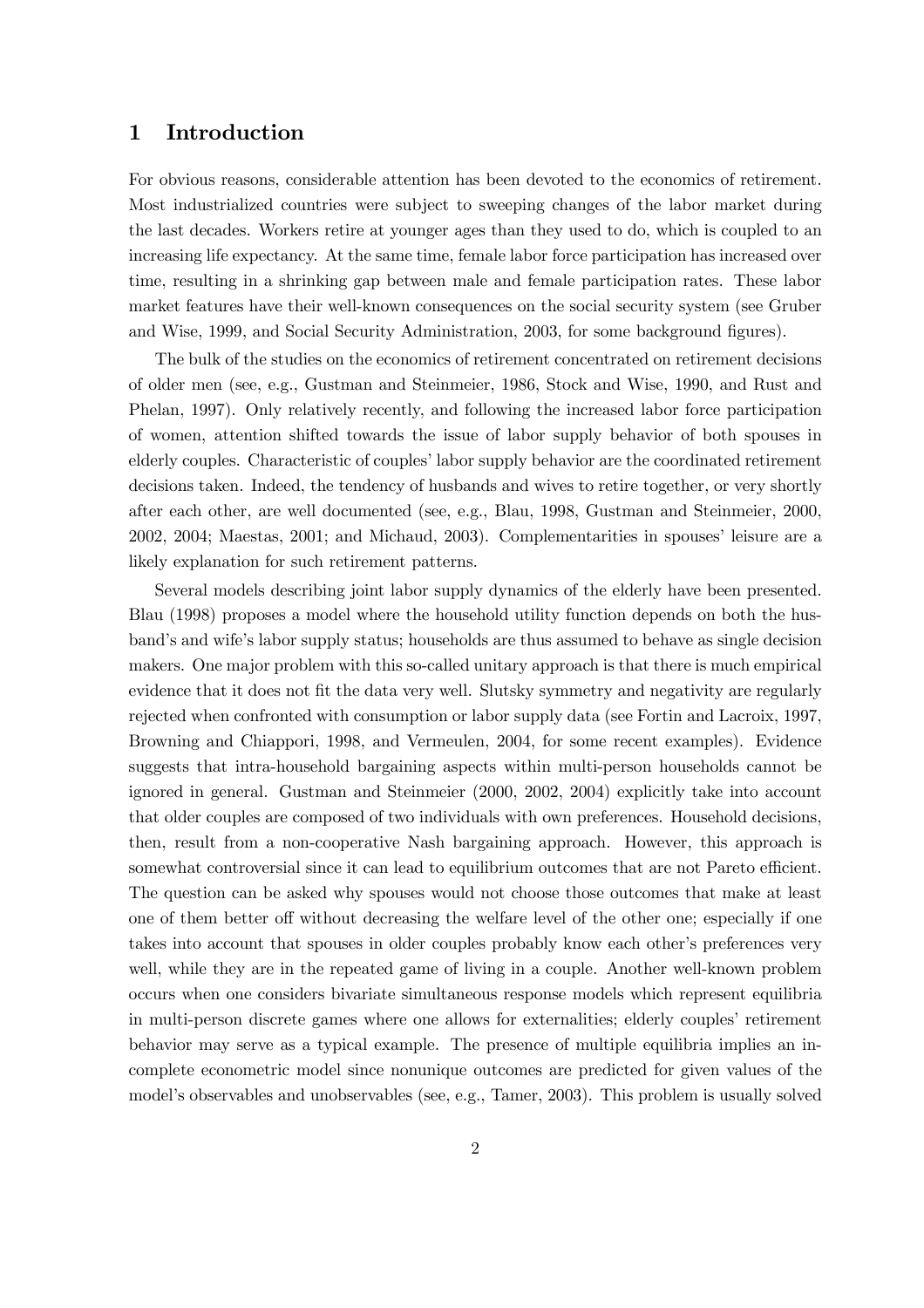by introducing ad-hoc rules that change the outcome space of the model (see Gustman and Steinmeier, 2000, 2002, 2004). Models based on the unitary approach or on cooperative behavior circumvent this incompleteness problem; well-defined household utility functions associate one, and only one, outcome with a given set of observables and unobservables. Mastrogiacomo, Alessie and Lindeboom (2002) consider a cooperative, and thus complete, retirement model. However, their model is essentially equivalent to models where households act as single decision makers.<sup>1</sup>

We present a structural retirement model that is embedded in the collective approach to household behavior (see, Chiappori, 1988, 1992, for seminal contributions, and Vermeulen, 2002, for an introduction to the approach). More specifically, we assume that spouses in older couples have own preferences over their labor supply and household consumption. Contrary to Gustman and Steinmeier (2000, 2002, 2004), we assume that the household members are involved in a bargaining process that results in Pareto efficient outcomes. Especially for older couples, this assumption seems highly plausible. The assumption has a considerable empirical content too since recent studies have demonstrated that the collective approach turns out to be a valuable alternative to describe household behavior (see Browning and Chiappori, 1998, Chiappori et al., 2002, Cherchye and Vermeulen, 2003, and Vermeulen, 2004).

One important shortcoming of most of the empirical studies within the collective approach is that rather restrictive individual preferences are assumed. More specifically, preferences are usually of the egoistic or the caring type (see Chiappori, 1988 for formal definitions). Basically, these types of preferences imply that an individual's marginal rate of substitution between own leisure and consumption remains unaffected by his or her spouse's labor supply. Thanks to this assumption, both the sharing rule, which governs how a household's means are allocated to the household members, and the individuals' preferences can be identified from labor supply data on couples alone.<sup>2</sup> As soon as more general preference structures are considered, additional assumptions must be introduced to obtain identification (see Chiappori and Ekeland, 2002). Vermeulen et al. (2003) consider a collective model with externalities going beyond those defined by caring preferences. Identification is obtained by assuming that some aspects of individual preferences are the same across singles and couples. The model is applied to cross-sectional data and involves a rather ad-hoc calibration stage.

We present a novel approach to obtain identification in the presence of general externalities. This is realized by making use of panel data, coming from the Health and Retirement

<sup>&</sup>lt;sup>1</sup>Unitary models are characterized by household utility functions that do not depend on prices (in casu wages). The utility function in Mastrogiacomo et al. (2002) is a weighted average of the utility functions of the individuals in a couple. The weights, however, are fixed; implying that their model cannot be distinguished from a unitary model (see Kooreman and Kapteyn, 1990, and Browning and Chiappori, 1998).

<sup>&</sup>lt;sup>2</sup>To be more precise, if individuals' preferences are egoistic or caring, then the sharing rule can be identified up to an additive constant, while preferences can be identified up to a translation by means of observed labor supply behavior of couples.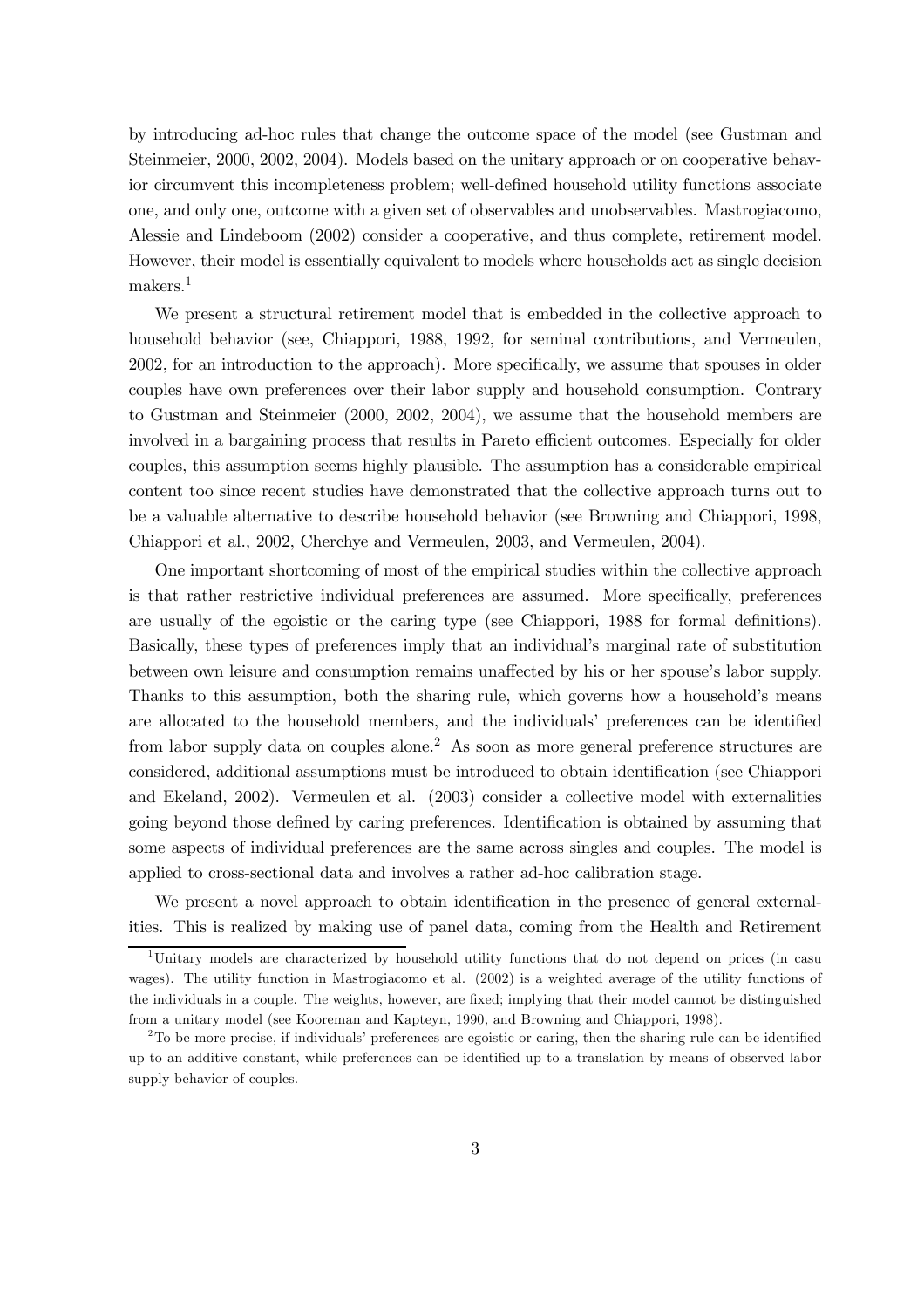Study (HRS), with both couples and individuals who turned into widow(er)hood during the covered period, in connection with the assumption that preferences do not change, except for possible health shocks, in such an event. We believe that our identification method is much less controversial than assuming that preferences across all types of singles and individuals in couples are the same.

Since we will use our model to conduct simulations of the widely discussed social security reform proposals to eliminate the spouse allowance and the earnings test, it must be able to deal with some specific features on top of allowing for externalities in spouses' leisure. Firstly, a distinction must be made between work and the claiming decision for social security benefits. As has been argued by Rust et al. (2001) and Coile et al. (2003), it may be optimal for individuals to delay claiming and have future benefits increased through the actuarial adjustment. This of course implies some forward-looking behavior by individuals (see also Lazear, 1986 and Gruber and Wise, 2002). Secondly, a proper assessment of the incentives of such institutions as the earnings test and earnings replacement for social security benefits seems only possible if one does not only focus on the extensive margin (working versus being retired), but also on the intensive margin (how many hours are worked). Finally, it is clear that health issues, together with the possible dependence on past choices, may play an important role in the labor supply decisions of the elderly. All these features are given ample attention in our model.

The rest of the paper is structured as follows. In Section 2, we present the collective model that focuses on labor supply behavior of elderly couples. Section 3 describes and illustrates some important features of the data. Empirical results are given in Section 4. In Section 5, we discuss some simulations of social security reforms by means of the structural model. Section 6 concludes.

# 2 A collective structural model

#### 2.1 Theoretical model

We focus on households that consist of two elderly individuals  $m$  and  $f$ . In what follows, we assume that all consumption in the household is public. We further assume that preferences of each member allow for externalities of the spouse's leisure. Preferences of individual  $j$  $(j = m, f)$  can thus be represented by the following direct utility functions:

$$
u_{it}^{j} = v^{j} (l_{it}^{m}, l_{it}^{f}, c_{it}), \qquad (1)
$$

where  $l_{it}^{j}$  denotes the amount of leisure of individual j in household i  $(i=1,...,I)$  at time t  $(t = 1,...,T)$ . The Hicksian public consumption of household i at time t is denoted by  $c_{it}$ .

Both household members are involved in a bargaining process that determines the observed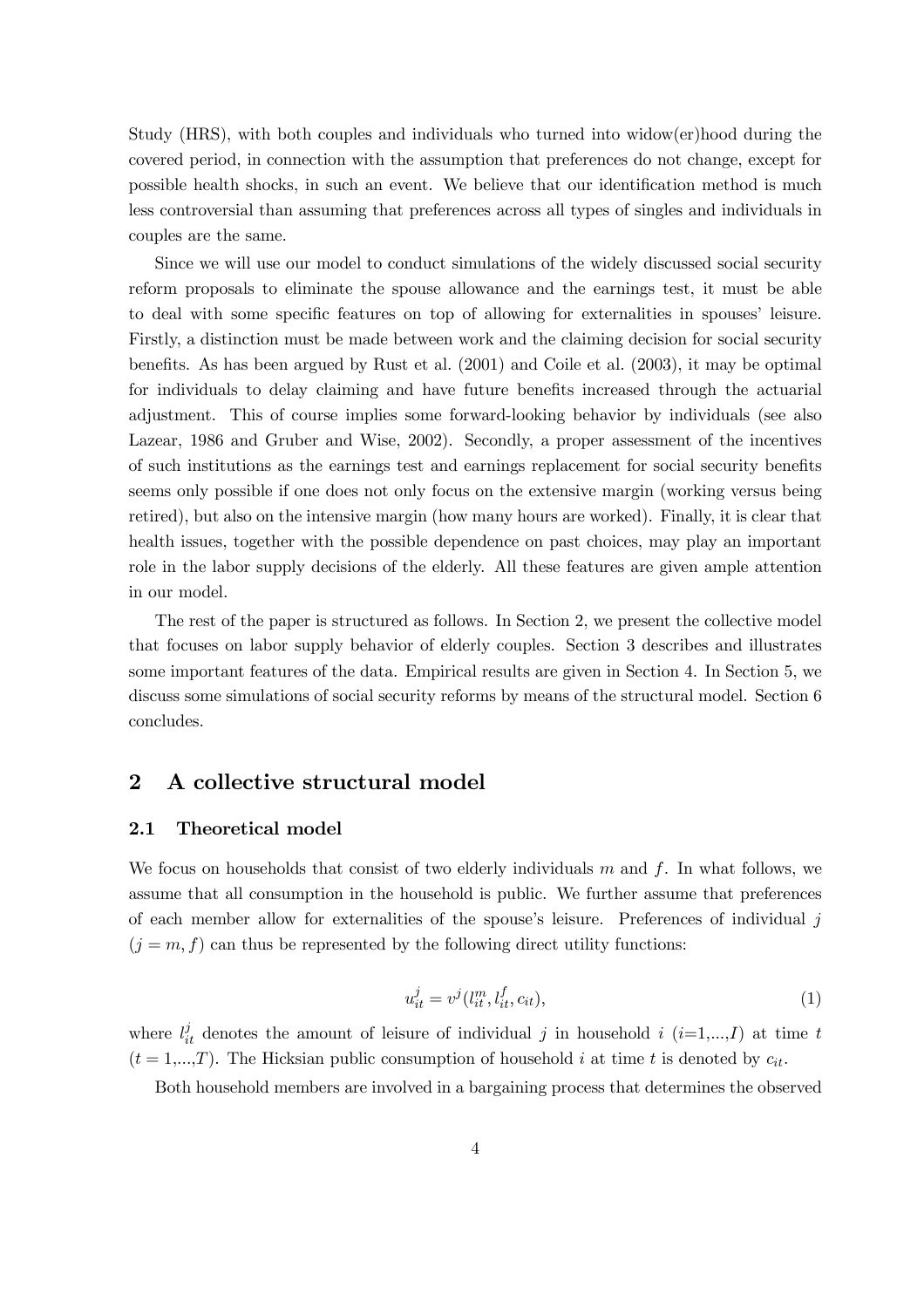allocations over leisure and consumption. Following Chiappori (1988, 1992), we assume that this bargaining process results in Pareto efficient allocations. The question can be asked, however, whether household members can commit in the first period to all future allocations, or whether they can only commit to an allocation of resources for the current period (see Mazzocco, 2001). In this paper, we assume that the second case applies: optimal household allocations depend on the bargaining power of the household members in each period, rather than on some lifetime bargaining power.

As usual in the collective setting, observed allocations are assumed to result from the maximization of a weighted linear social welfare function, subject to the household's budget constraint. Before we formally describe this maximization problem, a few important remarks are to be made. Firstly, optimal choices do not only depend on the hours choices of the individuals, but also on their decision to claim social security benefits when they become eligible (see, Rust et al., 2001 and Coile et al., 2003). This claiming decision has an immediate impact on the budget set of eligible individuals since it determines whether or not they will start collecting benefits. It has an additional impact on the budget set through the earnings test, which applies only if an individual collects social security benefits while working.<sup>3</sup> Household consumption is no real choice variable here, since it is entirely defined by the chosen labor supply and the claiming decision (assuming nonsatiated preferences). In what follows, we will denote the claiming decision by means of the dummy variable  $r_{it}^{j}$   $(j = m, f)$  which indicates whether individual j claimed  $(r_{it}^j = 1)$  or did not claim social security benefits  $(r_{it}^j = 0)$  at time t. A second important remark is that we take into account that the true wage compensation of an individual not only depends on the observed wage rate, but also on the accrual in social security wealth or the implicit social security tax (see, Lazear, 1986 and Gruber and Wise, 2002). Essentially, this implies that by working an additional year without claiming, the current budget set is affected by forgoing benefits, while it simultaneously affects (possibly in a negative way) future payments as captured by the net present value of promised social security benefits. In order to deal with these forward looking aspects in our static model, we will calculate the labor income part of the household budget set on the basis of the true wage compensation. Couples where spouses are faced with positive accruals thus have an expanded budget in comparison to the budget set which would have been obtained by restricting attention to observed wages. Let us denote observed gross wage rates by  $w_{it}^{j*}$   $(j = m, f)$ . The true wage rate  $w_{it}^{j}$  used to calculate the labor income is related to the observed wage in the following way:

$$
w_{it}^j = (1 + a_{it}^j) \cdot w_{it}^{j*} \quad (j = m, f),
$$

where the implicit social security tax  $a_{it}^j = \frac{E_t S_{t+1}(r_{it}^j, l_{it}^j) - E_t S_t(r_{it}^j, l_{it}^j)}{E_t S_t(r_{it}^j, l_{it}^j)}$  $\frac{E_t E_t(i_t) - E_t E_t(i_t, i_t, i_t)}{E_t E_t(r_{i_t}^j, i_{i_t}^j)}$ , with  $E_t$  the expectations operator (with respect to uncertain life-time) and  $S_t$  the time-dependent present value of social

<sup>&</sup>lt;sup>3</sup>Note that we do not take into account that benefit losses due to the earnings test are paid at a later age when earnings are below the threshold in our myopic model (see also Appendix A).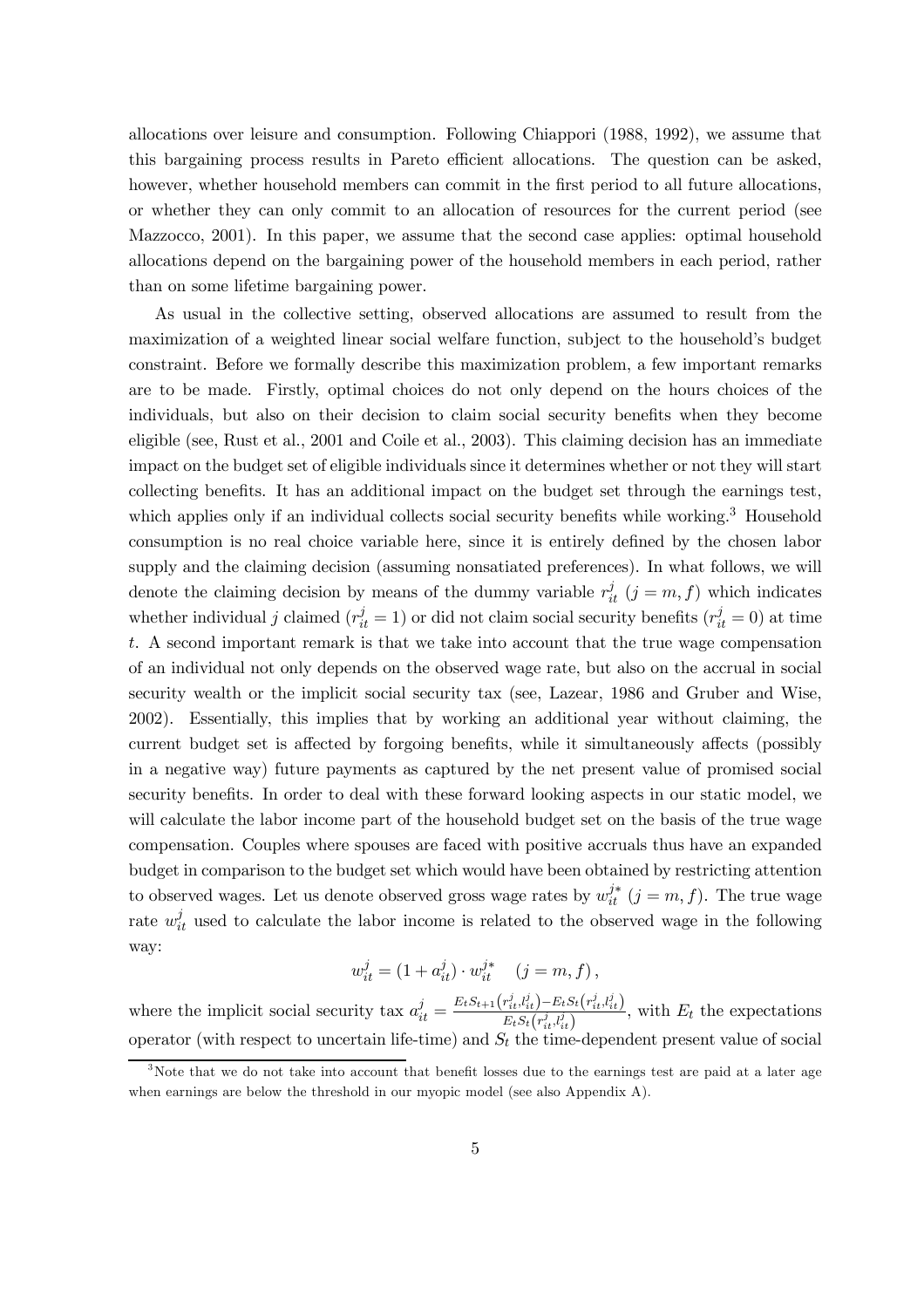security wealth, which is affected by the claiming status and individual leisure.<sup>4</sup>

The household's maximization problem can now be formally described as:

$$
\max_{(l_{it}^m, l_{it}^f r_{it}^m, r_{it}^f) \in B(r_{it-1}^m, r_{it-1}^f, t)} u_{it}^h = \mu_{it} v^m(l_{it}^m, l_{it}^f, c_{it}) + (1 - \mu_{it}) v^f(l_{it}^m, l_{it}^f, c_{it})
$$
(2)

subject to

$$
p_t c_{it} \leq M_{it} = F(w_{it}^m h_{it}^m + w_{it}^f h_{it}^f + y_{it}) + b_t(w_{it}^{m*} h_{it}^m, w_{it}^{f*} h_{it}^f, r_{it}^m, r_{it}^f)),
$$

where  $p_t$  is the price of the public good. The tax function  $F$  accounts for the federal income taxes as well as social security contributions to compute the net full income  $M_{it}$ . The components that enter gross income are the individuals' true wage rates, non-labor income  $y_{it}$ and labor supply  $h_{it}^j = T - l_{it}^j$ ,  $j = m, f$ , where T is the individual's time endowment.<sup>5</sup> The function  $b_t$  captures social security benefits (Old Age Social Insurance, OASI), which depend, among others, on both spouses' labor market status and their observed wages through the social security earnings test. Appendix A gives the full details of the computation of the social security benefits available to the household as well as the tax schedule  $F$ . A detailed account of social security rules is made while a more simplified tax schedule is applied for the federal income tax. Note that the choice variables in the above maximization problem belong to the set  $B(r_{it-1}^m, r_{it-1}^f, t)$ . This set combines all possible leisure choices with the claiming decision outcomes. Since an individual is only allowed to claim at the age of 62, this set depends on time t. Moreover, once an individual claimed, he or she cannot undo this decision in the future. In other words, the choice set gets restricted once an individual decided to start collecting benefits (i.e., the only remaining choice are the hours worked). Therefore, the choice set also depends on the past claiming status  $r_{it-1}^j$  (j = m, f).

As can be seen from (2), male and female utilities are weighted by respectively  $\mu_{it}$  and  $(1 - \mu_{it})$ . We assume that these weights depend on real wages, non-labor income and other

<sup>&</sup>lt;sup>4</sup>A few remarks can be made with respect to the accrual in social security wealth. Firstly, the effect of hours worked on the implicit social security tax is individual specific. E.g., if there is wage replacement for some individual (see Appendix; calculation of Average Indexed Monthly Earnings), then the effect of hours on the accrual will be positive. If the earnings test comes into play, however, then hours worked negatively affect the accrual. Secondly, we consider the accrual in each year where a decision is taken. In the option value model of Stock and Wise (1990), the maximum gain from postponing retirement versus retiring now is focused on. This gain is found by comparing the present values of retiring at each future age versus retiring in the current period. If these present values monotonously vary over time, then the accrual is sufficient to model retirement delay. Note finally, that the accruals are generally small for the sample that we selected.

<sup>5</sup>Many individuals receive a lump sum of private pension benefits when they retire. In order to avoid a bias by taking up this usually large lump sum in the non-labor income  $y_{it}$ , we opted to annuitize it such that individuals spread these large pensions over their remaining life years (where life expectancy is set equal to 100). This choice is also supported by Hurd et al. (1998), who show that less than one fifth of the HRS respondents who have private pension rights cash out their entitlements. Moreover, these cashed-out plans only account for about 6% of all plan dollars involved.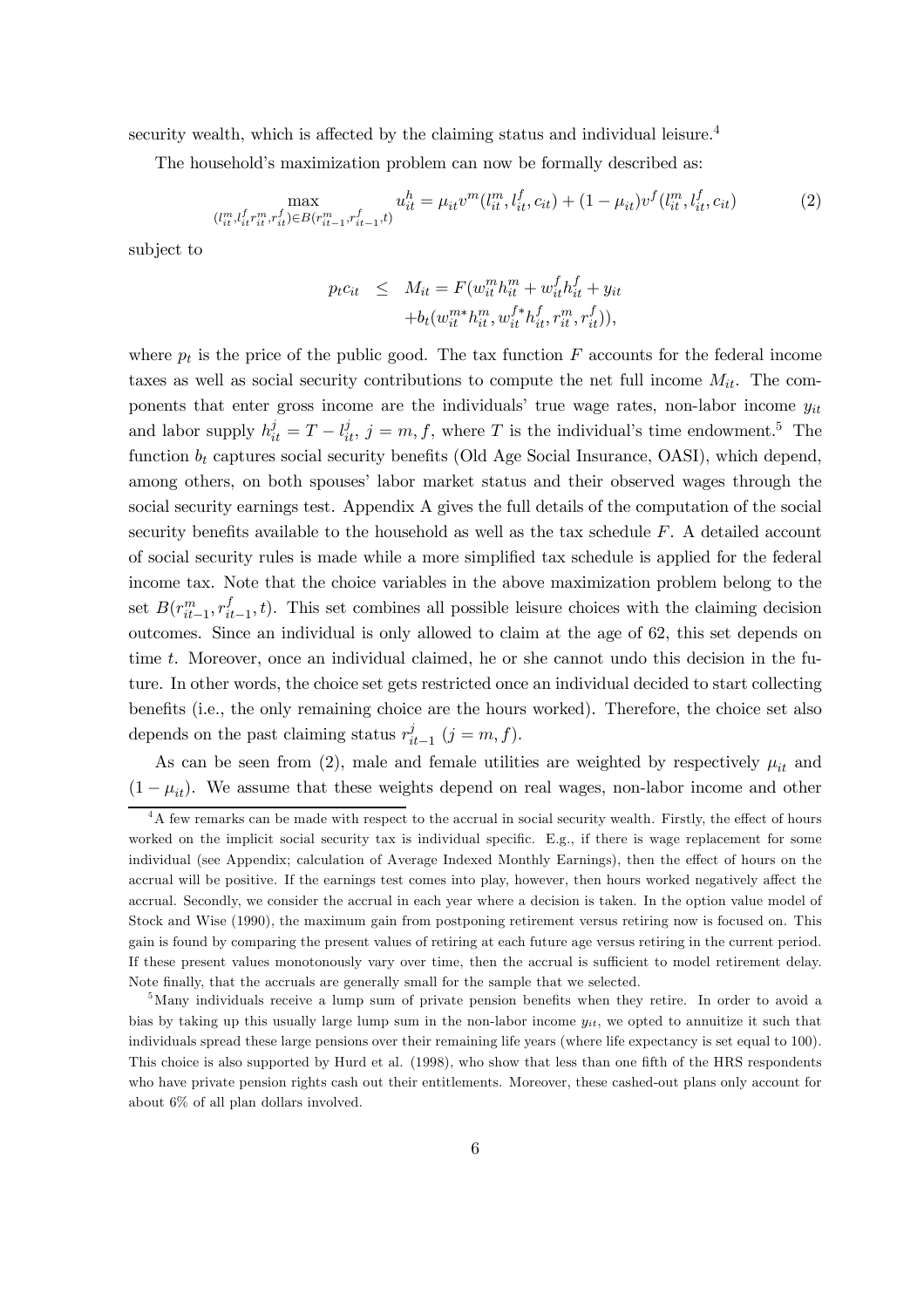earnings or pension history characteristics influencing the form of the budget set and therefore potentially influencing the individuals' bargaining position within the household. Moreover, welfare weights may also depend on so-called 'distribution factors', which influence individuals' bargaining positions but do not affect their preferences or the household's budget set (see Chiappori, Fortin and Lacroix, 2002). As a consequence, we have  $\mu_{it} = \mu(\mathbf{p}_{it})$ , where  $\mathbf{p}_{it}$ is a vector of, say, 'bargaining factors' containing real wages, budget set characteristics and distribution factors. If  $\mu_{it}$  is increasing in  $w_{it}^m$ , e.g., then the husband's bargaining position improves, following an increase in his true wage.<sup>6</sup> This implies that he will be able to claim a higher utility than before, which is produced by an intrahousehold allocation that is more favorable to the husband. Because altruism is allowed, this does not necessarily imply that the husband will work less, while the wife will work more than before. Worthy of note is that this model implies a deviation from the traditional unitary model, since the household's 'utility function' now depends on current wages and non-labor income.

A well-known problem of the above general setting with public goods and externalities, however, is that the model is not identified without additional assumptions, even by making use of bargaining factors in the weights (see Bourguignon and Chiappori, 1994, and Chiappori and Ekeland, 2002). The problem is essentially that if marginal utilities are strictly positive for all goods, then there exists a continuum of utility functions and welfare weights that yield the same observed choices. Chiappori and Ekeland (2002) propose restrictions on these marginal utilities to secure identification. They propose to use goods where consumption can be assumed to be exclusive (e.g., males' and females' clothes).

In our context this is not applicable, so we must rely on some other solution. Therefore, in what follows, we will assume that singles, and more specifically widows and widowers, have the same preferences as individuals in couples who have the same sex, and who have similar other personal characteristics like health status. This allows identifying both preferences, as captured by the utility functions  $v^j$ , and welfare weights  $\mu_{it}$  and  $(1 - \mu_{it})$ . In the next section, we show that these restrictions are similar in spirit to conditions imposed in Chiappori and Ekeland (2002). Essentially, we restrict the marginal utility of the partner's leisure to be zero when that spouse dies.

At first sight, this may appear as a strong assumption. However, if one believes that preferences are individual-specific, as is explicitly the case in the collective approach, then it can be argued that preferences can only change via a clear channel following the death of one's partner. An obvious candidate for such a channel is health status that we can control for by modelling heterogeneity in preferences that may change over time. Since it can be argued that widow(er)hood is an exogenous shock to a household (conditional on a set of

 $6$ The assumed dependence of these weights on current *real* wages is rather innocuous: it simply implies that the bargaining power of an individual remains unchanged, if all current prices and wages are multiplied by a common factor. As a consequence, observed behavior is not affected by the unit in which monetary variables are expressed.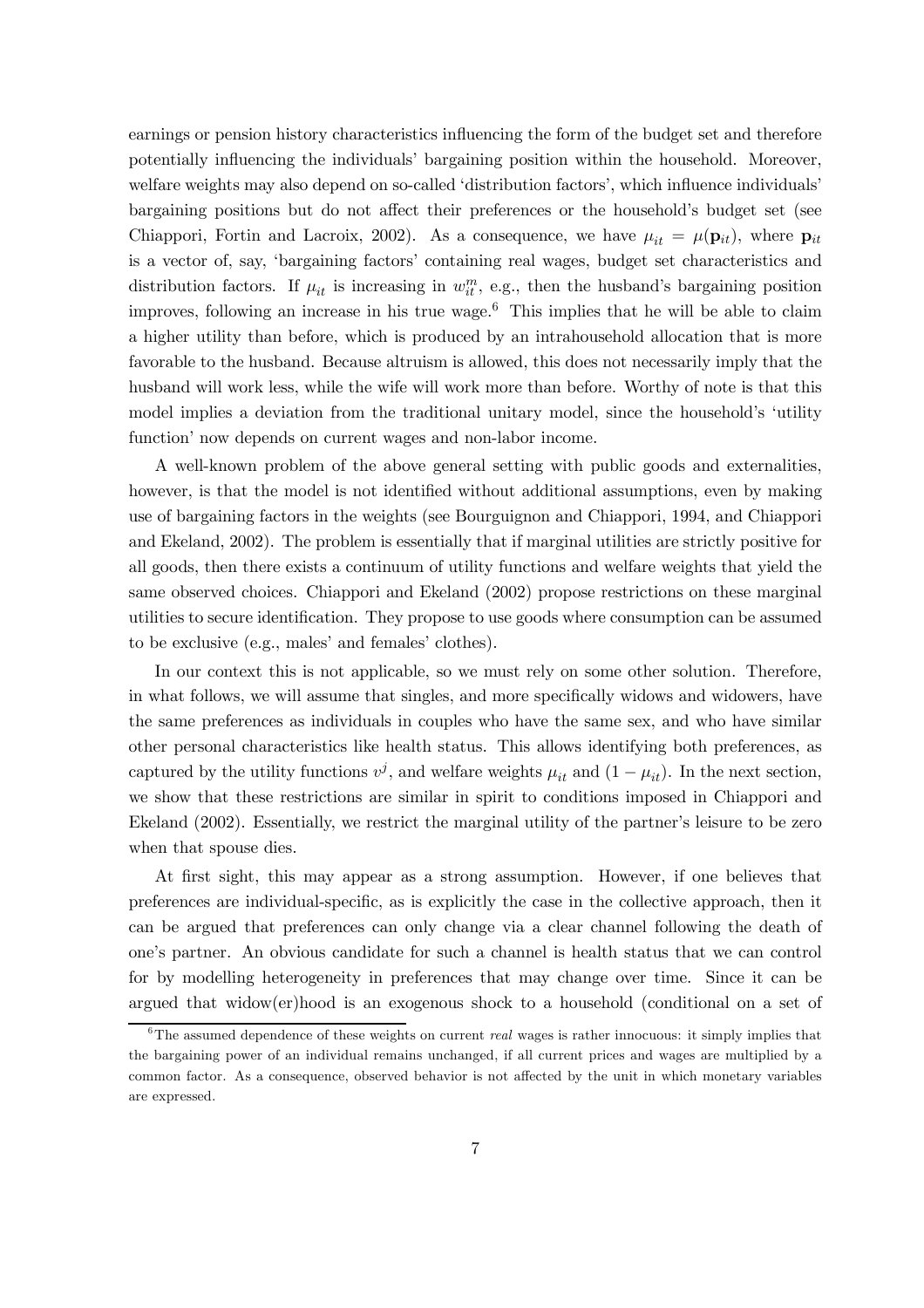observables such as age and prior health), the assumption of equality of preferences is much more innocent then assuming that *all* singles would have the same preferences as individuals in couples, irrespective of the fact that they were never married, were divorced or turned into widow(er)hood. Notwithstanding this identification assumption, several sources for differences in behavior between widow(er)s and individuals in couples are allowed. Firstly, widow(er)hood may be followed by a health shock that on its turn may influence preferences. Secondly, opportunity sets can be very different over household types; a fact that is even corroborated by all goods being publicly consumed. Thirdly, in our empirical model, singles' utility functions are conditional on the amount of leisure of the individual of the other sex being equal to the amount corresponding to full-time working hours. For couples, this implicitly implies that living in a couple does not generate utility in its own (apart from a higher income that is publicly consumed). Additional utility of living in a couple compared to being single is, ceteris paribus, only created if a spouse is retired or working part-time. These three features may give rise to quite different labor supply choices of widow(er)s and individuals in couples. We will show below that the panel data at hand is very well-suited to pursue the above identification strategy.

#### 2.2 Empirical model

#### 2.2.1 Individual and collective household utility functions

Let us now turn to the empirical strategy to apply the above structural model. Specific to this strategy is that it is embedded in a discrete choice framework. This approach assumes that individuals have the choice between only a limited number of labor supply options. The advantage of the approach is that it can easily deal with complex non-linear and non-convex tax schemes; a feature certainly applicable to the social security benefits system.

Assuming that both spouses are confronted with the same choices, let us denote the discrete set of leisure choices by  $L = \{l_p; p = 1, ..., P\}$ . Possible leisure choices  $l_p$  are equal to  $E - h_p$ , were E is an individual's weekly total time endowment and  $h_p$  are weekly working hours. Following van Soest (1995), these working hours are multiples of a fixed interval length  $IL =$  $\frac{hp}{P-1}$ ;  $h_P$  being the maximum possible working hours. Hours choices  $h_p$  are thus equal to  $(p-1)IL, p = 1, ..., P$ . In the empirical exercise, the number of working hours choices P is set equal to 4, while  $h<sub>P</sub>$  is equal to 60 hours. This results in working hours choices that range from 0 to 60 hours, in multiples of 20 hours. Leisure choices are finally obtained by subtracting these working hours from  $E$ , which, taking account of time needed to sleep and other maintenance tasks, is set equal to 80. As already discussed before, the set  $L$  is only part of the total state space: individuals also have to choose whether or not they will delay claiming social security benefits.

With discrete choice labor supply in a collective setting, one of the main concerns will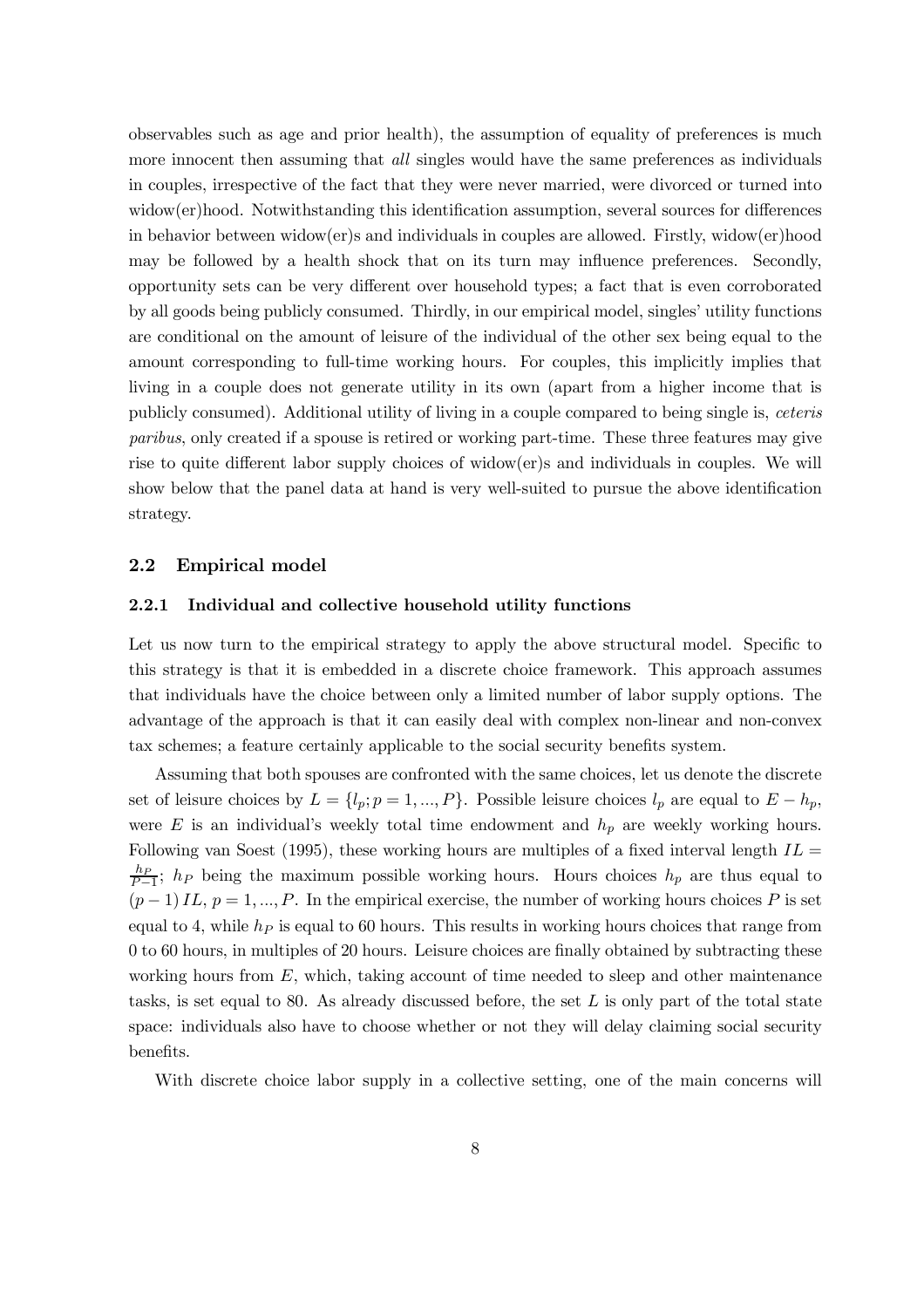be to postulate individual utility functions which impose coherency through concavity, and further will allow for taste variation in all possible states. Allowing for externalities is also of crucial importance. Therefore, we assume that individuals' preferences are of a modified Cobb-Douglas type and are represented by the direct utility function  $(j = m, f)$ :

$$
v^{j}(l_{it}^{m}, l_{it}^{f}, c_{it}) = \beta_{m}^{j} \ln l_{it}^{m} + \beta_{f}^{j} \ln l_{it}^{f} + \beta_{c}^{j} \ln c_{it} + \beta_{mf}^{j} \ln l_{it}^{m} \ln l_{it}^{f}.
$$
 (3)

These utility functions depend on the spouse's leisure in two ways. First, the spouse's leisure enters in a strongly separable fashion through  $\beta^j_{-j}$  not affecting marginal tradeoffs between own leisure and consumption. Second, it enters into the marginal utility of own leisure through  $\beta_{m}^{j}$ . This second effect is very similar to that considered in Gustman and Steinmeier (2000, 2002, 2004). We would expect a positive coefficient  $\beta_{m}^{j}$  if marginal utility of leisure increases with leisure of the spouse.

Restricting coherency conditions to own choice variables, utility functions are well-behaved if marginal utilities with respect to own consumption and leisure are positive. Note that the household consumption  $c_{it}$  depends on both spouses' leisure and on their claiming decision. Heterogeneity among individuals is introduced as follows  $(j = m, f; -j \neq j)$ :

$$
\beta_{-j}^j = \mathbf{x}_{-j, it}^{j'} \delta_{-j}^j,\tag{4}
$$

$$
\beta_j^j = \mathbf{x}_{j, it}^{j'} \delta_j^j + \alpha_i^j + \sum_{p=1}^{P-1} \eta_p^j I(l_{it-1}^j = l_p),\tag{5}
$$

where we assume that  $\boldsymbol{\alpha}_i = (\alpha_i^m, \alpha_i^f)'$  is distributed according to a bivariate normal distribution in the population with covariance matrix  $\Omega_{\alpha}$  :  $(\sigma_{\alpha jk})$  for  $j, k = m, f$ . We thus assume that the above coefficients are linear functions of observed demographic variables like age and health indicators; all included in the vectors  $\mathbf{x}_{-j,it}^j$  and  $\mathbf{x}_{j,it}^j$ . The utility parameter associated with own leisure is also dependent on some unobserved heterogeneity  $\alpha_i^j$  that may influence joint labor supply decisions, and the past labor supply choice as captured by the indicator functions  $I(.)$ . It should be remarked that this specific heterogeneity structure can be interpreted both as dynamic behavior through preferences depending on past choices and as hours restrictions due to, for example, fixed costs to participation. In our rather myopic collective model, these factors only shape current preferences and do not influence future intrahousehold allocations (see also Lazear, 1986, and Hurd, 1996). We also mirror the heterogeneity structure present in the leisure coefficient  $\beta_i^j$  for the coefficient  $\beta_c^j$  without allowing for a lagged effect of past leisure decisions. Since a positive marginal utility in consumption is crucial we restrict it a priori to be positive.

Since the individual welfare weights,  $\mu_{it}$ , have to be between zero and one, we opt for the following functional specification:

$$
\mu_{it} = \mu(\mathbf{p}_{it}) = \frac{\exp(\mathbf{p}'_{it}\mu)}{1 + \exp(\mathbf{p}'_{it}\mu)}.
$$
\n(6)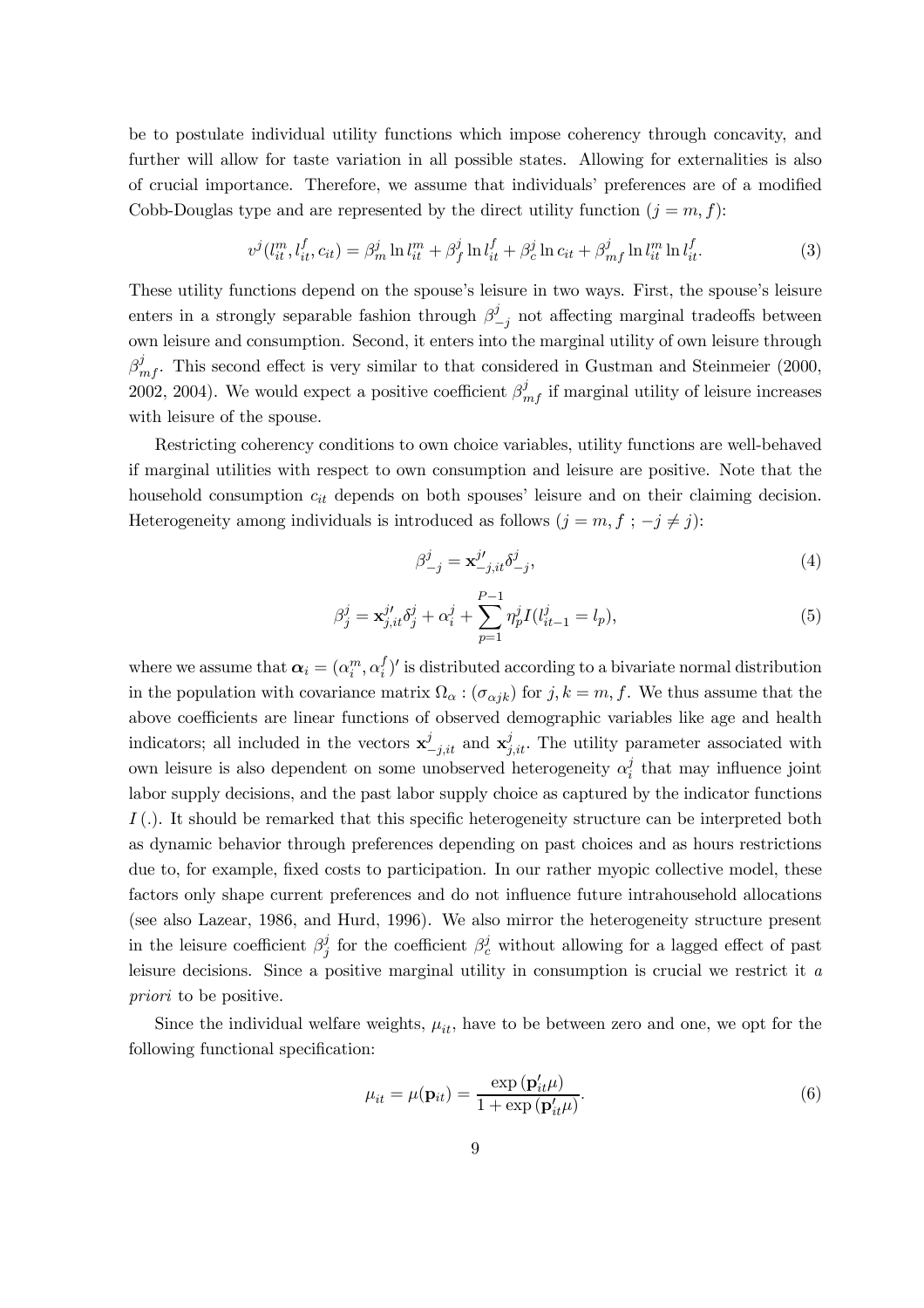In the empirical exercise, the vector of bargaining factors  $\mathbf{p}_{it}$  includes hourly wages, nonlabor income and variables such as the average indexed monthly wage directly linked with the calculation of social security benefits. It is expected that all these variables may influence an individual's bargaining position in the household. The non-labor income will be effectively capital income. The wages considered will be imputed wages that depend implicitly on health, tenure, age and other covariates. We will also include the age difference between spouses in the specification of the weight.

#### 2.2.2 Identification of preference parameters and welfare weights

As already mentioned, the above collective model with public goods and externalities cannot be identified on couples' data alone. To illustrate the problem, consider the following collective household utility function that is the weighted average of the individual utility functions  $v^j(l_{it}^m, l_{it}^f, c_{it})$   $(j = m, f)$  of equation (3) with appropriate weights:

$$
u_{it}^h = \mu(\mathbf{p}_{it}) \left(\beta_m^m \ln l_{it}^m + \beta_f^m \ln l_{it}^f + \beta_c^m \ln c_{it} + \beta_{mf}^m \ln l_{it}^m \ln l_{it}^f\right) + \left(1 - \mu(\mathbf{p}_{it})\right) \left(\beta_m^f \ln l_{it}^m + \beta_f^f \ln l_{it}^f + \beta_c^f \ln c_{it} + \beta_{mf}^f \ln l_{it}^m \ln l_{it}^f\right).
$$

To make the exposition easier, let us assume that the weights are linear in the set of bargaining factors:  $\mu(\mathbf{p}_{it}) = \mu' \mathbf{p}_{it}$ . Next, given the above specification for the household utility function, we get the following restrictions from which to identify the parameters from couples alone:

$$
\eta_m(\mathbf{p}_{it}) = \mu(\mathbf{p}_{it}) \beta_m^m + (1 - \mu(\mathbf{p}_{it})) \beta_m^f, \ \eta_f(\mathbf{p}_{it}) = \mu(\mathbf{p}_{it}) \beta_f^m + (1 - \mu(\mathbf{p}_{it})) \beta_f^f,
$$
  

$$
\eta_c(\mathbf{p}_{it}) = \mu(\mathbf{p}_{it}) \beta_c^m + (1 - \mu(\mathbf{p}_{it})) \beta_c^f, \ \eta_{mf}(\mathbf{p}_{it}) = \mu(\mathbf{p}_{it}) \beta_{mf}^m + (1 - \mu(\mathbf{p}_{it})) \beta_{mf}^f. \ (7)
$$

One will note that there are **P** restrictions per  $\eta_i(\mathbf{p}_{it})$  ( $j = m, f, c, mf$ ; **P** = dim( $\mathbf{p}_{it}$ ) including a constant) given the interactions between each of the elements of  $\mathbf{p}_{it}$  and the utility components. Therefore, there are  $4P$  restrictions in total. The number of structural parameters defining preferences and weights equals  $P + 8$ . Hence, it appears that the model is identified based on the order condition for  $P > 2$ . This is the case as soon as two elements in  $p_{it}$  are added on top of a constant, which is essentially the result shown in Kooreman and Kapteyn (1990). However, we can show in this general context that the rank condition fails to be satisfied.

Consider, for example, the following transformed individual utility functions and welfare weights (compare to Chiappori and Ekeland, 2002):

$$
v^{f*}(l_{it}^m, l_{it}^f, c_{it}) = \epsilon v^f(l_{it}^m, l_{it}^f, c_{it}) + (1 - \epsilon) v^m(l_{it}^m, l_{it}^f, c_{it}),
$$
  
\n
$$
v^{m*}(l_{it}^m, l_{it}^f, c_{it}) = (\epsilon - 1) v^f(l_{it}^m, l_{it}^f, c_{it}) + \epsilon v^m(l_{it}^m, l_{it}^f, c_{it}),
$$
  
\n
$$
\mu^*(\mathbf{p}_{it}) = \frac{\mu(\mathbf{p}_{it}) - 1 - \epsilon}{2\epsilon - 1}, 1 - \mu^*(\mathbf{p}_{it}) = \frac{\epsilon - \mu(\mathbf{p}_{it})}{2\epsilon - 1},
$$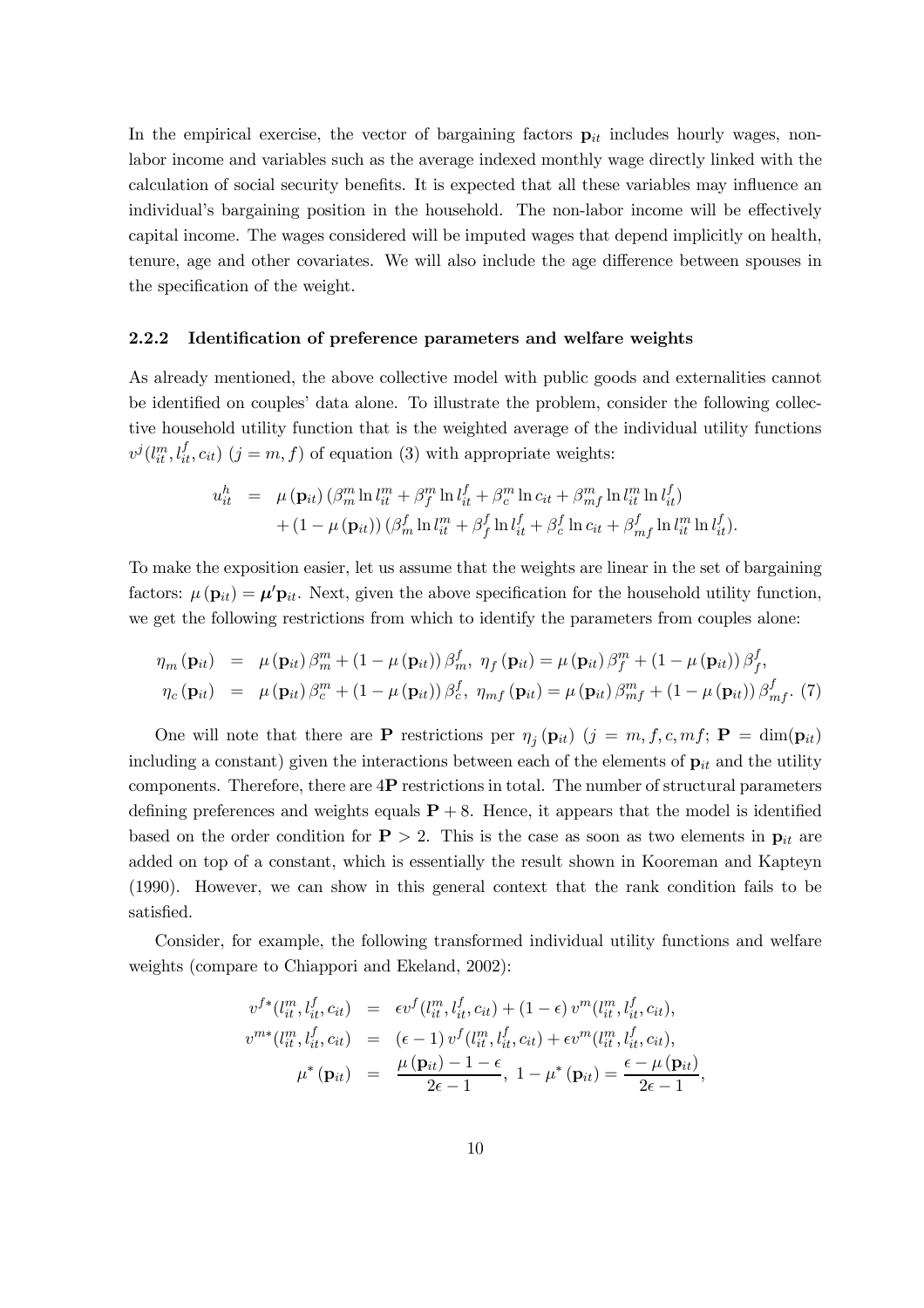where  $\epsilon > \max{\mu(\mathbf{p}_{it}), 1 - \mu(\mathbf{p}_{it})}\ \left\{\frac{1}{2}\right\}$ . It can now easily be checked that the collective household utility function that is obtained by these transformed utilities and welfare weights results in the same set of restrictions as in (7). In other words, a continuum of structural models (defined by different values of  $\epsilon$ ) give rise to the same reduced-form parameters; and therefore the same predicted behavior from couples' data alone.

Key for this non-identification result is that the individual utility functions are strictly increasing in their arguments. Therefore, Chiappori and Ekeland (2002) propose to use exclusive goods to obtain identification in this case. One needs two goods, each of which is exclusive to one of the spouses. What we want to show here is that using couples and widow(er)s serves that purpose without using exclusive goods. To do this, we introduce two dummy variables  $k_{it}^{m}$  and  $k_{it}^{f}$ . If an observation i at time t consists of a couple, then both dummies are equal to one. For single men (women),  $k_{it}^m$  ( $k_{it}^f$ ) equals one, while  $k_{it}^f$  ( $k_{it}^m$ ) is equal to zero. We can now write the household utility function (with some abuse of notation) as:

$$
u^h_*(\mathbf{y}_{it}, k_{it}^m, k_{it}^f, \mathbf{p}_{it}; \mathbf{z}_{it}) = (1 - k_{it}^f) v^m(\mathbf{y}_{it}, k_{it}^f; \mathbf{z}_{it}) + k_{it}^f v^f(\mathbf{y}_{it}, k_{it}^m; \mathbf{z}_{it}) + k_{it}^m k_{it}^f \mu(\mathbf{p}_{it}) (v^m(\mathbf{y}_{it}, k_{it}^f; \mathbf{z}_{it}) - v^f(\mathbf{y}_{it}, k_{it}^m; \mathbf{z}_{it})),
$$

where  $\mathbf{y}_{it} = (l_{it}^m, l_{it}^f, c_{it})'$  and  $\mathbf{z}_{it}$  captures all other exogenous variables.

For widows the utility function equals:

$$
u_*^h(\mathbf{y}_{it},0,1,\mathbf{p}_{it};\mathbf{z}_{it})=v^f(\mathbf{y}_{it},0;\mathbf{z}_{it})=\beta_f^f\ln l_{it}^f+\beta_c^f\ln c_{it},
$$

with  $\partial v^f / \partial l^m_{it} = 0$ . For widowers, we have:

$$
u^h_*\left(\mathbf{y}_{it},1,0,\mathbf{p}_{it};\mathbf{z}_{it}\right)=v^m\left(\mathbf{y}_{it},0;\mathbf{z}_{it}\right)=\beta^m_m\ln l^m_{it}+\beta^m_c\ln c_{it},
$$

in which case  $\partial v^m / \partial l_{it}^f = 0$ .

Finally, for couples we have

$$
u^h_*(\mathbf{y}_{it},1,1,\mathbf{p}_{it};\mathbf{z}_{it}) = \mu(\mathbf{p}_{it})v^m(\mathbf{y}_{it},1;\mathbf{z}_{it}) + (1 - \mu(\mathbf{p}_{it}))v^f(\mathbf{y}_{it},1;\mathbf{z}_{it})
$$
  
= 
$$
\eta_m(\mathbf{p}_{it})\ln l^m_{it} + \eta_f(\mathbf{p}_{it})\ln l^f_{it} + \eta_c(\mathbf{p}_{it})\ln c_{it} + \eta_{mf}(\mathbf{p}_{it})\ln l^m_{it}\ln l^f_{it}.
$$

From widows and widowers, 4 parameters can be estimated for as many structural parameters. Using these parameters in the four sets of restrictions for couples, enables to separately identify weights from preference parameters. This is because there are 4 remaining preference parameters and P weight parameters, while there are 4P parameters that can be estimated.

#### 2.2.3 Estimation

Since we assumed away savings, and depending on the number of labor supply choices for both individuals (denoted by  $P$ ) and whether or not individuals already claimed, there are maximum  $P^2 \times 4$  possible values of the decision variables for married couples. They involve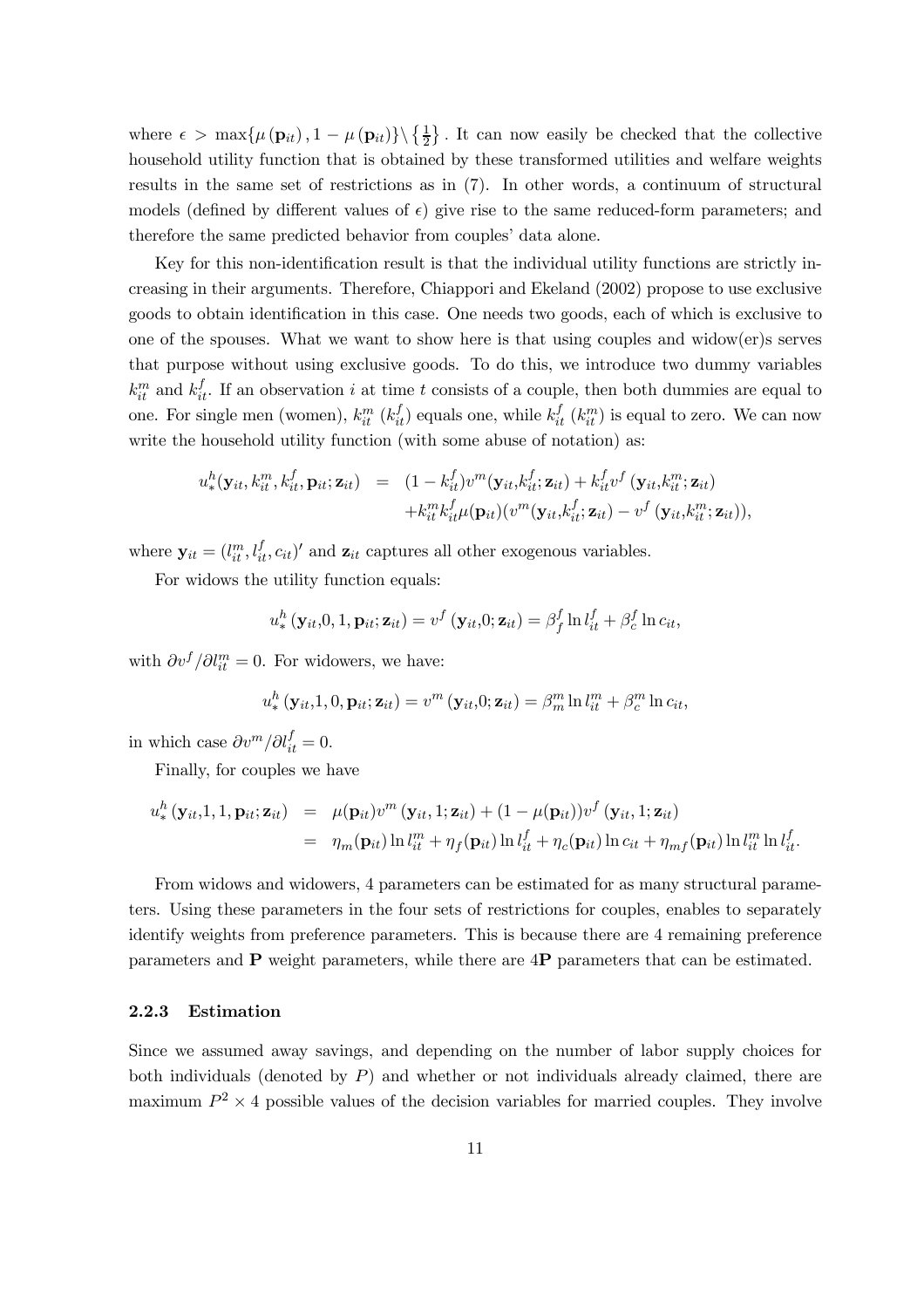all combinations of both individuals' labor supply and their claiming decision (if they have not claimed yet; cf. supra). Since the budget constraint is potentially non-convex and choices are discrete we need to evaluate utility at maximum  $P^2 \times 4$  points

$$
u^h(\mathbf{y}_{it}^s, \mathbf{k}_{it}, \mathbf{p}_{it}; \mathbf{z}_{it}) = u^h_*(\mathbf{y}_{it}^s, \mathbf{k}_{it}, \mathbf{p}_{it}; \mathbf{z}_{it}) + \varepsilon_{sit}
$$

where  $\mathbf{k}_{it} = (k_{it}^m, k_{it}^f)'$  and  $\mathbf{y}_{it}^s \in B(r_{it-1}^m, r_{it-1}^f, t)$ . We add some measurement or optimization error term for each alternative assumed to be independent and identically distributed across alternatives with type 1 extreme value distribution  $(GEV(1))$ . Note that for singles only maximum  $P \times 2$  states are observed. Since we model the budget set carefully we will be able to take account of survivor benefits and changes in non-labor income following the death of the spouse. Therefore, we allow for a structural shift through the budget set but not directly through the utility function, which remains the same after the death of one's partner (if no health shocks are present).

For an observation *i*, the probability of observing the sequence  $y_{i,-0} = (y'_{i1},...,y'_{iT})'$ , given the history of exogenous variables (including bargaining factors  $\mathbf{p}_{it}$  for ease of notation)  $\mathbf{z}_{i,-0} =$  $(\mathbf{z}'_{i1},...,\mathbf{z}'_{iT})'$ , household types  $\mathbf{k}_i = (\mathbf{k}'_{i1},...,\mathbf{k}'_{iT})'$ , a specific value for  $\alpha_i$  and some initial condition  $y_{i,0}^*$ , is (we suppress the parameters for now):

$$
Pr(\mathbf{y}_{i,-0}|\mathbf{z}_{i,-0},\mathbf{k}_{i},\boldsymbol{\alpha}_{i},\mathbf{y}_{i,0}^{*})=\prod_{t=1}^{T}Pr(\mathbf{y}_{it}|\mathbf{z}_{it},\mathbf{k}_{it},\boldsymbol{\alpha}_{i},\mathbf{y}_{i,0}^{*}),
$$
\n(8)

which follows from the time-independence assumption on  $\varepsilon_{sit}$ . If the  $\varepsilon_{sit}$  follow a GEV(1) distribution, then we have the familiar conditional logit formulation

$$
Pr(d_{it}^s = 1 | \mathbf{z}_{it}, \mathbf{k}_{it}, \alpha_i, \mathbf{y}_{i,0}^*) = \frac{\exp(u_*^h(\mathbf{y}_{it}^s, \mathbf{k}_{it}; \mathbf{z}_{it}))}{\sum_{s'} \exp(u_*^h(\mathbf{y}_{it}^s, \mathbf{k}_{it}; \mathbf{z}_{it}))},
$$
(9)

where  $d_{it}^s$  is an indicator variable that equals 1 if choice  $y_{it}^s \in B(r_{it-1}^m, r_{it-1}^f, t)$  is observed and  $s'$  denotes the available choices.

For a well-defined likelihood we need to take the expectation of this probability with respect to the joint probability distribution of the unobserved heterogeneity and the initial condition  $y_{i,0}^*$ . One cannot plausibly assume that  $\alpha_i$  is independent of  $y_{i,0}^*$  such that we need to specify further our parametric model (Heckman, 1981). In the present context, Wooldridge (2002) suggested that postulating a conditional distribution for  $Pr(\mathbf{y}_{i,0}^*|\alpha_i)$  is not less restrictive than imposing one for  $Pr(\alpha_i|\mathbf{y}_{i,0}^*)$ . Therefore we make the assumption that  $\alpha_i$  arises from a linear projection on a vector of initial conditions,  $y_{i,0}^{j*} = (l_{i0}^m, l_{i0}^f, hs_{i0}^j)'$  with  $hs_{i0}^j$  being the initial health status of spouse  $j : \pi'_j \mathbf{y}_{i,0}^{j*}$ . Due to the conditioning on initial health, any remaining effect from other health variables will not come from the correlation in time-invariant unobservables that affect health and labor supply over the life-cycle (see Michaud and van Soest, 2004).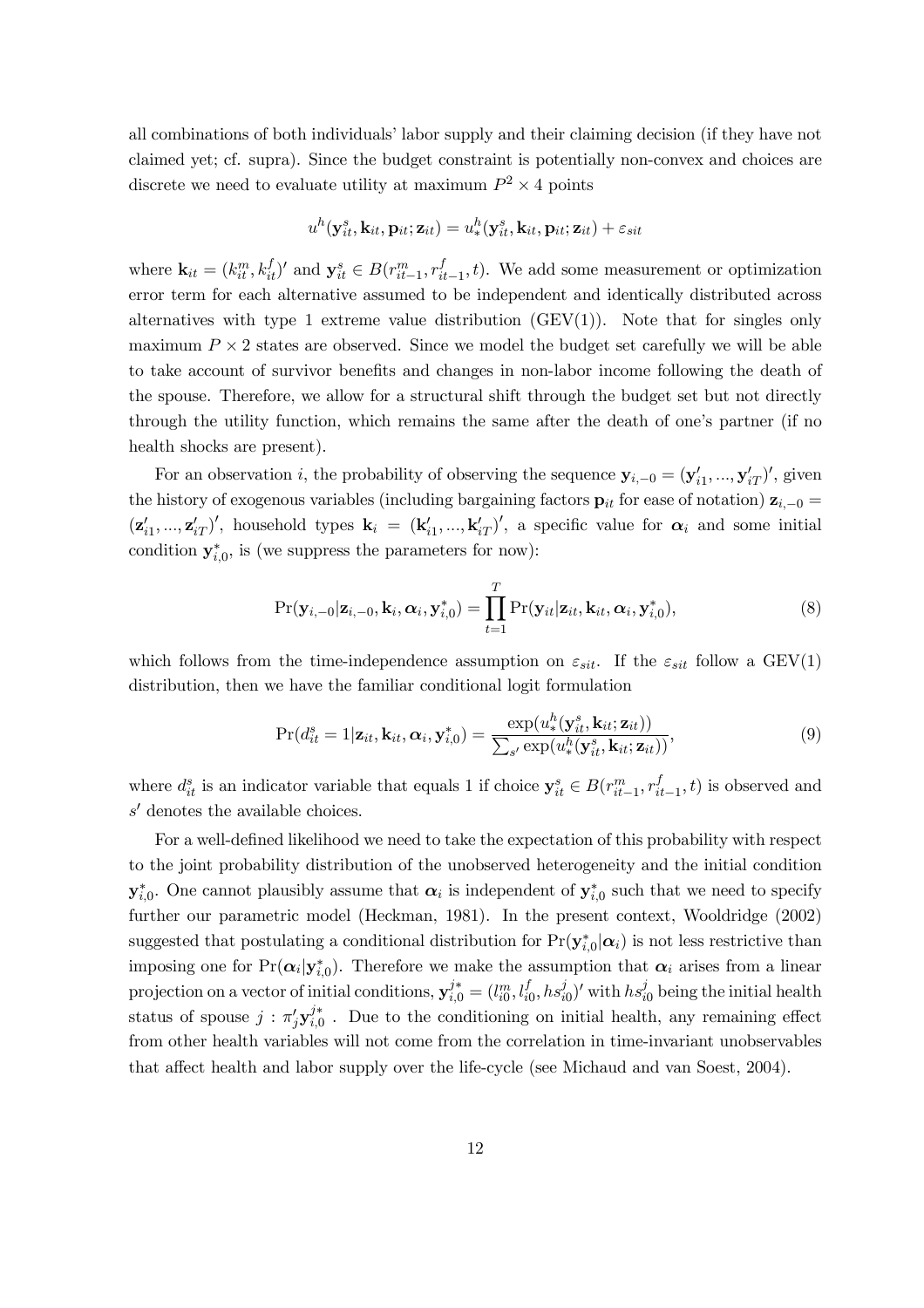For the estimation, we use maximum simulated likelihood. We have the following likelihood function that is to be maximized; where  $\tilde{\alpha}_{ir}$  are draws from  $N_2(0, \Omega_\alpha)$ :

$$
\max_{\boldsymbol{\theta}} \sum_{i=1}^{N} \log \frac{1}{R} \sum_{r=1}^{R} \prod_{t=1}^{T} \Pr(d_{it}^{s} = 1 | \mathbf{z}_{it}, \mathbf{k}_{it}, \widetilde{\boldsymbol{\alpha}}_{ir}, \mathbf{y}_{i,0}^{*}; \boldsymbol{\theta})
$$
(10)

where  $\theta$  denotes the parameters to estimate.

The estimator is consistent for  $N$  and  $R$  going to infinity and asymptotically equivalent to maximum likelihood for  $R/\sqrt{N}$  tending to infinity (Hajivassiliou et al., 1996). As it turns out in the empirical exercise, conditioning on initial hours choices and initial health in the coefficient associated to own leisure is enough to capture the latent correlation across periods in choices (i.e., the variances of unobserved heterogeneity go to zero). Note that this does not imply that unobserved heterogeneity is not present. It is shown in Wooldridge (2002), though, that if it is present, then conditioning on initial choices provides consistent estimates. Naturally, this greatly simplifies the computation problem and therefore we do not need to conduct Monte Carlo integration for each sequence of decisions.

# 3 Data

We apply our model to data that are drawn from the Health and Retirement Study (HRS). The HRS is sponsored by the National Institute on Aging and conducted by the University of Michigan. It consists of a longitudinal study following a cohort of individuals who were born between 1931 and 1941 (both years included), and their spouses if married (regardless of age). The HRS is extremely rich and encompasses lots of socio-economic information like the respondents' demographic background, employment status, job history, income sources, health status, wealth and pension plans. Moreover, the HRS includes a linkage with administrative data of the Social Security Administration which provides respondents' earnings histories from 1950 to 1991, allowing an accurate calculation of the Old Age Social Insurance benefits. We use the public release (version C) of the HRS from the RAND Corporation (StClair et al., 2002), which merges respondents from the five available biennial waves covering the period between 1992 and 2000. These data are complemented with the SSA files and the employer-provided pension information.

The sample selection is for married or cohabiting couples where both individuals were alive in 1992. For identification reasons explained earlier, these initial couples remain in the dataset for the five waves, irrespective of the fact that some individuals turn to widow(er)hood in the given time span. After deleting observations with important missing information, we have a sample of 2,495 households that are observed in five consecutive periods.<sup>7</sup>

<sup>&</sup>lt;sup>7</sup>Since we need accurately calculated OASI benefits, the sample selection was for respondents who gave permission to link their earnings histories as reported to the Social Security Administration to the HRS. Earnings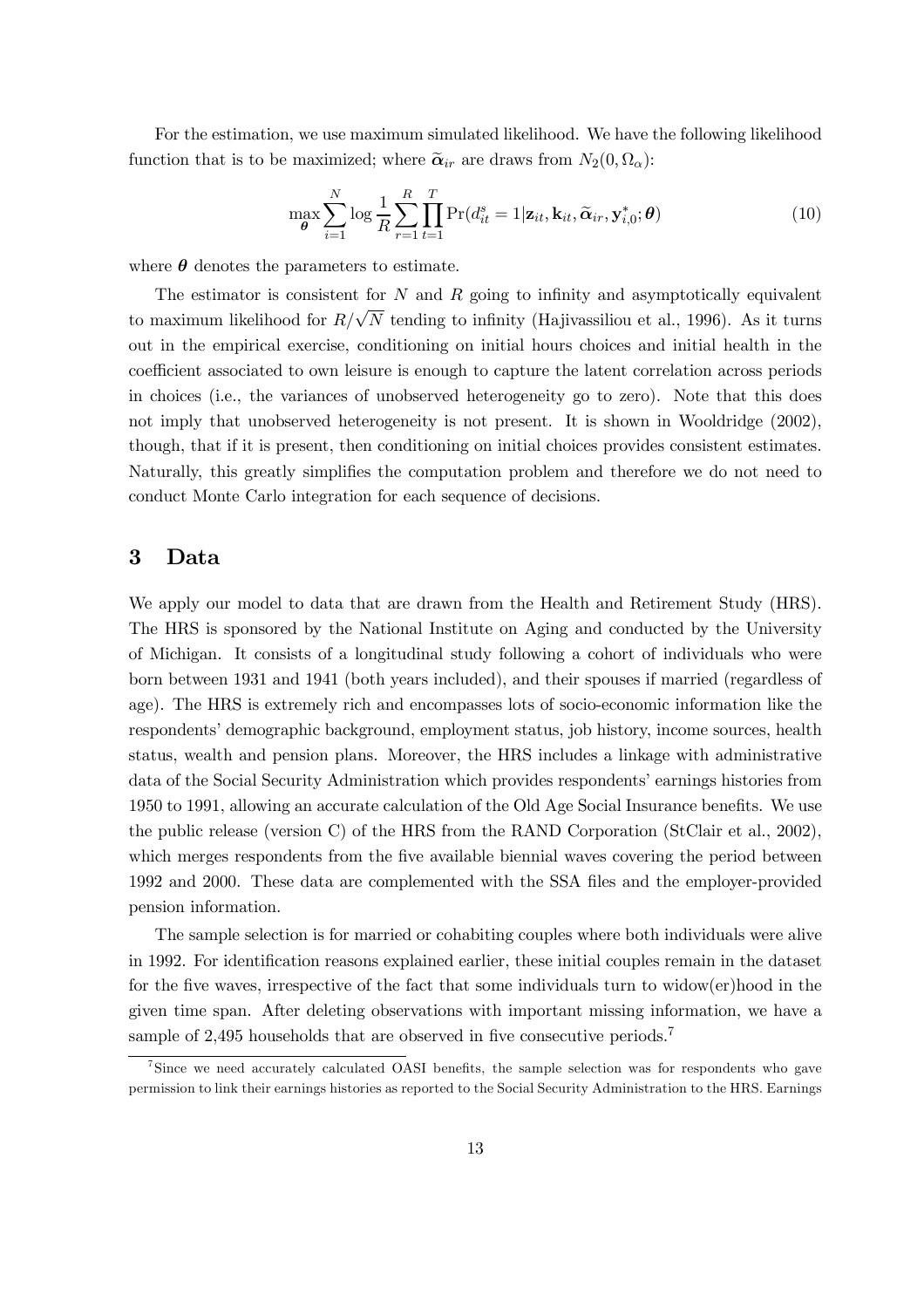Table 1 reports, across all-waves, the numbers of complete couples, widows and widowers along with summary statistics of key variables in the analysis. As is clear from the table, and according to common knowledge, more widows than widowers are observed as time proceeds. Widows and widowers are generally in worse health than their counterparts in couples. This may reflect some correlation with their lost spouse's health (see Michaud and van Soest, 2004), but may also be due to the fact that individuals in couples are older on average than widow(er)s. Note that about 7 to 10% of the spouses experienced a severe health onset (e.g., cancer, a heart condition or a stroke) during the survey. The table further indicates that about one fifth of the sample had been subject to a severe health onset before participation to the survey. This is the case for more than half of the sample as far as mild health onsets (e.g., diabetes, arthritis or mental problems) are concerned. Focusing on labor supply, it turns out that widowers work less than males in couples, which is the case for both the extensive and the intensive margin. For widows, this is only the case with respect to the choice between working or not working. The table also indicates that widow(er)s generally earn less than individuals in couples, and that they have lower pension income and social security benefits. On the other hand, substantially more widow(er)s claimed OASI-benefits. Worthy of note from our model's point of view is that about a quarter of the individuals want to retire at the same time as their spouse.

#### [Table 1 about here]

Many features of the HRS data with respect to retirement behavior have already been thoroughly discussed. Especially the extensive margin (working versus being retired) attracted much attention in the literature (see, e.g., Coile and Gruber, 2000, Maestas, 2001, Gustman and Steinmeier, 2002, and Michaud, 2003). Given our model's set-up, we will focus on both the extensive and the intensive margin of labor supply behavior of the elderly in what follows; a feature of the HRS data that has not been widely dealt with. In addition, we pay ample attention to the claiming decision for social security benefits.

In the top panel of Table 2, ages are shown when individuals started claiming social security benefits (for the year 2000). It is clear from the table that most spouses start claiming at the age of 62, which reflects the rather low accruals that one gets by delaying the claim for benefits. Of course, quite some individuals claim when they are older. Possible reasons may be earnings replacement, heterogenous preferences or spousal considerations. The bottom panel of the figure shows the distribution of the difference in claiming age for those who claimed conditional on the husband's claiming age. As has already been noticed by Maestas (2001), more than one third of the claimants do it within one year of each other. Interestingly, this frequency is highest when the husband claimed at the age of 65. Taking into account an average

histories are available for about 75% of the HRS respondents. According to Haider and Solon (2000), the HRS Social Security earnings sample is reasonably representative for the original sample.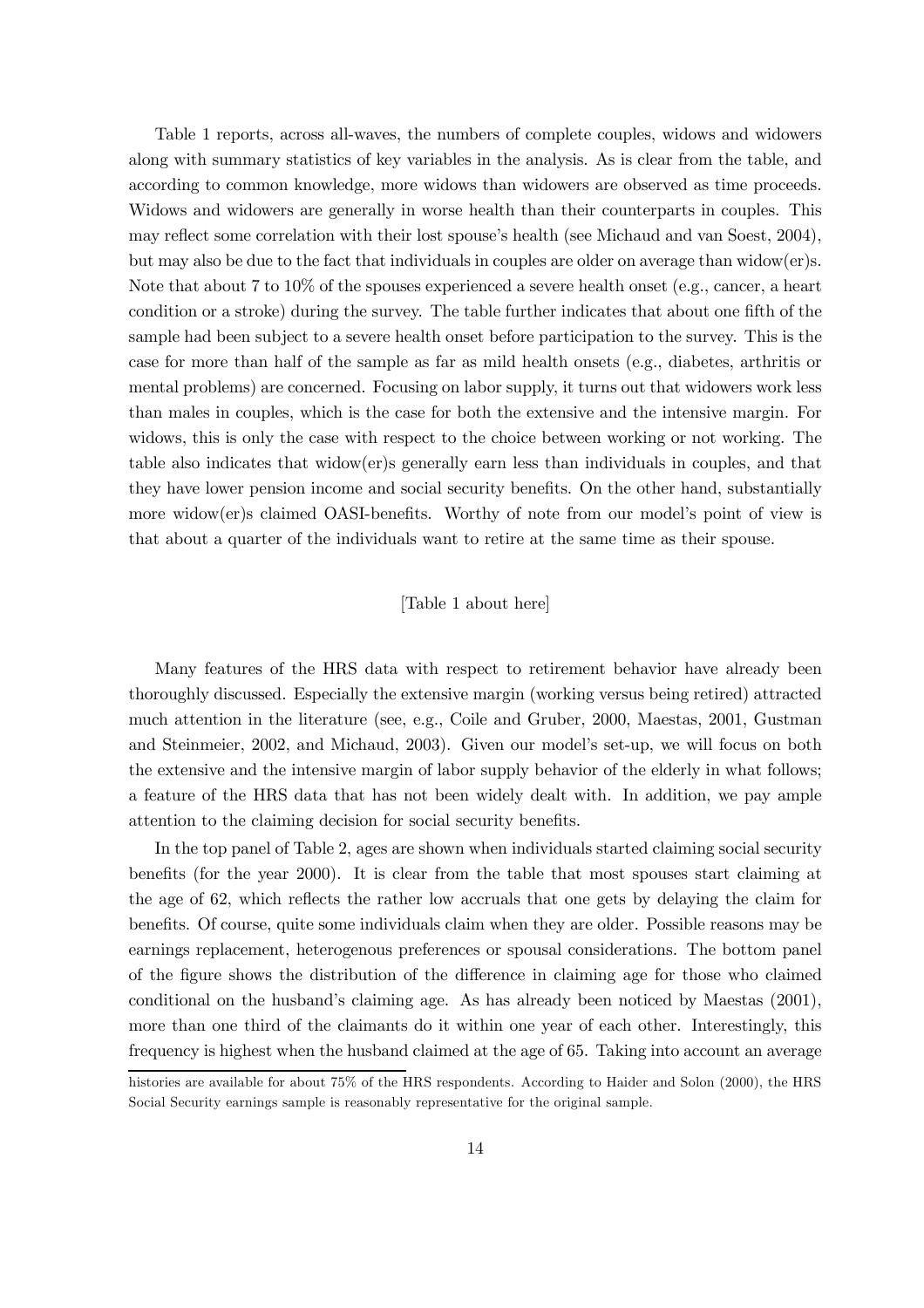age difference of three years, this implies that wives start claiming at the age of 62. A clear candidate for why this pattern emerges is the spouse allowance.

#### [Table 2 about here]

Table 3 gives couples' labor supply choices for each of the four possible combinations of the spouses' claiming decision. It is clear from the tables that there are quite important numbers of households in almost all combinations of hours choices. This indicates that it is indeed worthwhile to also look at the intensive margin when dealing with retirement behavior. Further, although the claiming of social security benefits is associated with a higher percentage of non-participation of the claimants, it is not the case that the latter always quit the labor market once this decision has been taken: a high number of claimants keep on working. Since this is mainly part-time, there are indications that the earnings test influences this pattern. It is also noticeable that the percentages of non-claiming individuals who do not participate or who work part-time are higher if these non-claimants are married with a claiming spouse. We also checked possible correlations between the spouses' labor supply choices across all possible claiming configurations. A Chi-square test of independence strongly rejects the null hypothesis of independent choices. A similar exercise has been done with respect to the spouses' labor supply transitions. Once again, a Chi-square independence test strongly rejects the hypothesis that spouses change labor supply independently from each other, which implies that it is worth considering externalities in leisure when modelling couples' labor supply behavior.

#### [Table 3 about here]

In Table 4, we concentrate on the possible correlation between the claiming decision and the hours of work decision. More specifically, transition matrices for hours of work are computed for spouses who did not claim in the initial period, compared to those who either claimed or still have not claimed benefits in the next period. Interestingly, claiming spouses tend to move from non-participation and full-time work (30-50 hours per week) to part-time work (1-30 hours per week) to a greater extent, than their non-claiming counterparts. For example, of those husbands who did not claim in the initial period, 25% claimed social security benefits and went to part-time work in the next period. This is the case for only 6% of those husbands who did not claim in the next period. For wives, a similar pattern emerges.

[Table 4 about here]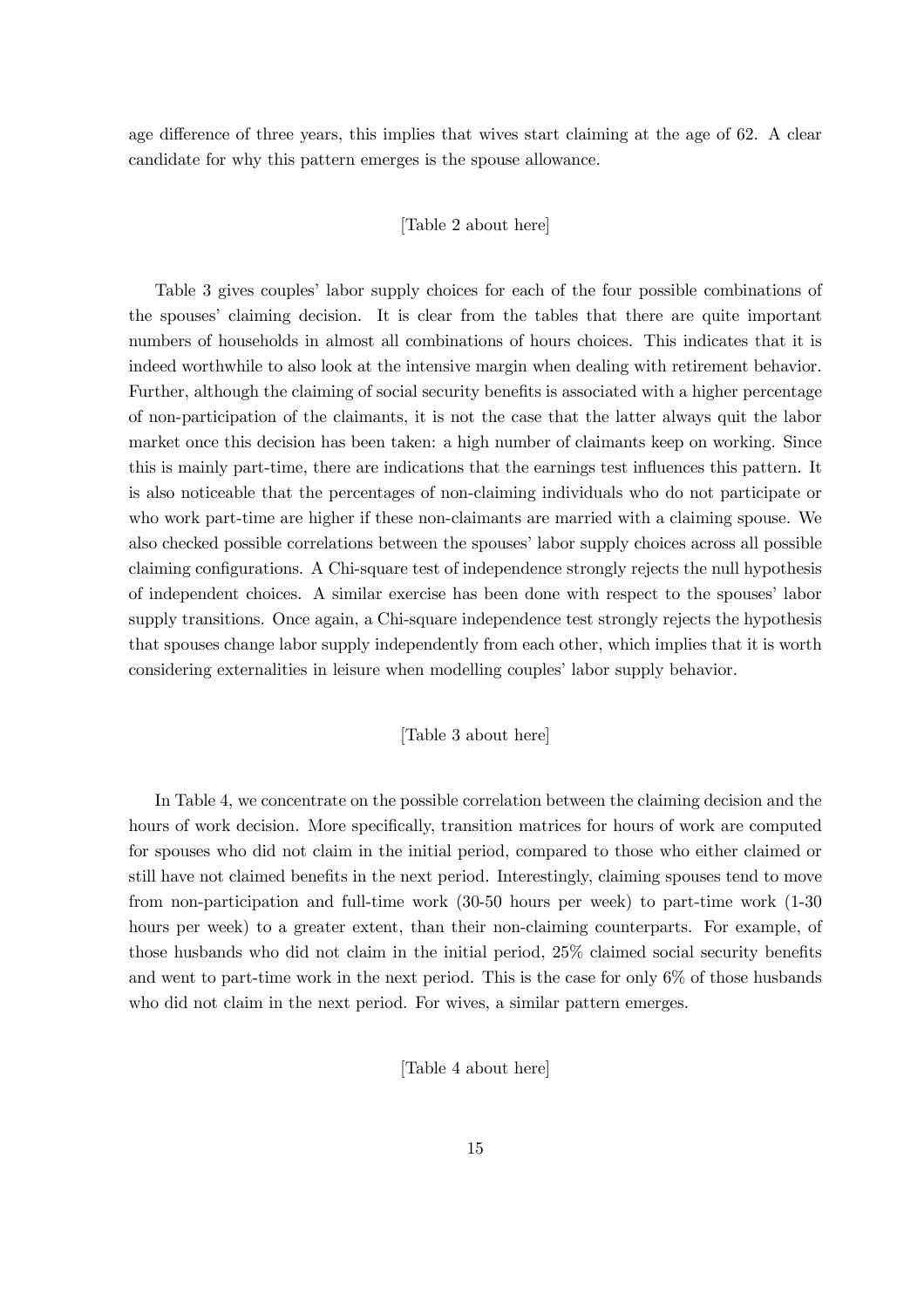Let us finally have a look at some budget sets.<sup>8</sup> In Figures 1 and 2, we show budget sets for households with respectively a 67 years old husband and a husband that has age 62 in 2000, and who both are eligible for Old Age Social Insurance. The upper-left panel in each figure gives the budget set for a household where both spouses have an hourly wage rate that is equal to the 25th quantile of the male and female wage distributions. This boils down to an hourly wage of 12.71 USD for males and 9.01 USD for females. We assume that the household has a non-labor income equal to the 25th quantile of the associated distribution, which is split between spouses for taxation purposes. Further, the Average Indexed Monthly Wage is respectively equal to 2430.20 and 654.20 USD for the husband and the wife. The bottom-left panel of each figure shows a similar budget set where wages and non-labor incomes are equal to the 75th quantile of the respective distributions. Male and female wages are here equal to 24.74 and 16.65 USD, while the non-labor income equals 14,000 USD. The AIME is equal to 3941.10 USD for the husband and 1818.60 USD for the wife. All left-hand side graphs thus show how household consumption increases if either the husband or the wife, or both of them, increase their labor supply.

The two-dimensional right-hand side panels of the figures show the budget set of the husband conditional on the number of hours worked by his wife (i.e., the lowest curve corresponds to non-participation of the female, while the highest curve is associated with a labor supply of 60 hours).

It is clear from the different panels in Figure 1 that the budget sets are convex and have everywhere a relatively constant slope for both household types with a 67 year old husband. Social security and progressive income taxation do not introduce very important non-linearities (kinks) and non-convexities into the budget set for these households. Another picture emerges for couples with a husband that has age 62 (Figure 2). Here, the budget set has some pronounced inward kinks and an outward kink that makes the budget set non-convex. Marginal tax rates are thus higher once the inward kink is passed, while they are decreased at a higher amount of hours (the exact kink of course differs for low and high earners). The main reason for the different picture in the two figures is the earnings test that has different consequences depending on the age of the husband. First of all, the threshold level differs for husbands below or above the normal retirement age; thus introducing a different inward kink in the budget set. Further, for the younger household, the earnings test introduces a tax of 50% on the benefits, once its threshold is passed. The steeper slope at high working hours is due to the fact that all benefits are taxed away, and the usual marginal income tax rate applies. Benefits of the household with a husband of 67 years old are only taxed at 33%. This rate is closer to the marginal income tax rate of the bulk of the households, which explains the hyperplane-like budget set.

To conclude, it is clear that incentives are highly different for households that differ along

<sup>&</sup>lt;sup>8</sup>These budget sets are based on the observed wages and do not take account of accruals.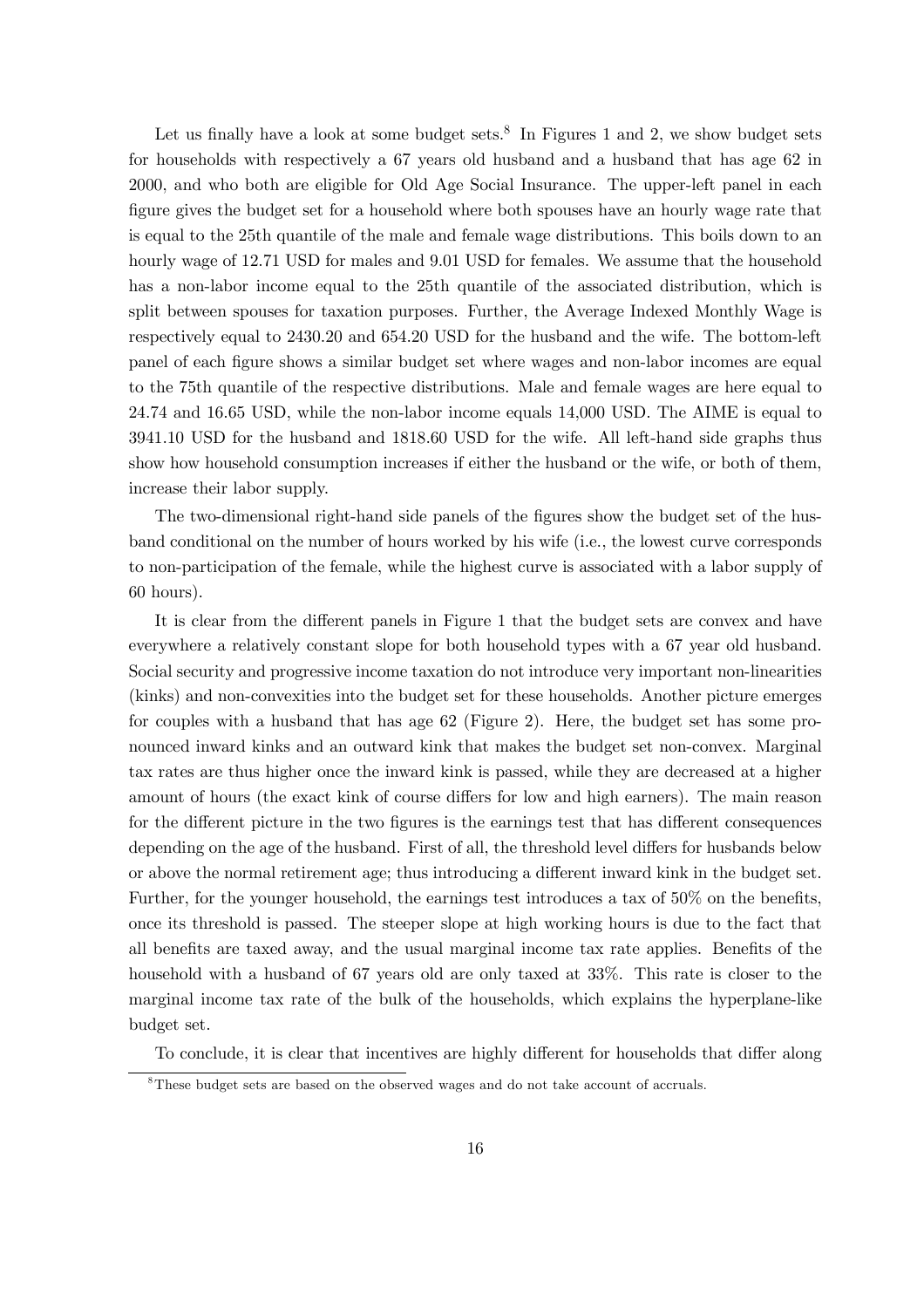the age and income dimensions. Due to the complexity of our model (each spouse has own preferences, while there is bargaining within the household), it is rather difficult to make a priori statements on how these incentives will affect labor supply behavior (compare to Moffitt, 2003). Empirical estimates and simulations will be able to shed light on the issue. Note also that the budget sets shown illustrate the usefulness of our discrete choice approach, which is very convenient to deal with non-convexities and non-linearities.

> [Figure 1 about here] [Figure 2 about here]

# 4 Empirical results

We applied the empirical model described above under the assumption that each spouse has four labor supply choices. These options range from nonparticipation to working on average 60 hours per week, in steps of 20 hours. Taken together, this implies that each couple is confronted with 16 labor supply options. Model estimates are shown in Table 5. Once initial conditions are taken into account, it turns out that no unobserved heterogeneity is left in individual preferences. Parameter estimates are therefore those with unobserved heterogeneity parameters  $\alpha_i^j$  set equal to zero  $(j = m, f; \ \forall i)$ .

Let us first have a closer look at the preference parameters. Focusing on health, the number of onsets of severe diseases like cancer, a heart condition or a stroke, seems to have a positive and significant impact on the parameters  $\beta_i^j$   $(j = m, f)$ , which are associated with a spouse's own leisure. Since this variable is insignificantly estimated in the marginal utility of consumption  $\beta_c^j$   $(j = m, f)$ , one may conclude that severe health onsets have a negative impact on hours worked, which is of course quite intuitive. Since these onsets appear in several places in the econometric specification, it may be hard to interpret their impact. Therefore, we calculated the increase in the marginal rate of substitution between leisure and consumption due to the parameters associated with a severe onset (see Table 6). It turns out that a severe onset with respect to the husband is equivalent to having to compensate between 5.17 and 19.9 dollar per hour more. Since marginal rates of substitution are already quite high, this implies that it is even less plausible that a husband will keep on working after such an onset. Onsets of mild diseases like arthritis and diabetes have only a significant impact on male labor supply. This seems to support the case that one can still work for some time after an onset of a mild disease. Note, however, that the initial health condition captures a lot of the propensity to get such disease, implying that its effect may already be captured elsewhere. Restrictions in activities of daily living (ADLs; bathing, eating, walking across a room, getting in or out of bed, etc.) influence labor supply behavior of the spouse. Estimated parameters with respect to ADLs have an opposite impact on preferences though. According to the associated results in Table 6,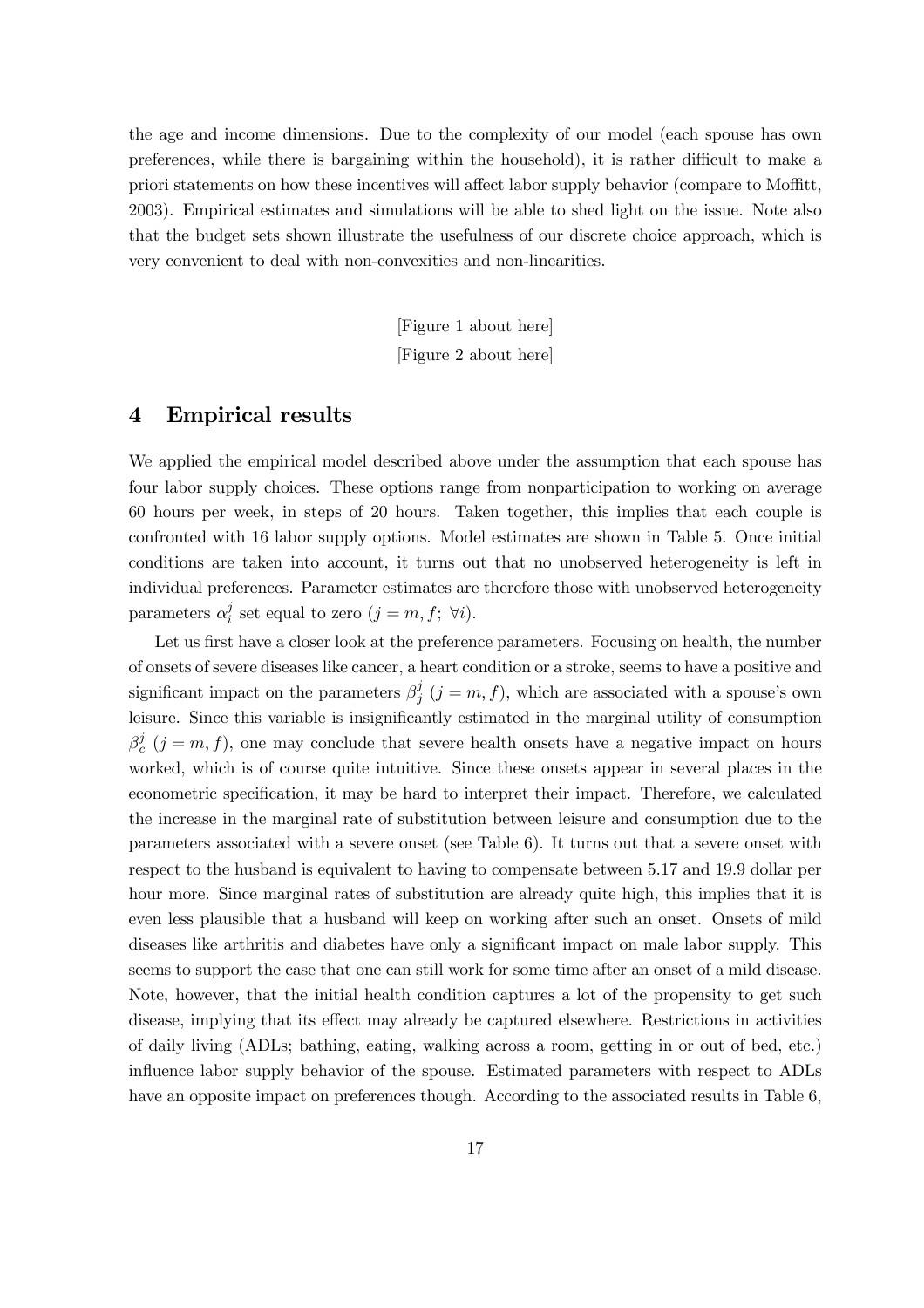however, one may conclude that their impact on hours worked is strongly negative. Note that the huge impact in the 95th percentile can be explained by the linear effect of restrictions in ADLs. If someone has a partner who cannot get out of bed alone, cannot eat alone, etc., then this surely has its consequences on his or her labor supply. Note that since we conditioned on initial health, it can be argued that health has a causal effect on hours worked (see also Michaud and van Soest, 2004). Taken as a whole, the effect of the different health indicators on preferences accords with intuition: a bad health has a negative impact on labor supply. Since several measures have a significant and different impact on spouses' labor supply, the results illustrate that health is multidimensional and that different measures have their place in a labor supply model.

A second group of variables that have an important and significant impact on preferences are the dummies indicating how many hours an individual worked in the last period. The results indicate that, ceteris paribus, a higher number of hours worked in the former period results in a higher labor supply in the current period. As mentioned earlier, this may point to the presence of habit formation or hours restrictions due to, for example, fixed costs of participation. Also initial own leisure is significant, which stresses the importance of initial conditions to account for unobserved preference heterogeneity. Note, however, that the partner's initial leisure is not significant. This is probably due to the fact that we already conditioned on the partner's restrictions in ADLs: if a partner suffered from such restrictions initially, then it is plausible that she or he did not work in later periods.

We can also see from Table 5 that there are significant externalities with respect to leisure in couples. This is the case for both the parameters  $\beta_{j'}^j$  and the parameters  $\beta_{mf}^j$   $(j = m, f)$ . The impact of a subjective indicator for a preference for shared leisure is in line with results obtained by Maestas (2001), Gustman and Steinmeier (2002) and Coile (2003). One puzzling result is obtained when the total marginal effect of spousal leisure is calculated: for men, it is positive, while there are, on average, (rather small) negative externalities for women.

A major feature of our model is that it is embedded in the collective approach to household behavior. As the results in the bottom part of Table 5 indicate, this structural aspect cannot be ignored. First of all, the husband's wage rate has a positive and highly significant impact on his utility weight, which itself has consequences on how leisure and consumption is allocated within the household. Remark that this does not necessarily imply that his leisure will increase at the cost of decreasing the amount of leisure of his spouse, all other things equal. The exact allocation of course depends on the valuation of the different commodities in the utility function. Secondly, and according to intuition, the female's wage has a negative effect on the husband's utility weight; the latter is not significant though. Also the household's nonlabor income has a negative and significant impact on the husband's bargaining weight. Remark that these results imply a strong rejection of the standard unitary model, which is characterized by price-independent utility functions. Simulations obtained by means of models not taking into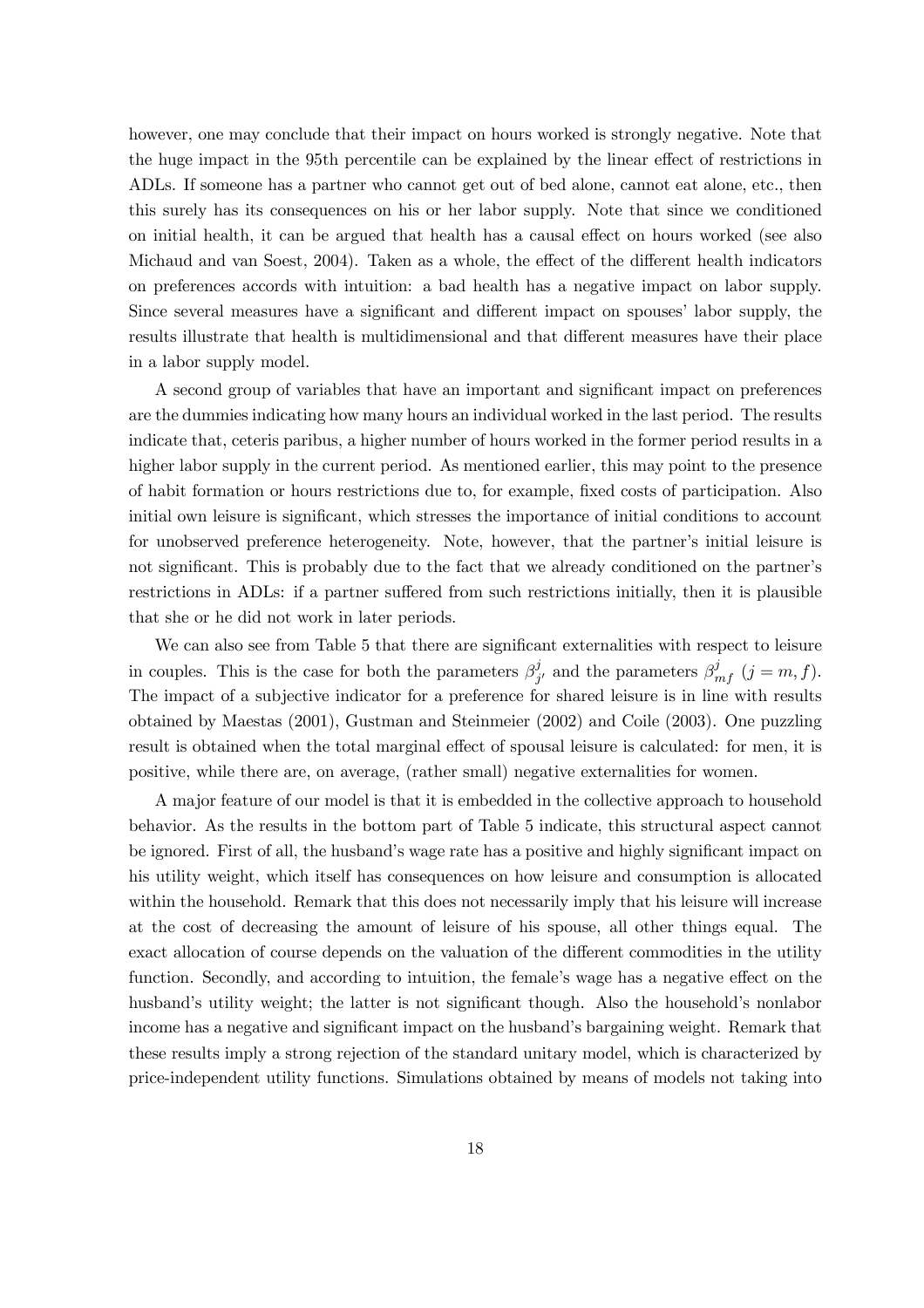account intrahousehold bargaining aspects should thus be interpreted with care. Also some specific aspects of the social security system influence a household's bargaining process. This is the case for the husband's AIME, which has a negative impact on his weight. One explanation for this effect is that if a husband has a high AIME, then his spouse can collect a high spouse benefit or a divorce benefit whatever the husband does. The returns from the spouse benefit accrue to her, independently of her participation status, which may increase her bargaining position.

> [Table 5 about here] [Table 6 about here]

The model's fit is illustrated in Table 7. The table shows observed and predicted couples' labor supply frequencies for the year 2000. The predicted frequencies will serve as the baseline situation in the simulation exercise. It is clear from the table that the number of couples where both spouses do not participate is well predicted. On the other hand, the cell where both spouses work on average 40 hours per week is underpredicted. Although a chi-square goodness-of-fit test rejects the null-hypothesis that the predicted frequencies come from the same distribution as the observed ones, it is quite satisfactory that the model allocates couples to all possible choices. This stresses that it is worthwhile focusing on the intensive margin, on top of the discrete choice between working and not working.

[Table 7 about here]

### 5 Simulations

#### 5.1 Social security reforms

We now discuss simulation results by means of the above identified model. Several proposals to increase labor force participation of the elderly have been made by policy makers. In this section, we discuss two such proposals.

The first simulation that we focus on is the elimination of the spouse benefit or spouse allowance. According to current Social Security rules, a spouse is entitled to the maximum of the own benefit and half of the Primary Insurance Amount of the other spouse, given that he or she is eligible for Old Age Social Insurance benefits, to which own actuarial adjustments are imposed (see Appendix A). It is clear that this rule may have an impact on labor supply decisions of the individuals in married couples. Blau (1997), for example, concludes that the elimination of the spouse allowance and its replacement by a system of earnings sharing decreases husbands' participation rates, while there is a positive impact for married women.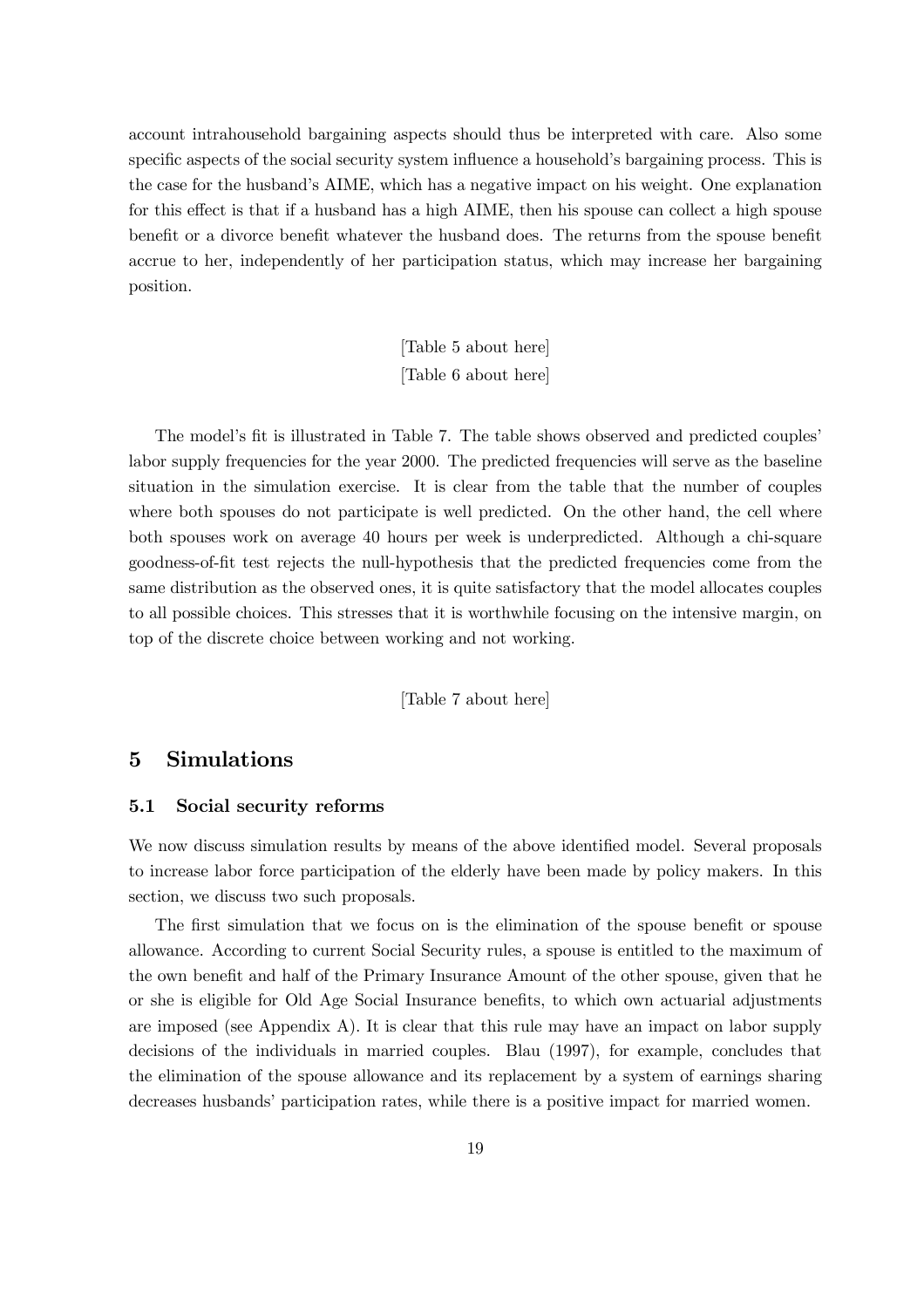The second proposal is the abolition of the earnings test. Currently, Old Age Social Insurance benefits are reduced if one has a labor income above some threshold if one is younger than the normal retirement age. Up to 2000, this was also the case for beneficiaries older than the normal retirement age.<sup>9</sup> In order to study possible disincentive effects of this rule, we simulate the complete removal of the earnings test for both beneficiaries below and above the normal retirement age. Earlier results in the literature gave a rather diffuse picture of the labor supply effects of the earnings test. Reimers and Honig (1996), for example, conclude that women are not affected by the earnings test, while there is some evidence that men are deterred from working by this rule. Friedberg (2000) comes to similar results for older men. Gruber and Orszag (2000), on the contrary, claim that there is no robust influence on the labor supply of men, while there is some evidence that the earnings test has an impact on the labor supply decisions of women.

#### 5.2 Results

As mentioned when we discussed the model's fit, predicted frequencies for married couples in the year 2000 are the baseline situation in the simulation exercise. Starting from this baseline, we proceed discussing the impact of the social security reforms on hours worked. Changes in the relative frequencies of couples' labor supply choices are given in Table 8. As is clear from the table, the impact of both reforms is rather marginal. Worthy of note with respect to the abolition of the spouse allowance is that it has a positive impact on female labor supply, which points to disincentive effects associated with the allowance. This result confirms earlier results obtained by Blau (1997). The impact of the abolition of the earnings test is relatively more important than the spouse allowance reform, although its effect must not be overestimated.<sup>10</sup> The reform implies a decrease in the relative frequency of couples where both spouses are not participating. Quite intuitively, this is coupled to an increase in the labor supply of husbands; although also some wives increase their labor supply after the abolition of the earnings test. Note that these different changes point out that labor supply dynamics go beyond the choice between participation and non-participation; also the intensive margin is important. We can conclude from these simulation results that the abolition of the earnings test has a positive, though small, impact on the labor supply of men, while the effect on women's labor supply is less obvious. These results thus seem to confirm earlier results obtained by Reimers and

<sup>&</sup>lt;sup>9</sup>The 'Senior Citizens Freedom to Work Act' of 2000 abolished the earnings test for those over the Social Security normal retirement age. Given the timing of our data, we did not take into account this Act to estimate the model. As a result, simulations may underestimate the effect of the removal of the earnings test, since individuals may have anticipated the Act. Note also that the loss in benefits due to the earnings test are paid at a later age when earnings are below the cap. In our myopic model, though, individuals consider these benefit reductions as pure losses.

 $10$ Note that the estimated effect of the abolition of the earnings test will be an overestimate of the true effect, since our myopic model does not take into account that benefit losses due to the test are not pure income losses in reality (see also Appendix A).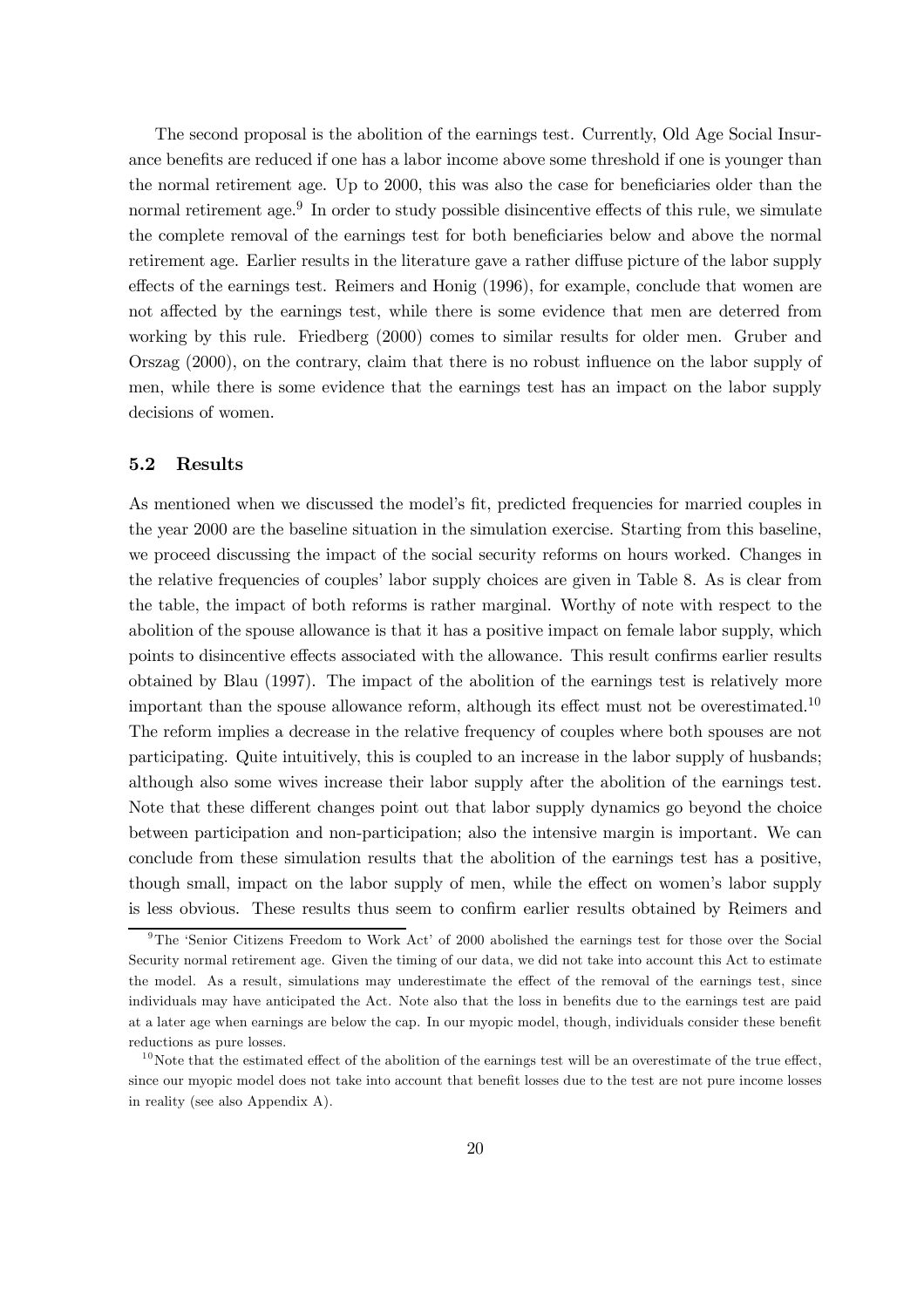Honig (1996) and Friedberg (2000) by means of reduced form models.

#### [Table 8 about here]

Our model also allows to analyze the impact of the social security reforms on the claiming decision, which is reported in Table 9. Once again, the reforms' impact is rather marginal. The abolition of the spouse benefit implies that some women, who have a claiming husband, start claiming after the reform. Easier to rationalize is the impact of the elimination of the earnings test on the claiming decision. This reform implies a higher number of individuals (both men and women) who start claiming benefits after the reform. Of course, this is due to the fact that one can keep on working many hours without losing part of the social security benefits.

#### [Table 9 about here]

A final result worth mentioning is the comparison of the impact on hours worked for the situation where the husband claimed, while the wife did not claim social security benefits. This exercise's results are shown in Table 10. In this particular situation, the abolition of the spouse allowance is coupled with a higher labor supply of females. This can be explained by the fact that women cannot rely any longer on their husband's benefit in future, and that it is thus worthwhile to increase their own future benefits by working more. The impact of the elimination of the earnings test is similar, but somewhat more pronounced, to that obtained for the whole sample. Once again, this is mainly due to the disincentive effects (especially for men) associated with the earnings test.

[Table 10 about here]

# 6 Conclusion

We presented a structural model to study labor supply behavior of elderly households. Specific to the model is that it is embedded in the collective approach to household behavior. By doing this, we explicitly take into account that spouses may have different preferences over leisure and consumption and that bargaining is involved to reach observed household allocations, which are assumed to be Pareto efficient. Since preferences allow for general externalities with respect to leisure, our model is able to deal with the widely observed coordinated retirement decisions between spouses. We further do not only focus on the extensive margin (working versus being retired), but also on the intensive margin (how many hours are worked). Moreover, also the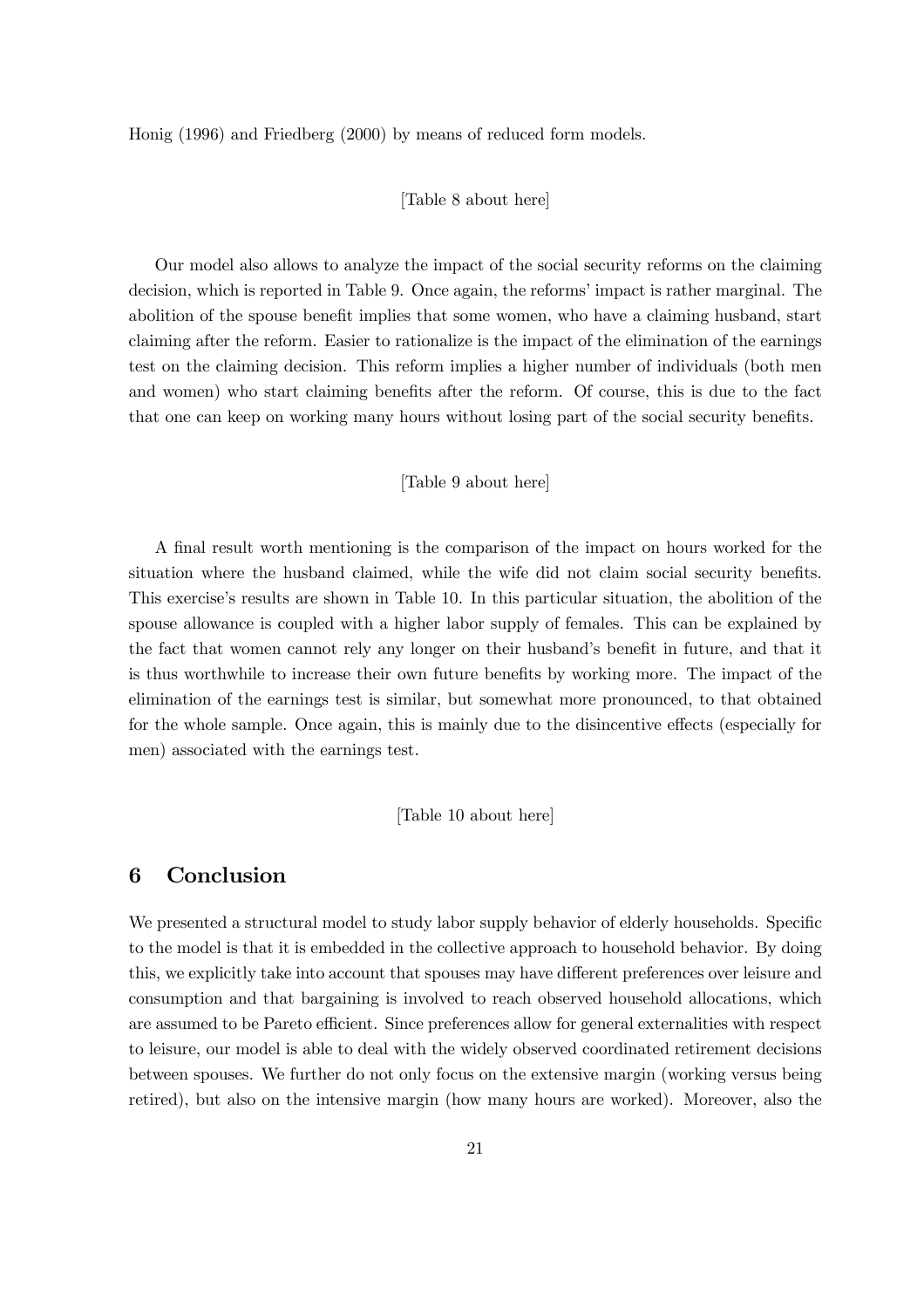claiming decision for social security benefits is incorporated in the model. Preferences and the intrahousehold bargaining process are identified by making use of panel data with couples and individuals who turned into widow(er)hood in the covered period, along with the assumption that preferences do not change (except for possible health shocks), in such an event.

We applied our model to a sample of US households coming from the first five waves of the Health and Retirement Study. Many of the model's parameters were significantly estimated and had implications that were according to intuition. Health effects are important. Moreover, they illustrate that health is multidimensional and that different measures of health all have their place in a labor supply model. We further found strong dependence on past labor supply behavior, which may point to habit formation or hours restrictions due to fixed costs to participation. Important from the model's point of view is that the spouses' weights in the intrahousehold allocation process significantly depend on their wages. This implies a rejection of the standard unitary model, where household preferences are price-independent.

Finally, we conducted simulations of two widely discussed social security reforms by means of our structural model. The first exercise consisted of the abolition of the spouse benefit. This reform has almost no impact on spouses' labor supply behavior, although there are indications that there are disincentive effects associated with the spouse allowance. The second reform concerned the abolition of the earnings test. It turned out that there is a small positive impact on male labor supply, while the effect on women's participation is rather unimportant.

All results taken as a whole, the tentative conclusion can be drawn that health effects and state dependence are much more important to explain observed labor supply behavior of the elderly, than social security features as the earnings test or the spouse allowance. As a consequence, major increases in male and female participation rates seem only possible for more sweeping social security reforms than the currently discussed ones.

A potential critique is that our model essentially implies that individuals in couples are myopic; any future value from their actions is not considered in the household decision-making process (apart from taking into account the implicit social security tax). A dynamic programming approach would be feasible and we intend to follow that line in future research (see Rust et al., 2001, Blau and Gilleskie, 2001, and van der Klaauw and Wolpin, 2003, for such attempts). Indeed, this would allow dealing more accurately with forward-looking aspects concerning the earnings test.

# References

- [1] Blau, D. (1997), "Social security and the labor supply of older married couples", Labour Economics, 4, 373-418.
- [2] Blau, D. (1998), "Labor force dynamics of older married couples", Journal of Labor Economics, 16, 595-629.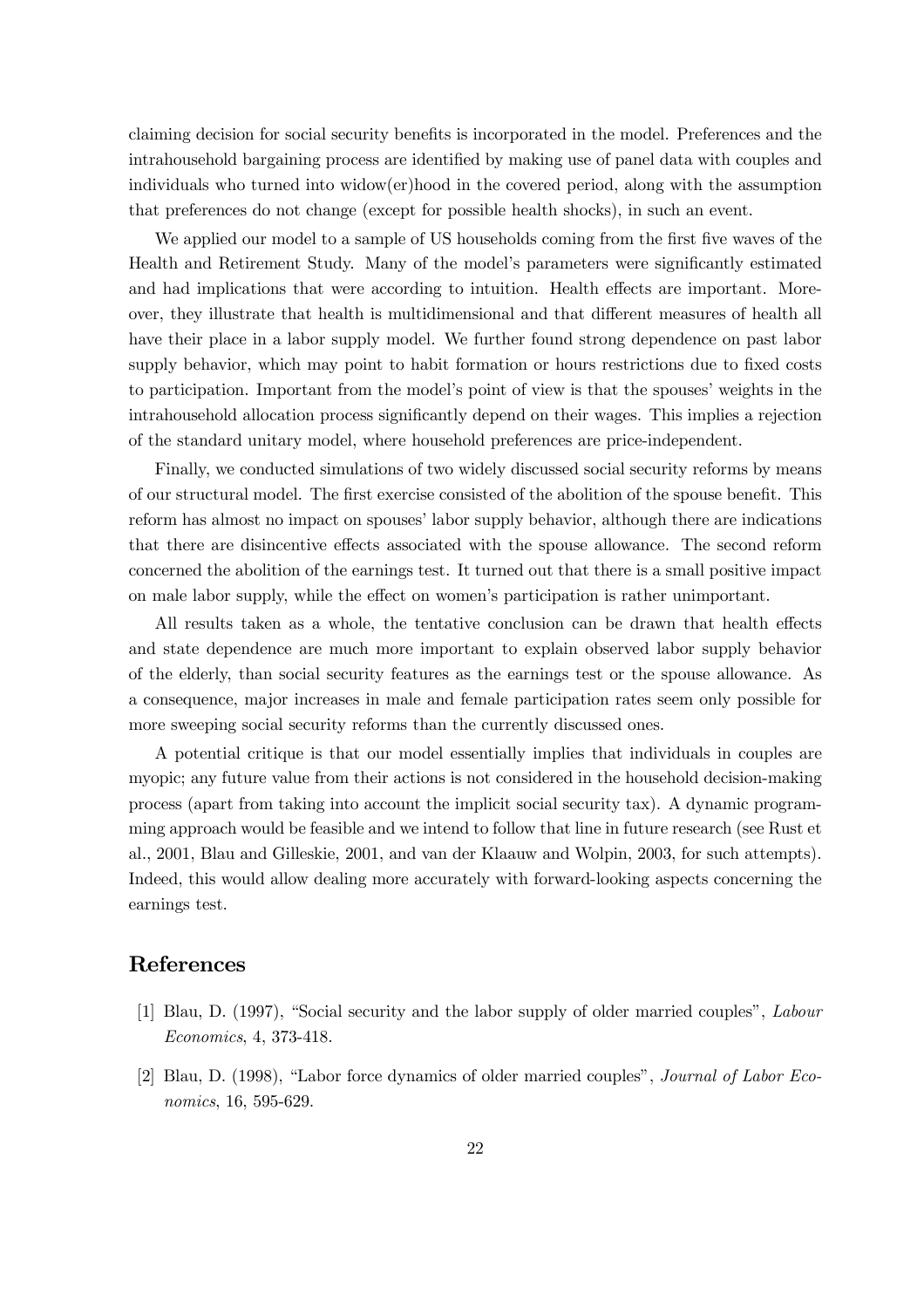- [3] Blau, D. and D. Gilleskie (2001), "Health insurance and retirement of married couples", mimeo, University of North Carolina.
- [4] Bourguignon, F. and P.-A. Chiappori (1994), "The collective approach to household behavior" in R. Blundell, I. Preston and I. Walker (eds.), The Measurement of Household Welfare, Cambridge, Cambridge University Press, 70-85.
- [5] Browning, M. and P.-A. Chiappori (1998), "Efficient intra-household allocations: a general characterization and empirical tests", Econometrica, 66, 1241-1278.
- [6] Cherchye, L. and F. Vermeulen (2003), "Nonparametric analysis of household labour supply: goodness-of-fit and power of the unitary and the collective model", CES-Discussion Paper 03.02, Center for Economic Studies, Leuven.
- [7] Chiappori, P.-A. (1988), "Rational household labor supply", Econometrica, 56, 63-89.
- [8] Chiappori, P.-A. (1992), "Collective labor supply and welfare", *Journal of Political Econ*omy, 100, 437-467.
- [9] Chiappori, P.-A. and I. Ekeland (2002), "The micro economics of group behavior: identification", mimeo, Chicago, University of Chicago.
- [10] Chiappori, P.-A., B. Fortin and G. Lacroix (2002), "Marriage market, divorce legislation and household labor supply", Journal of Political Economy, 110, 37-72.
- [11] Coile, C. (2003), "Retirement incentives and couples' retirement decisions", NBER working paper 9496, Cambridge MA.
- [12] Coile, C. and J. Gruber (2000), "Social security incentives for retirement", NBER working paper 7651, Cambridge MA.
- [13] Coile, C., P. Diamond, J. Gruber and A. Jousten (2003), "Delays in claiming social security benefits", forthcoming in Journal of Public Economics.
- [14] Fortin, B. and G. Lacroix (1997), "A test of the unitary and collective models of household labour supply", Economic Journal, 107, 933-955.
- [15] Friedberg, L. (2000), "The labor supply effects of the social security earnings test", Review of Economics and Statistics, 82, 48-63.
- [16] Gruber, J. and P. Orszag (2000), "Does the social security earnings test affect labor supply and benefit receipt", working paper Center for Retirement Research at Boston College, Chestnut Hill, Ma.
- [17] Gruber, J. and D. Wise (eds., 1999), Social Security and Retirement around the World, Chicago, University of Chicago Press.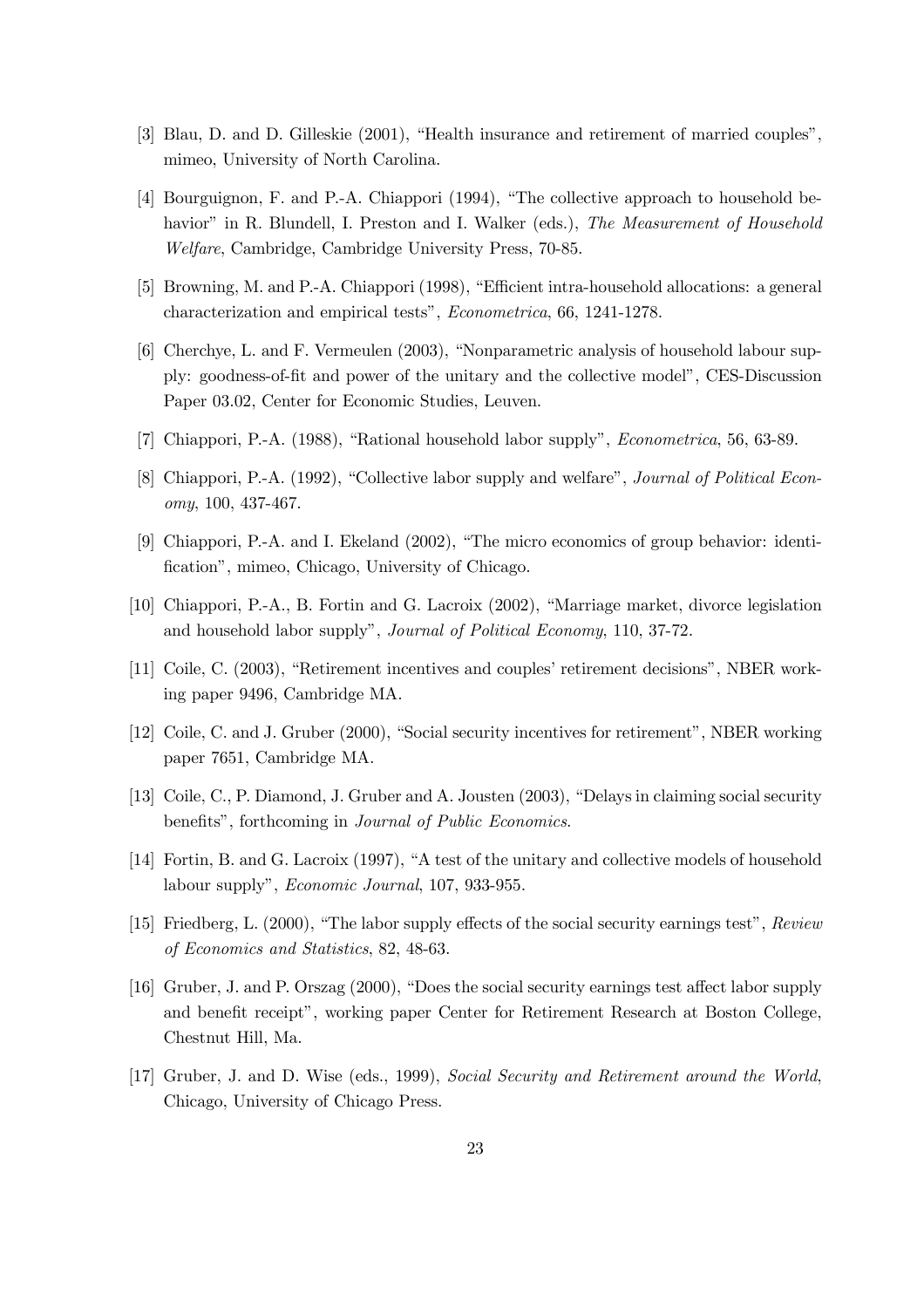- [18] Gruber, J. and D. Wise (2002), "Social security programs and retirement around the world: micro estimation", NBER working paper 9407, Cambridge MA.
- [19] Gustman, A. and T. Steinmeier (1986), "A structural retirement model", Econometrica, 54, 555-584.
- [20] Gustman, A. and T. Steinmeier (2000), "Retirement in dual-career families: a structural model", Journal of Labor Economics, 18, 503-545.
- [21] Gustman, A. and T. Steinmeier (2002), "Social security, pensions and retirement behavior within the family", NBER working paper 8772, Cambridge MA.
- [22] Gustman, A. and T. Steinmeier (2004), "Personal Accounts and Family Retirement", Michigan Center for Study on Aging, Ann Arbor Michigan.
- [23] Haider, S. and G. Solon (2000), "Nonrandom selection in the HRS social security earnings sample, RAND working paper DRU-2254-NIA, Santa Monica.
- [24] Hajivassiliou, V., D. McFadden and P. Ruud (1996), "Simulation of multivariate normal rectangle probabilities and their derivatives: theoretical and computational results", Journal of Econometrics, 72, 85-134.
- [25] Heckman, J. (1981), "The incidental parameters problem and the problem of initial condition in estimating a discrete-time data stochastic process", in C. Manski and D. McFadden (eds.), Structural Analysis of Discrete Data with Econometric Applications, Cambridge, MIT Press, 179-195.
- [26] Heckman, J. and R. Willis (1977), "A beta-logistic model for the analysis of sequential labor force participation by married women", Journal of Political Economy, 85, 27-58.
- [27] Health and Retirement Study (2003), (Waves 1-5/Years 1992-2000) public use dataset. Produced and distributed by the University of Michigan with funding from the National Institute on Aging. Ann Arbor, MI.
- [28] Hurd, M. (1996), "The effects of labor market rigidities on the labor force behavior of older workers", in D. Wise (editor), Advances in the Economics of Aging, Chicago University Press, 11-58.
- [29] Hurd, M., L. Lillard and C. Panis (1998), "An analysis of the choice to cash out pension rights at job change or retirement", RAND working paper DRU-1979-DOL, Santa Monica.
- [30] Kooreman, P. and A. Kapteyn (1990), "On the empirical implementation of some game theoretic models of household labor supply", Journal of Human Resources, 25, 584-598.
- [31] Lazear, E. (1986), "Retirement from the labor force", in O. Ashenfelter and R. Layard (eds.), Handbook of Labor Economics, Vol. 1, Elsevier Science, 305-355.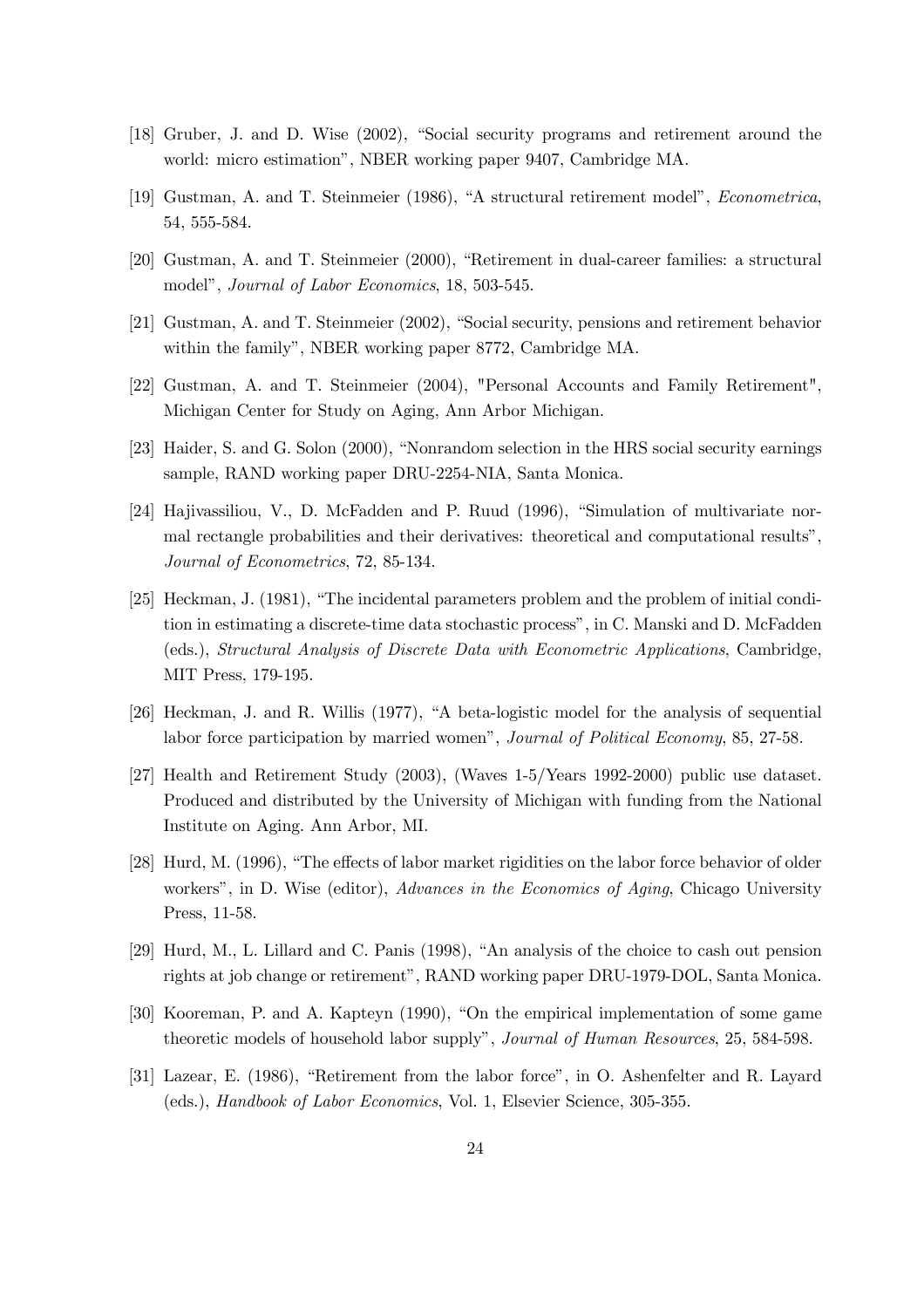- [32] Lumsdaine, R. and O. Mitchell (1999), "New developments in the economic analysis of retirement", in O. Ashenfelter and D. Card (eds.), *Handbook of Labor Economics*, Vol. 3, Elsevier Science, 3261-3307.
- [33] Maestas, N. (2001), "Labor, love and leisure: complementarity and the timing of retirement by working couples", mimeo, Department of Economics, UC Berkeley.
- [34] Mastrogiacomo, M., R. Alessie and M. Lindeboom (2002), "Retirement behaviour of Dutch elderly households", forthcoming in Journal of Applied Econometrics.
- [35] Mazzocco, M. (2001), "Household intertemporal behavior: a collective characterization and empirical tests", Mimeo, Madison, University of Wisconsin.
- [36] Michaud, P.-C. (2003), "Joint labour supply dynamics of older couples", CentER Discussion Paper 2003-69, Tilburg, CentER.
- [37] Michaud, P.-C. and A. van Soest (2004), "Health and wealth of elderly couples: causality using dynamic panel data models", Mimeo, Tilburg, CentER.
- [38] Moffitt, R. (2003), "The negative income tax and the evolution of the U.S. welfare policy", Journal of Economic Perspectives, 17, 119-140.
- [39] Reimers, C. and M. Honig (1996), "Responses to social security by men and women. Myopic and far-sighted behavior", Journal of Human Resources, 31, 359-382.
- [40] Rust, J., M. Buchinsky and H. Benitez-Silva (2001), "An empirical model of social insurance at the end of the life cycle", mimeo, University of Maryland.
- [41] Rust, J. and C. Phelan (1997), "How social security and medicare affect retirement behavior in a world of incomplete markets", *Econometrica*, 65, 781-831.
- [42] Social Security Administration (2001), Social Security Handbook, http://www.ssa.gov/OP-home/handbook/ssa-hbk.htm.
- [43] Social Security Administration (2003), Fast Facts and Figures about Social Security, SSA Publication 13-11785, Washington, SSA.
- [44] StClair, P., D. Bugliari, P. Pantoja, S. Ilchuk, G. Lopez, S. Haider, M. Hurd, D. Loughran, C. Panis, M. Reti and J. Zissimopoulos (2002), RAND HRS Data Documentation, RAND Corporation, Santa Monica.
- [45] Stock, J. and D. Wise (1990), "Pensions, the option value of work and retirement", *Econo*metrica, 58, 1151-1180.
- [46] Train, K. (2002), Discrete Choice Methods with Simulation, Cambridge, Cambridge University Press.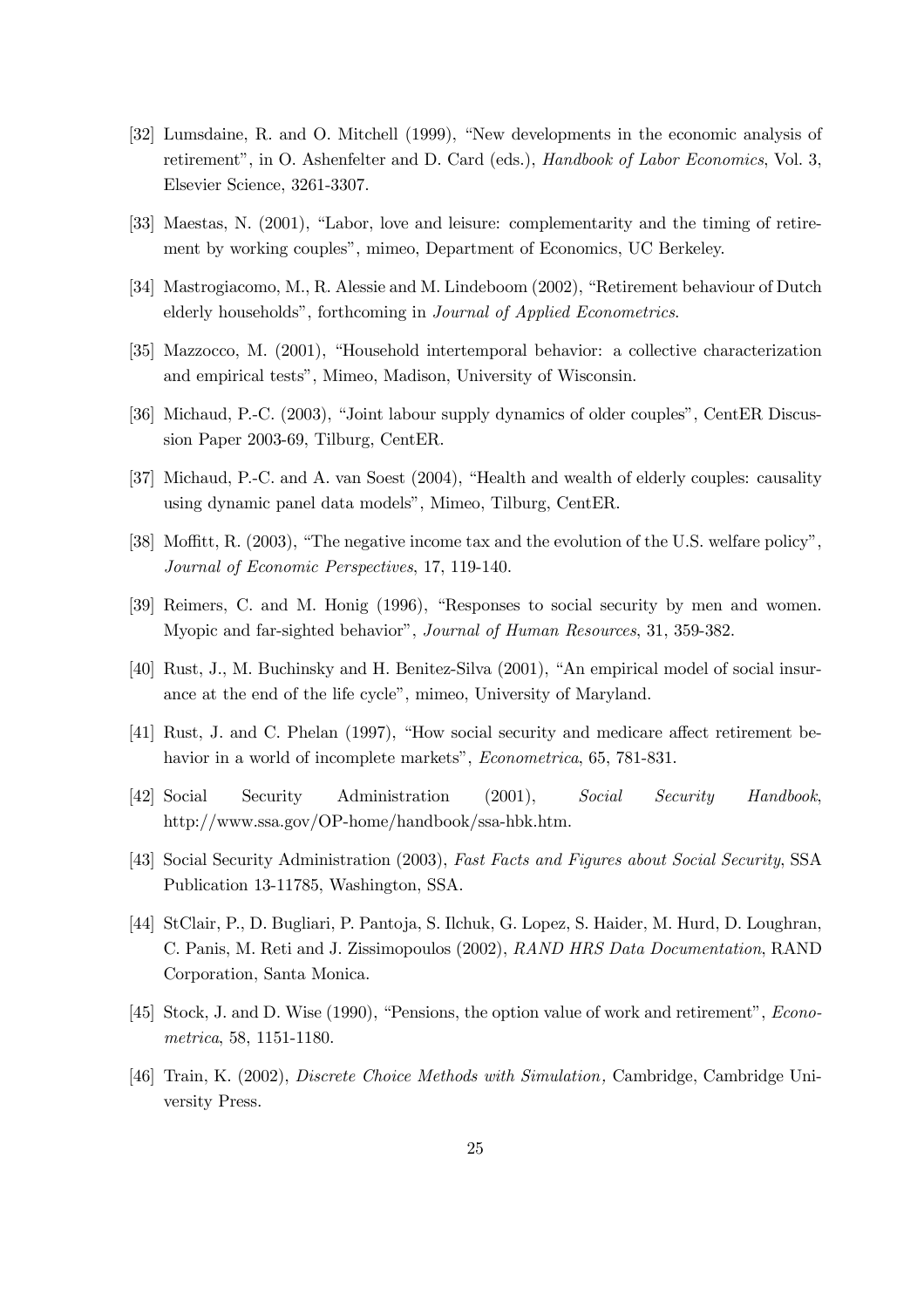- [47] van der Klaauw, W. and K. Wolpin (2003), "Social security, pensions and the savings and retirement behavior of households", mimeo, University of North Carolina.
- [48] van Soest, A. (1995), "Structural models of family labor supply. A discrete choice approach", Journal of Human Resources, 30, 63-88.
- [49] Vermeulen, F. (2002), "Collective household models: principles and main results", Journal of Economic Surveys, 16, 533-564.
- [50] Vermeulen, F. (2004), "And the winner is... An empirical evaluation of unitary and collective labour supply models", forthcoming in Empirical Economics.
- [51] Vermeulen, F., O. Bargain, M. Beblo, D. Beninger, R. Blundell, R. Carrasco, M.-C. Chiuri, F. Laisney, V. Lechene, M. Myck, N. Moreau and J. Ruiz-Castillo (2003), "Collective models of household labour supply with non-convex budget sets and non-participation: a calibration approach", mimeo, Mannheim, ZEW.
- [52] Wooldridge, J. (2002), "Simple solutions to the initial conditions problem in dynamic, nonlinear panel data models with unobserved heterogeneity", forthcoming in Journal of Applied Econometrics.
- [53] Wu, S. (2003), "The effects of health events on the economic status of married couples", Journal of Human Resources, 38, 219-230.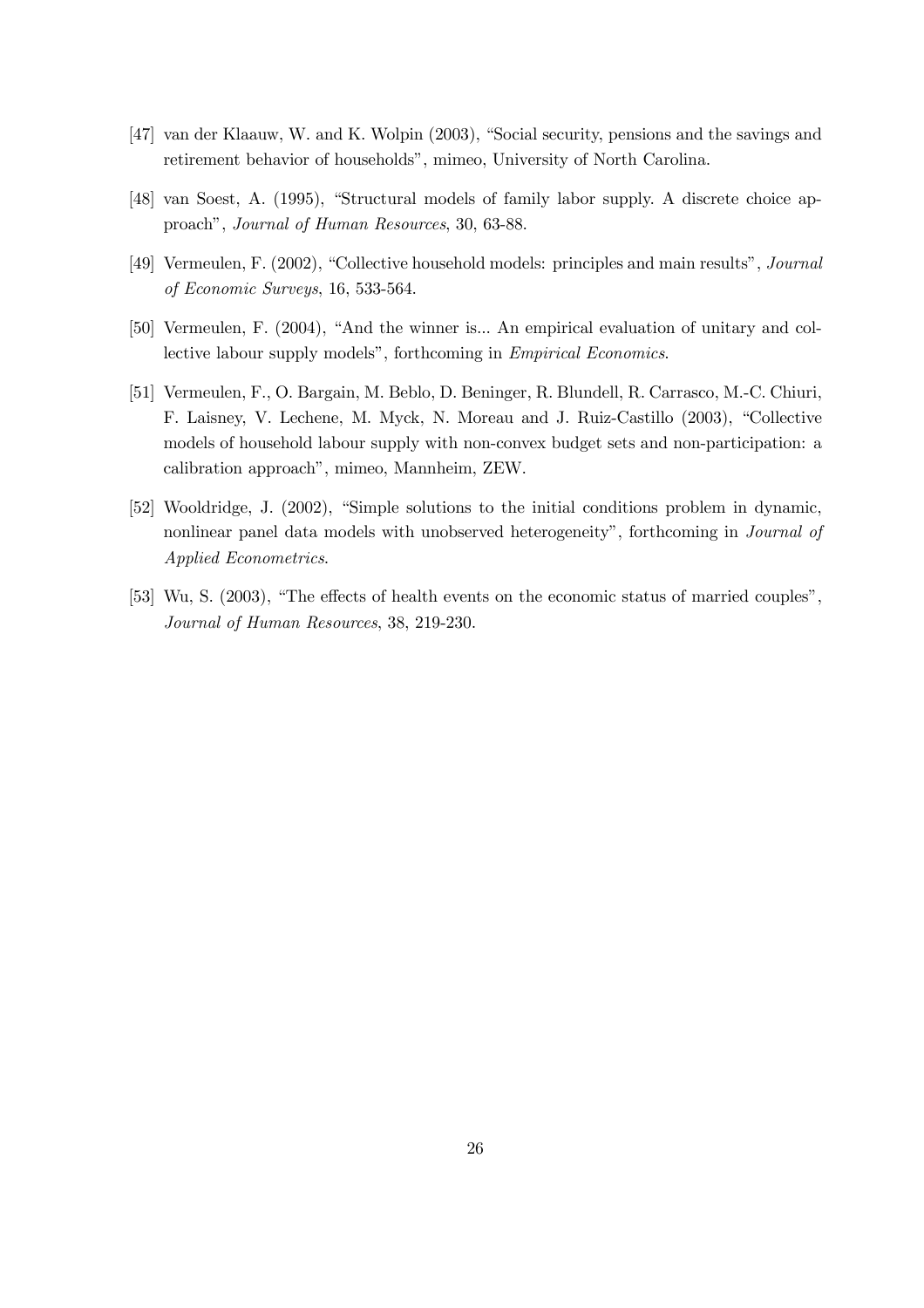# Appendix A: Computation of net income

In order to compute  $M_{it}$ , full net income, we need to specify the tax schedule  $F()$ , as well as the old-age security insurance function  $b()$ . In what follows, observed wages and income are gross of any deductions or taxation.

#### Old Age Security Benefits (OASI)

First, we construct the Old-Age Social Insurance (OASI) benefits since these are taxable under federal income  $\text{tax}.^{11}$  We use the Social Security Handbook (2003), as well as Coile and Gruber (2000), to model the rules in effect. In a very general way, the benefit of the household is given by

$$
b_{it} = b(w_{it}^m h_{it}^m, w_{it}^f h_{it}^f, aime_{it}^m, aime_{it}^f, a_{it}^m, a_{it}^f, k_{it}^m, k_{it}^f). \tag{11}
$$

In what follows we suppress the household index i. We denote an individual by j and his spouse by  $-j$ . Denote age as  $a_t^j$  and therefore the birth year is defined by  $t - a_t^j$ . Old-Age Security Insurance benefits of a couple will depend on the following elements:

- 1. Covered Earnings Base: The Average Indexed Monthly Earnings (AIME) of each spouse  $\mathit{aime}_t^j,$
- 2. Progressive Adjustment: The Primary Insurance Amount (PIA) of each spouse,  $pia_i^j$ ;
- 3. Actuarial Adjustment: The actuarial reduction factor (ARF), the delayed retirement credit (DRC) and the cost-of-living adjustment (COLA) for the PIA computed at age 62.
- 4. Survivor and Spouse Benefits: The Spouse Allowance (SA) of each spouse,  $sa_t^j$ , the survivor benefit  $su_t^j$  if  $k_{it}^{-j} = 0$  and the benefit cap on household total of each account (HT) is applied.
- 5. Earnings Test: The Earning test on each spouse's monthly benefit is applied to obtain the total benefit of the household.

#### Covered Earnings Base (AIME)

The computation of a monthly benefit is based on past earnings. The average indexed monthly wage is based on the contribution years of the employee. An employee's contribution to the social security fund is 7.3% which is matched by his employer. Most of it, 5.3%, goes to financing OASI, with the residual part to disability insurance (0.9%) and Medicare (1.45%).

 $11$ We thank Nicole Maestas for allowing us to use her codes to calculate OASI benefits and for answering our questions on the rules on numerous occasions. The program used was benchmarked against the ANYPIA program from the Social Security Administration.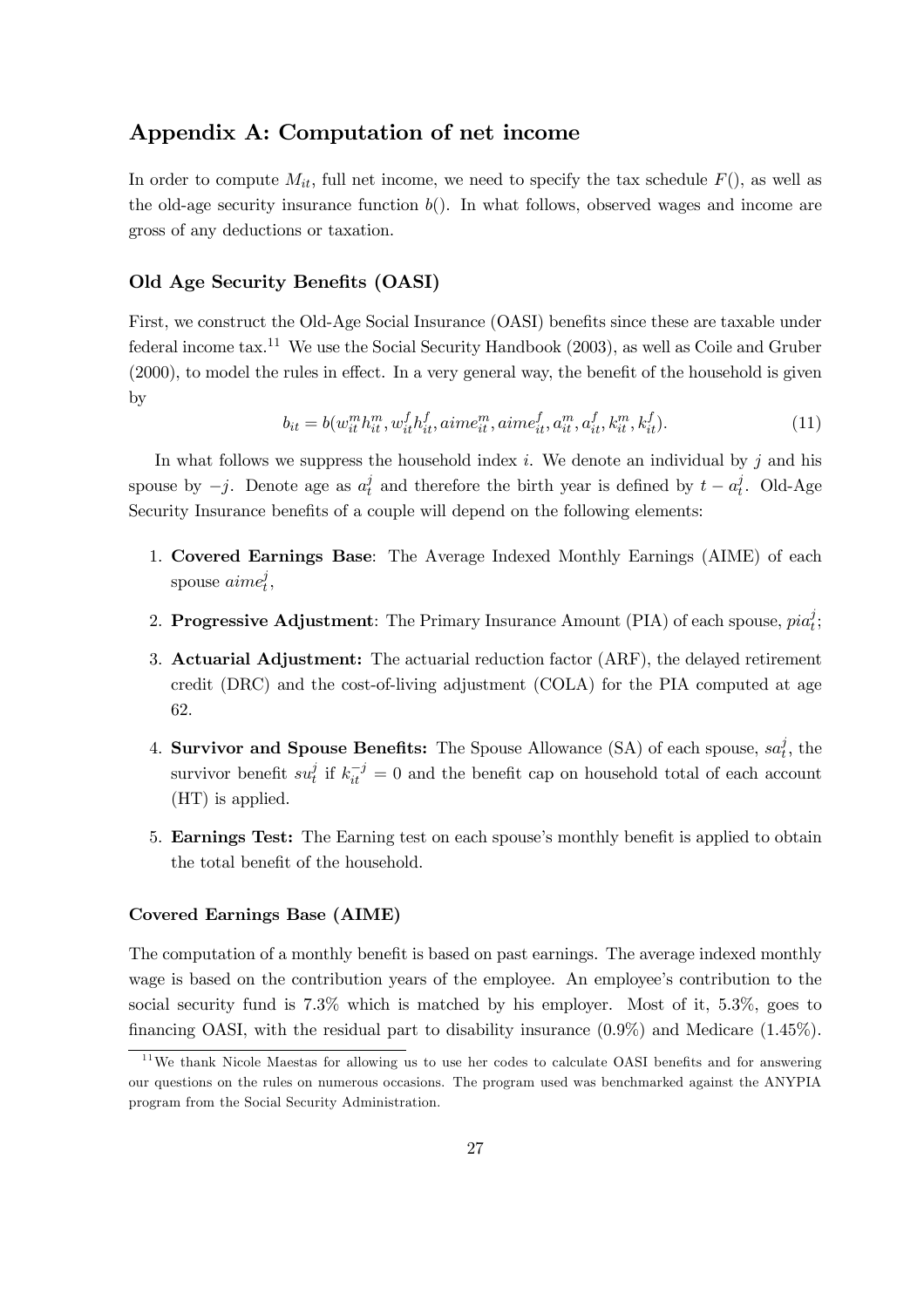All except Medicare contributions are levied on annual earnings up to \$72,600 in 1999. In the HRS 1992 data we observe the earnings history of individuals from to 1950 to 1991.<sup>12</sup> Furthermore, we observe quarters where the individual was considered as covered (most sectors of the economy are covered). These quarters of contribution are part of the eligibility criterion.

– Quarters of Coverage: An individual is qualified for OASI benefits based on his birthyear. He is totally insured if he accumulated quarters of coverage  $q_t^j$  at least equal to the number of years elapsed between the year where he turned 21 and the year when he turned 62 and first entitled to receive OASI benefits. For individuals born before 1929, this is computed from 1950 to the year where they turn 62 so that they may have a smaller number of quarters needed. Denote this minimum number of quarters of coverage as  $m_i$ . Therefore we define eligibility as

$$
e_t^j = I(q_t^j \ge m_j)I(a_t^j \ge 62).
$$
\n(12)

Since starting in 1994, we must update quarters of coverage based on employment in 1992, we use the following rule to update  $q_t^j$ ,

$$
q_t^j = 4h_t^j + q_{t-1}^j.
$$
\n(13)

We defined claiming as the first period where the individual is observed not working at or after age 62. Define these dates as

$$
t_c^j = \min_s \left\{ s : e_s^j = 1, h_s^j = 0 \right\}.
$$
\n(14)

This would capture most of the claiming decisions although it will miss those who delay claiming and those who claim and continue to work.

– Computation Years: The number of computation years equals the number of calendar years (complete) between first year of eligibility (62) and age where the individual turned 21 (1950 or later) minus five years. For most spouses retiring after 1991, this number that we denote by  $cp<sub>j</sub>$  will be 35. For those born before 1929, the number of computation years are further reduced by the number of years that fill the gap between their birthyear and 1929.

Indexation: The amount earned (up to the yearly maximum (imposed on SSA files but manually imposed from 1994 onwards) in any year  $t - s$  is indexed up to year t where we want to compute the average monthly wage by the following ratio

$$
\pi_{t-s}^j = \frac{\overline{w}_{r:a_r^j=60}}{\overline{w}_{t-s}} I(a_{t-s}^j \le 60) + I(a_{t-s}^j > 60)
$$
\n(15)

where  $\overline{w}_{r:a_r^j=60}$  is the national average wage of the year r, two years prior to eligibility. If the individual is older than 60 for the year where earnings are to be indexed, then there is no indexation or earnings for those years  $(\pi_{t-s}^j = 1)$ .

 $12$ Those who accepted to allow HRS to match their SSA records. About three quarters gave permission and Haider and Solon (2000) find that the sample who does not give permission appears not to be different from those who gave permission.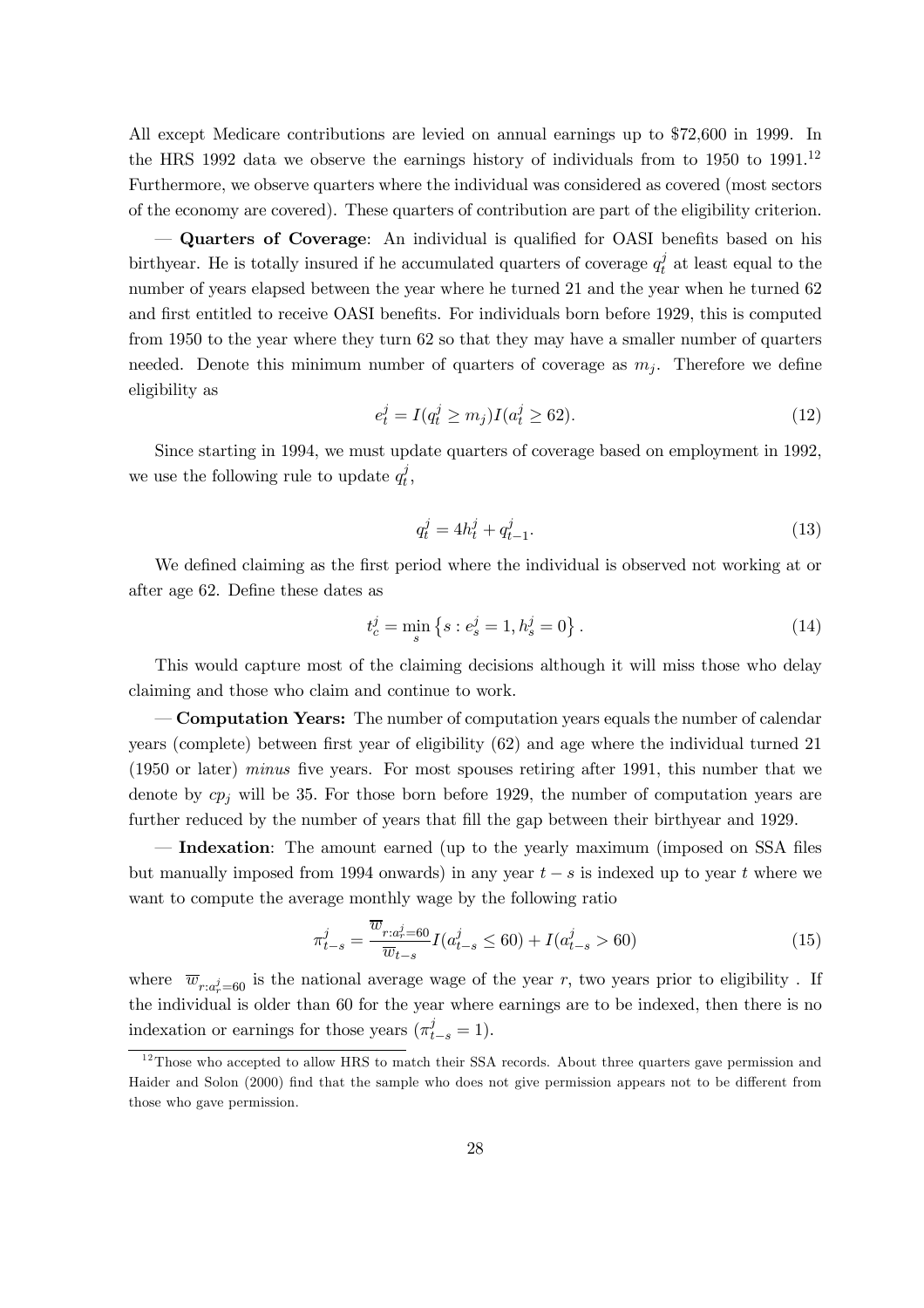Given a history of covered earnings  $\left\lbrace\widetilde{w}_{t-s}^{j}\right\rbrace$  $\Big\}_{s=1}^{a_t^j-21}$  (including zeros for years where no contributions were made), indexed earnings are defined as  $w_{t-s}^j = \pi_{t-s}^j \tilde{w}_{t-s}^j$  for  $s = 1, ..., a_t^j - 21$ .

**– Computation of the AIME**: Define the set  $W_t^j$  as the highest  $cp_j$  indexed covered earnings from  $\left\{w_{t-s}^j\right\}$  $a_t^j-21$ Then the AIME of individual j in year t is given by  $s=1$ 

$$
aime_t^j = \frac{1}{12cp_j} \sum_{s=1}^{a_t^j - 21} I(w_{t-s}^j \in W_t^j) \times w_{t-s}^j.
$$
\n(16)

Note that the  $aime<sub>t</sub><sup>j</sup>$  does not depend on the date when one claims benefit.

The average monthly wage at t needs to be updated after a year, at  $t + 1$  if this year's earnings  $w_t^j h_t^j$  qualify in the new set  $W_{t+1}^j$ . This will happen if  $w_t^j h_t^j$  is greater than the minimal element in the set  $W_t^j$ ,  $w_{t,\min}^j = \min_w \left\{ w \in W_t^j \right\}$ . We update the AIME for 1994 to 2000 as long as the individual does not claim benefit  $(t_c \geq t)$ .

#### Progressive Adjustment (PIA)

The Primary Insurance amount (PIA) is deduced from the AIME by applying a progressive piece-wise linear transformation. This calls for bendpoints where the inflections occur as well as conversion rates on each segment.

– Bend Points: Bend points are increased each year depending on the average national wage to reflect the similar indexation of the AIME. The base year for the bendpoint is 1979. The two bendpoints were \$180 and \$1085 at that time. Denote those by  $bd_{\text{min.1979}}, bd_{\text{max.1979}}$ respectively. Then, the bendpoints at  $t$  are defined as

$$
bd_{j \min} = \frac{\overline{w}_{s:a_s^j=60}}{\overline{w}_{1977}} bd_{\min,1979}
$$
\n
$$
bd_{j \max} = \frac{\overline{w}_{t:a_t^j=60}}{\overline{w}_{1977}} bd_{\max,1979}.
$$
\n(17)

Therefore there are bendpoints specific to each spouse.

– Conversion Rates: There are three conversion rates since there are two bend points. These are 0.9, 0.32 and 0.15 and did not change over the period.

Once bendpoints are calculated for a spouse (which does not depend on claiming date but on first-eligibility date), the PIA is given by

$$
pia_t^j = 0.9 \min(aime_t^j, bd_{j \min})
$$
  
+0.32 \min(max(aime\_t^j – bd\_{j \min}, 0), bd\_{j \max} – bd\_{j \min})  
+0.15 \max(aime\_t^j – bd\_{j \max}, 0). (18)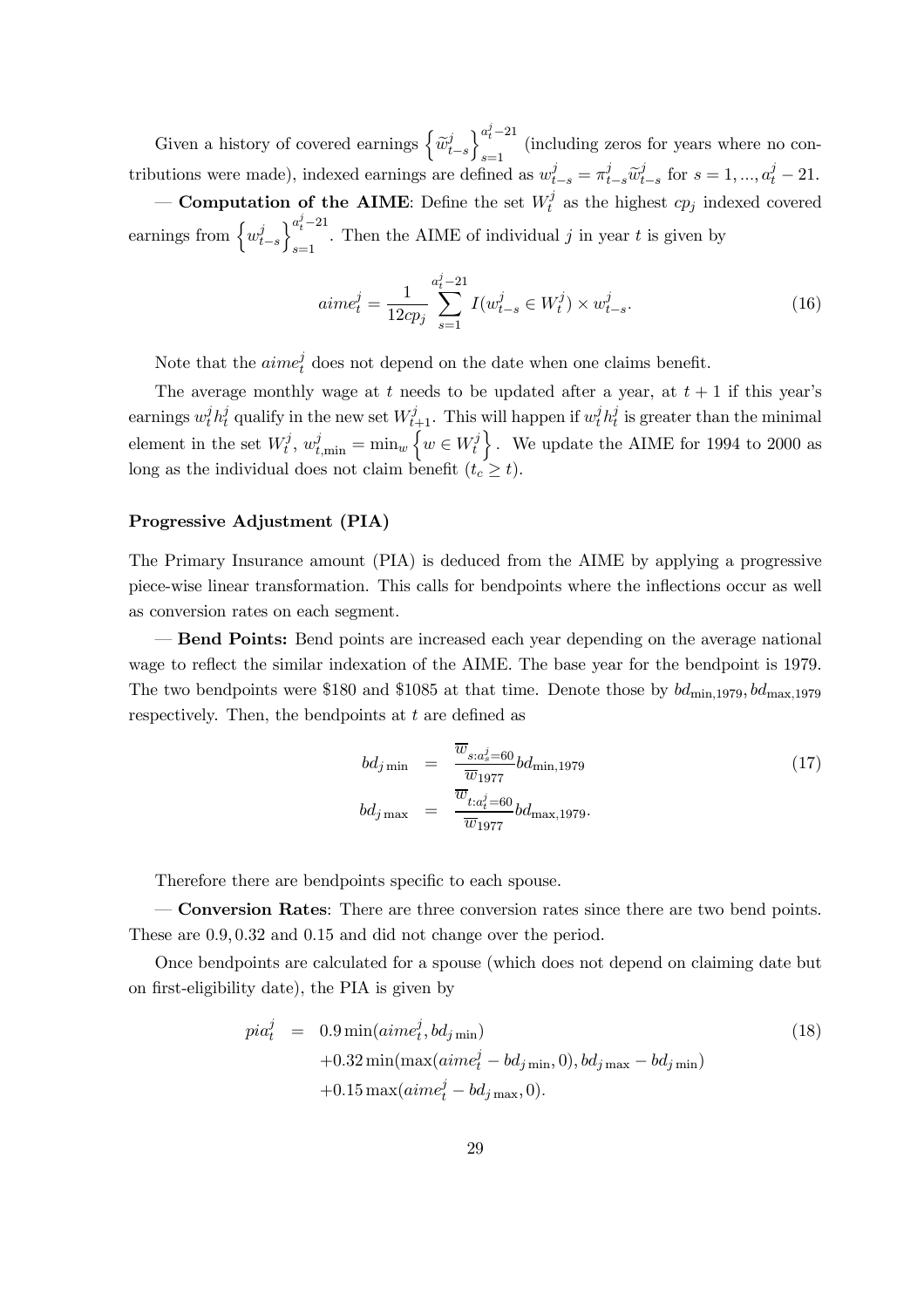Changes in the PIA will result from changes in the AIME. The relation is non-linear if the AIME crosses a bend point. A host of adjustments are imposed on this PIA depending on the claiming date.

#### Actuarial Adjustments

The normal retirement age  $nra_j$  is different for each individual and defined by the month and year of birth of  $j$ . It progressively increases from 65 to 67 over the period as a result of the 1983 amendments the Social Security Law. Since we model the annual budget set, there are only two normal retirement ages in the sample based on birthyear; 65 years old for individuals born before or in 1942 and 66 years old after. There are no individuals for which the normal retirement age is 67 in the sample.

If an eligible individual claims some year before age  $nra_j$ , his monthly benefit calculated from the PIA is reduced by a factor

$$
arf_t^j = \exp(-ar_j \max(nra_j - a_t^j, 0)).\tag{19}
$$

where  $ar_j$  is a factor (0.687 for most individuals) which depends on the birthyear.

Similarly if a spouse claims after  $nra_j$  then there is a delayed retirement credit given by

$$
drc_t^j = \exp(dr_j \max(a_t^j - nra_j, 0))
$$
\n(20)

where  $dr_j$  is the delayed retirement credit factor which depends on birthyear.

There is also a cost-of living adjustment which is a function of the claiming date and of birthyear applied since the PIA bend points depended on virtual claiming age 62 instead of the actual claiming date. We apply the  $\text{cola}_{i}^{t}$  (cost-of-living adjustment for individual j at time t) to any PIA after the claiming date.

Denote as  $r_t^j$  the combination of all reduction factors if one claims at t,

$$
r_t^j = e_t^j \times arf_t^j \times drc_t^j.
$$
\n(21)

Once an individual claims in the data we let  $r_t^j = r_{t_c}^j$ . However, the cola<sub>j</sub> are applied to the PIA after the claiming date.

#### Single and Couple and Survivor Monthly Benefit

We first compute monthly benefits of each spouse not considering that there exists a spouse benefit. These are given by  $bs_{t_c}^j$  defined as

$$
bs_{t_c}^j = r_{t_c}^j \times cola_t^j \times pia_t^j.
$$
\n
$$
(22)
$$

Note that the  $pia_t^j$  does not depend on the claiming date apart from the  $aime_t^j$  which is not allowed to change once  $t_c^j \leq t$ .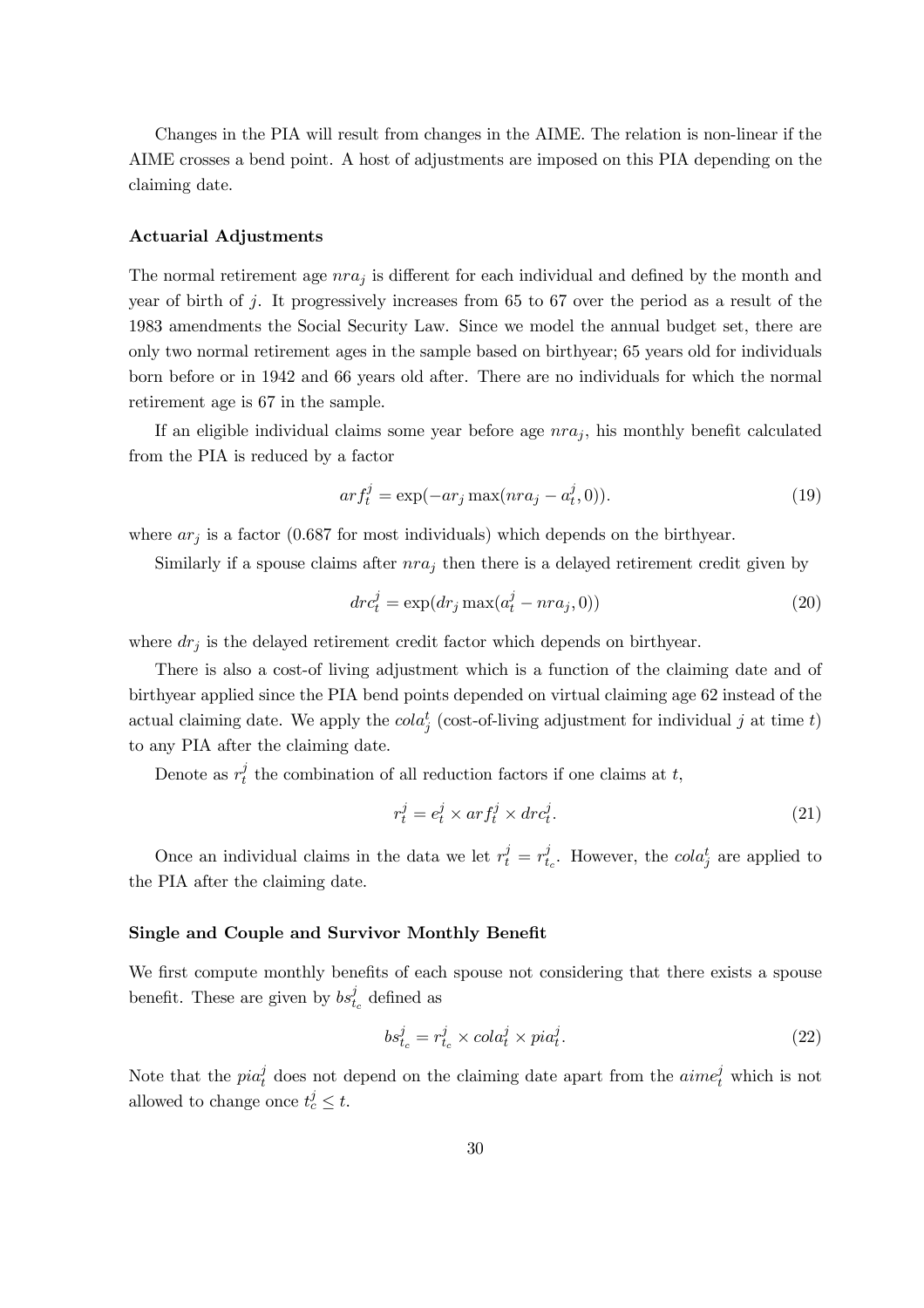**Spouse Benefit** For the spouse benefit, denote the spouse of j as  $-j$ . One is entitled for spouse benefits if the spouse has claimed benefits  $(t_c^{-j} \le t)$ . Furthermore, the retiree needs to have a retiree benefit  $bs_t^j$  which is smaller than half the spouse's PIA,  $pia_t^{-j}$  adjusted for one's own actuarial adjustments at t,  $r_t^j$ . Therefore the spouse benefit is denoted as  $s b_t^j$  and given by

$$
sb_t^j = \max\left(I\left(t_c^{-j} \le t\right) \left(0.5r_t^j k_t^{-j} \operatorname{col} a_t^j p i a_t^{-j} - bs_t^j\right), 0\right). \tag{23}
$$

Note that the individual's reduction factor and not that spouse's reduction factor, is applied to the spouse's PIA. In the household only one spouse can benefit from the spouse benefit as is clear from  $(23)$ .<sup>13</sup> Furthermore, note that the spouse benefit does not depend on the claiming date of the other spouse itself but on whether he/she claimed or not.

Survivor Benefit Finally we have to consider the survivor benefit if one of the spouses dies fully insured and the other spouse is over  $62$  years old.<sup>14</sup> Then the survivor benefit is based on a comparison of the PIA of both spouse where the DRC's are applied to the deceased spouse's PIA. Therefore, the comparison for a widow j is between  $pi_q^j$  and  $dr c_t^{-j} p i a_t^{-j}$ . Define  $t_d^j$  to be the date at which an individual died. The survivor benefit is therefore given by

$$
su_t^j = \max((1 - k_t^{-j})r_t^j e_{t_d}^{-j} dr c_{t_d}^{-j} col a_t^j p i a_{t_d}^{-j} - b s_t^j, 0).
$$
\n(24)

Since we do not model the children's budget set, we do not take account of child survivor benefit. Therefore, the survivor benefit is assumed to be only paid to the widow. On each retirement account there is a limit to family benefits. The benefit drawn on one account  $(bs_t^j + sb_t^{-j})$  cannot be in excess of 155-188% of the worker's PIA (depending on birthyear) (denote the rates  $hc_i$ ). Since the household cap will in most cases be binding, we need to impose it on the total benefit of the household. However, we do not need to take account of the survivor benefit since it is only paid to one person and therefore cannot exceed the household cap. The household cap is binding if

$$
exc_t^j = k_t^{-j} s b_t^{-j} + b s_t^j - h c_j p i a_t^j > 0
$$
\n(25)

is greater than 0. Finally, the benefit of a retiree  $j$  (before the earnings test) is given by

$$
be_t^j = k_t^j sb_t^j + bs_t^j - exc_t^{-j}.
$$
\n(26)

#### Earnings Test

The earnings test is applied on the monthly benefit  $be_t^j$  differentially whether one is older or younger than the  $nra_j$ .<sup>15</sup> Earnings in year t are given by  $w_t^j h_t^j$  (only paid-work is counted

<sup>&</sup>lt;sup>13</sup>We do not consider benefits allowed for divorced spouses and for other dependents in the household.

<sup>&</sup>lt;sup>14</sup>Since we do not model disability insurance, we do not consider the possibility that a widow can collect survivor benefit prior to age 62 if on social security disability.

<sup>&</sup>lt;sup>15</sup>In reality, benefit losses because of the earnings test are paid at a later age when earnings are observed below the cap. In our myopic model, agents interpret this as a pure loss in income and do not consider that it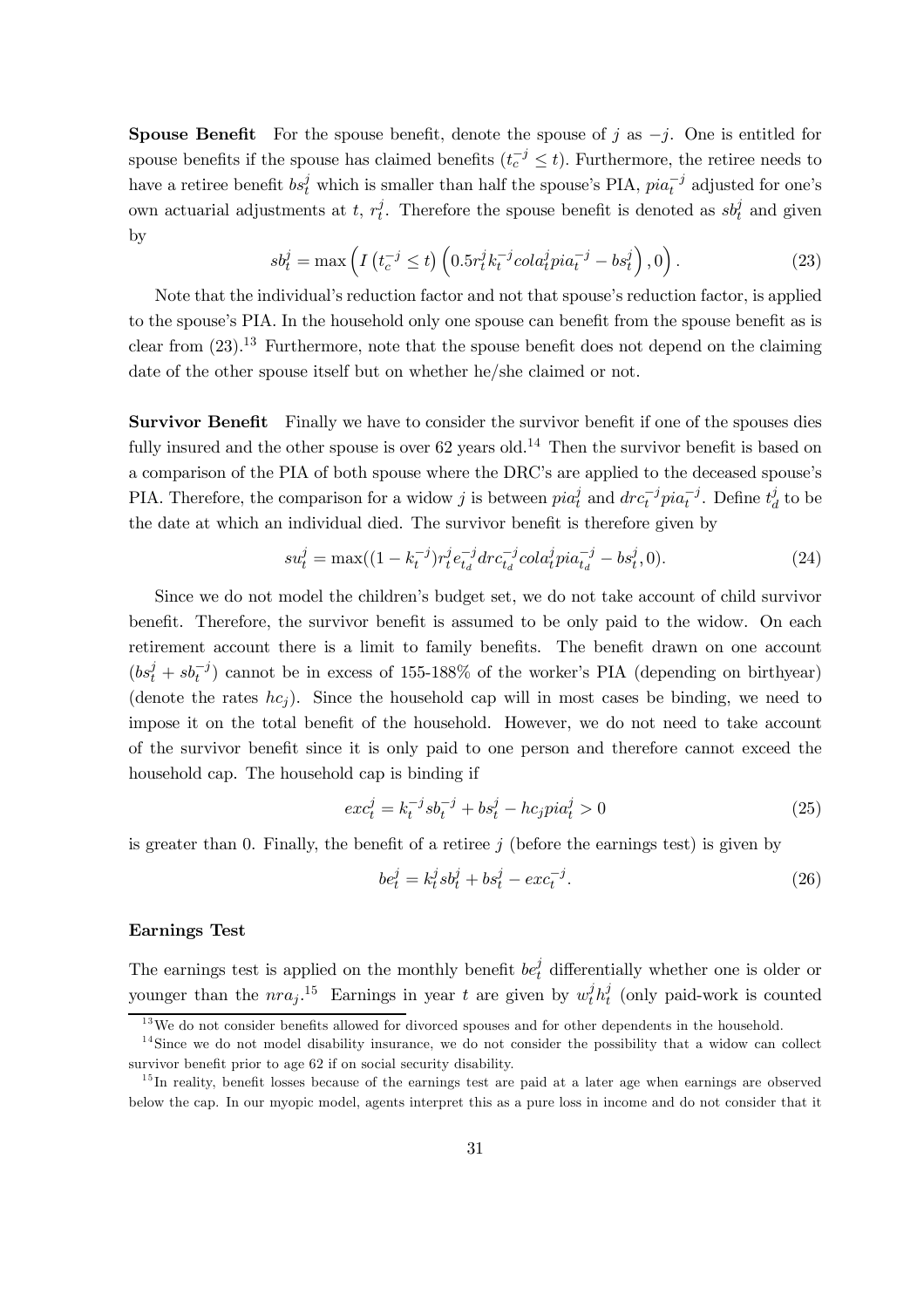from employment or self-employment). The earnings test is based on an exemption amount  $ea_t^j$  which varies with t and with the  $nra_j$  such that it depends on birthyear. If earnings are above that threshold  $ea_t^j$ , the benefits are taxed 50% if  $a_t^j < nra_j$  and 33% above or at the  $nra<sub>j</sub>$ . The tax rate function is therefore

$$
tax_t^j = 0.50 - 0.27I(a_t^j > nra_j)
$$
\n(27)

Finally, the final old age insurance benefit of a spouse is given by

$$
b_t^j = be_t^j - tax_t^j \max(w_t^j h_t^j - ea_t^j, 0).
$$
 (28)

Therefore the family benefit we are seeking is given by,

$$
b_{it} = b_t^m + b_t^f. \tag{29}
$$

In the budget set, we multiply this amount by 12 to get the annual income from benefits.

#### Federal Tax Schedule: US Tax Code

#### Primitive concepts

We describe a (very) simplified tax algorithm for a married couple with a joint return or for a surviving spouse. Note that other amounts than the discussed ones are applicable to unmarried singles or married individuals who file a separate return. Indices for observations and time are suppressed in what follows.

We start from two primitive concepts:

- annual earned income:  $ei = \sum_j w^j h^j$
- annual gross income: sum of all incomes from whatever source:  $qi = ei + y$ .

#### Social security contribution

As indicated in the paper, employees contribute to social security via a charge on their earned income. Note that there is a cap on the contribution for OASI and disability insurance; this is not the case for Medicare. Therefore, we have:

- $ssc^j = (0.053 + 0.009) \times \min(72600, w^j h^j) + 0.0145 \times w^j h^j;$
- $\textit{ssc} = \sum_{j} \textit{ssc}^j$ .

is only deferred to a later age.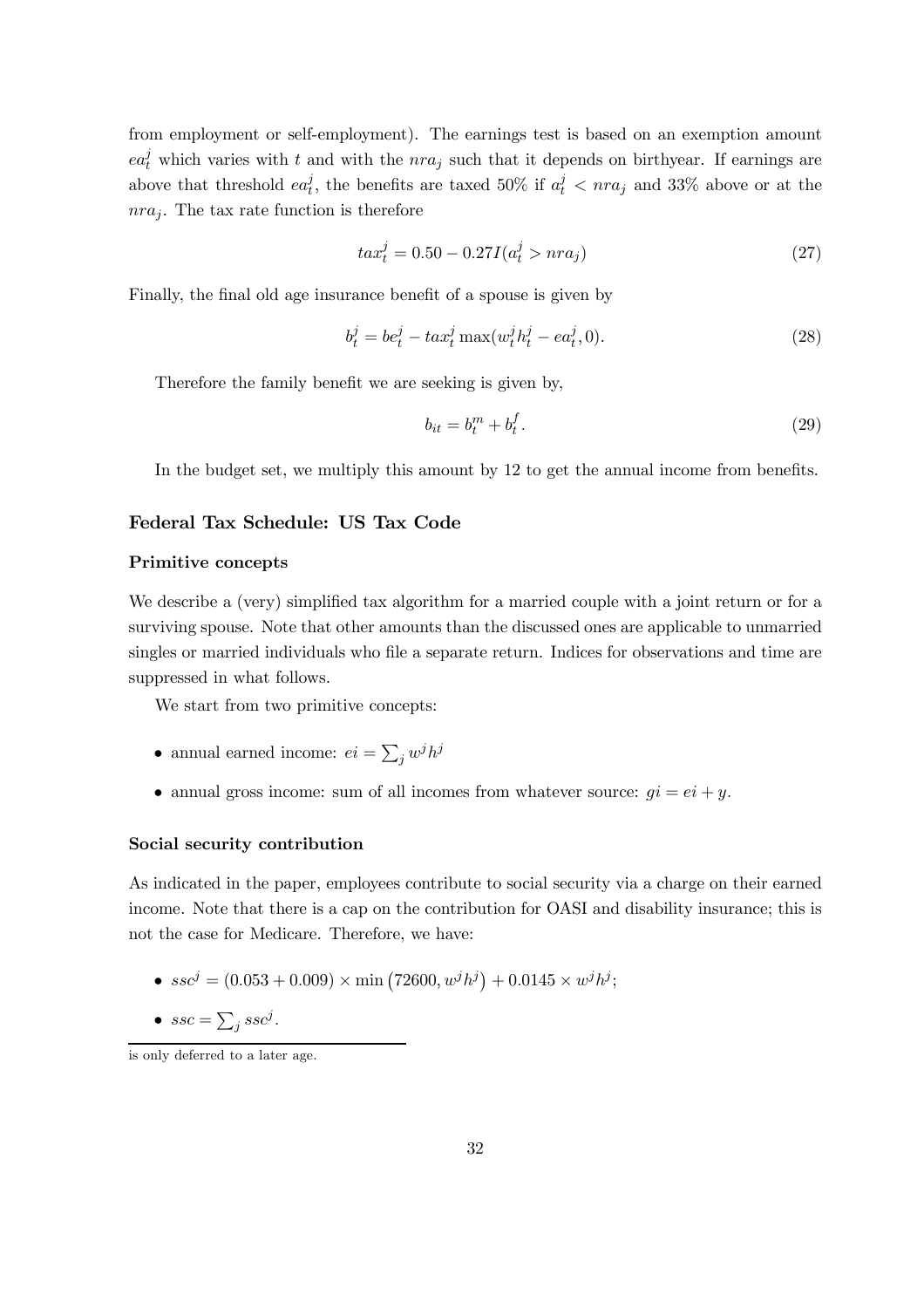#### Federal taxes

From gross income to taxable income Taxable income equals gross income minus deductions. For simplification purposes, we will assume that individuals do not make use of itemized deductions. Therefore, deductions consist of standard deductions and the deduction for personal exemptions. We first have the standard deductions:

- basic standard deduction: \$5000;
- additional standard deduction for age: each spouse is entitled to an additional deduction of \$600 if the spouse has attained age 65.

These deductions (starting from 1988) are subject to a cost-of-living adjustment. Then there is the allowance of deduction for personal exemptions:

• exemption amount: \$2000.

This exemption amount may be reduced if gross income exceeds the threshold amount (\$150, 000). Again, the exemption amount is adjusted for cost-of-living.

Assuming that no adjustments are made for cost-of-living, then the whole operation results in the following taxable income before application of the marginal tax rates schedule:

$$
ti = \max(gi - 7000 - 600I)(am \ge 65) - 600I\left(af \ge 65\right), 0).
$$
 (30)

Marginal tax rates Married individuals who file joint returns and surviving spouses are subject to the following schedule of marginal tax rates:

[Table 11 about here]

Denote this function by f and the amount of tax paid by  $f(ti)$ . The absolute amounts in this table are adjusted for inflation (starting from 1993).

Note that this scheme shows that one cannot apply the marginal tax rate on the whole taxable income to calculate tax liability. Only for couples that have a taxable income of at most \$36, 900, the average and the marginal tax rates coincide.

#### Credit for the elderly

If individuals attain the age of 65, they are eligible to a credit for the elderly. The credit is constructed as follows. First, there is an initial amount of \$7500 if both spouses are eligible (or \$5000 if only one spouse is eligible). This amount is reduced conditional on some factors. If gross income exceeds \$10, 000, then the amount is reduced to one-half of the excess of the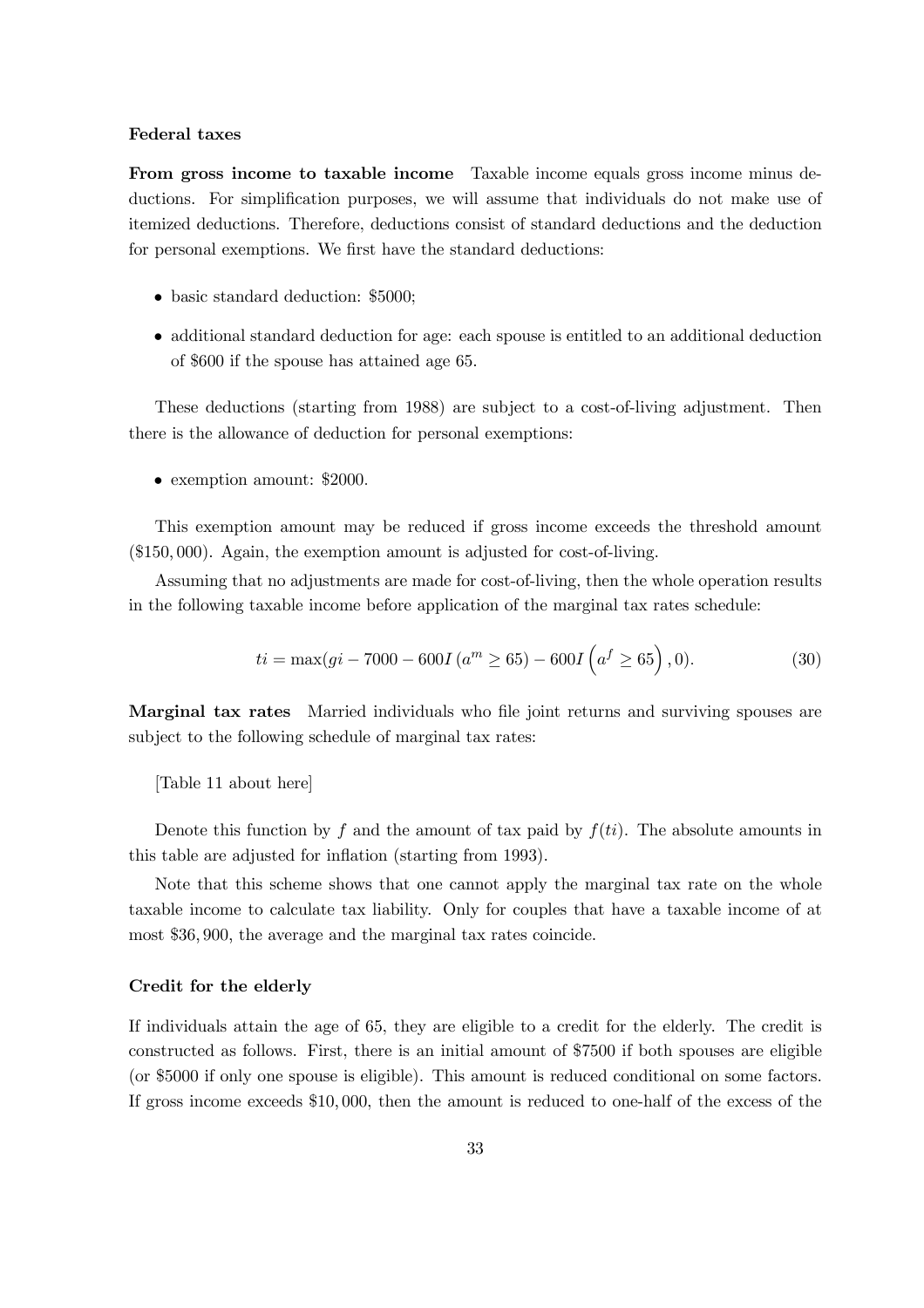gross income over \$10, 000. The final credit then equals 15% of the amount resulting from the operation of reducing the initial amount. So we have the following credit if both spouses are eligible:

$$
cre = \max[0, 0.15 \times \{7500 - 0.5(gi - 10000)\}].
$$
\n(31)

#### Federal taxes to be paid

Let us denote federal taxes to be paid by  $fc$ . These are given by subtracting  $cre$  from  $f$ .

#### From gross to net

Finally, net income (denoted by  $M_{it}$ ) is obtained by taking into account all appropriate elements (more specifically, gross income, social security contributions and federal taxes):

$$
M_{it} = F() = gi_{it} - ssc_{it} - fc_{it}.
$$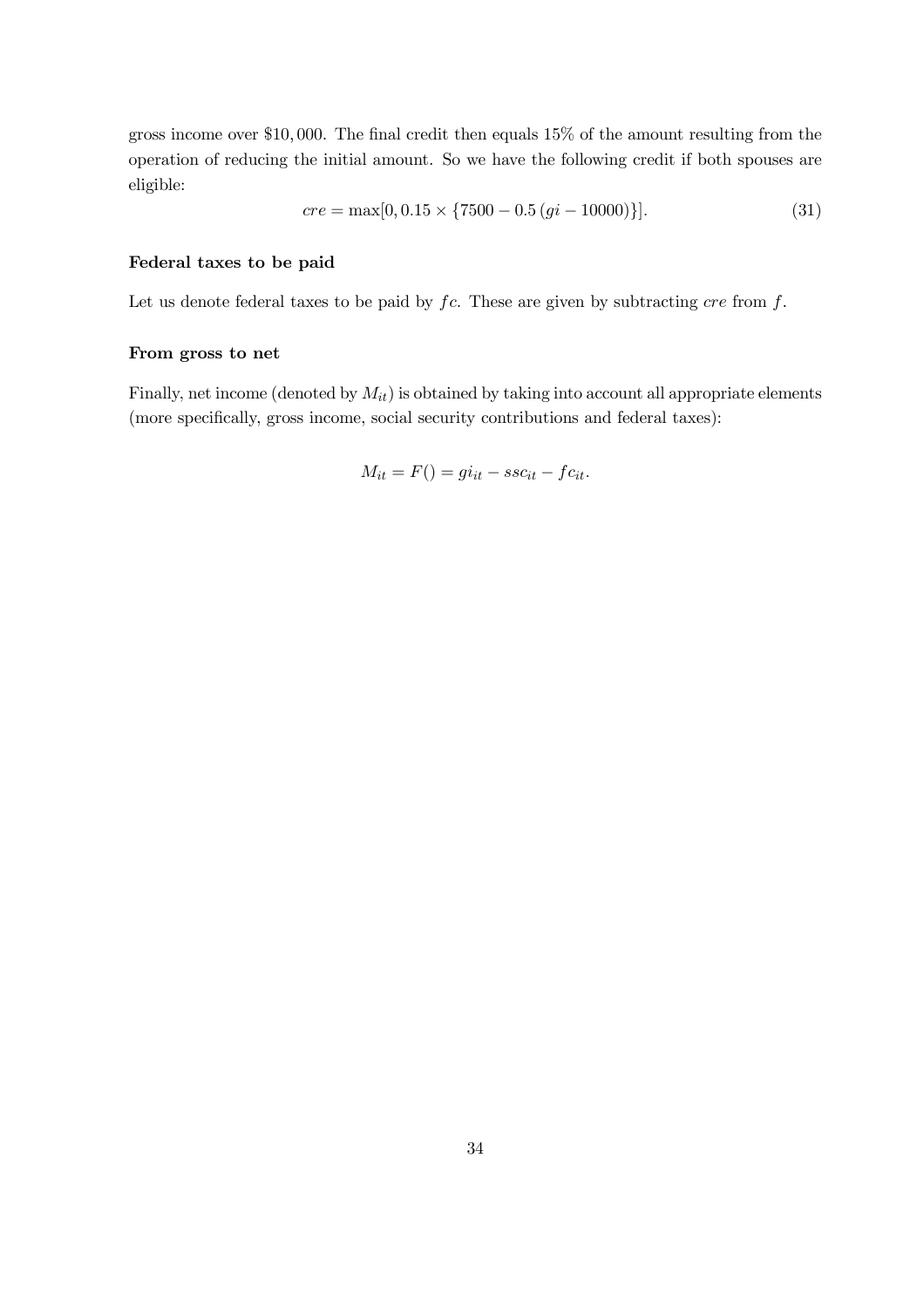| Means/prop. reported    | alive in 2000 |       | died 1992-2000    |       |
|-------------------------|---------------|-------|-------------------|-------|
|                         | husband       | wife  | widower           | widow |
| age                     | 60.8          | 56.9  | 63.1              | 62.44 |
| Health                  |               |       |                   |       |
| severe conditions ever  | 0.194         | 0.153 | 0.231             | 0.188 |
| severe conditions since | 0.074         | 0.056 | 0.100             | 0.061 |
| mild conditions ever    | 0.548         | 0.538 | 0.553             | 0.638 |
| mild conditions since   | 0.136         | 0.144 | 0.135             | 0.146 |
| poor/very poor health   | 0.189         | 0.173 | 0.286             | 0.212 |
| adls (at least one)     | 0.069         | 0.073 | 0.083             | 0.089 |
| Labor market            |               |       |                   |       |
| working for pay         | 0.640         | 0.540 | 0.532             | 0.486 |
| claimed OASI            | 0.305         | 0.160 | 0.440             | 0.253 |
| hours worked (if $>0$ ) | 41.3          | 33.6  | 36.68             | 34.61 |
| imp. hourly wage        | 20.40         | 14.09 | 17.75             | 12.41 |
| pension plan            | 0.427         | 0.265 | 0.323             | 0.229 |
| pension annuity 1992    | 12156         | 4224  | 10212             | 4283  |
| <b>AIME</b>             | 3058.8        | 939.9 | 2316.1            | 436.1 |
| Couple preference       |               |       |                   |       |
| Pref. retire together   | 0.265         | 0.231 |                   |       |
| Lenght of current mar.  | 31.42         |       |                   |       |
| Total observations      |               |       |                   |       |
| 1992                    | 2495          |       | $\qquad \qquad -$ |       |
| 1994                    | 2446          |       | 8                 | 41    |
| 1996                    | 2382          |       | 19                | 94    |
| 1998                    | 2294          |       | 34                | 164   |
| 2000                    | 2181          |       | 65                | 249   |

Table 1: Panel Composition and Main Caracteristics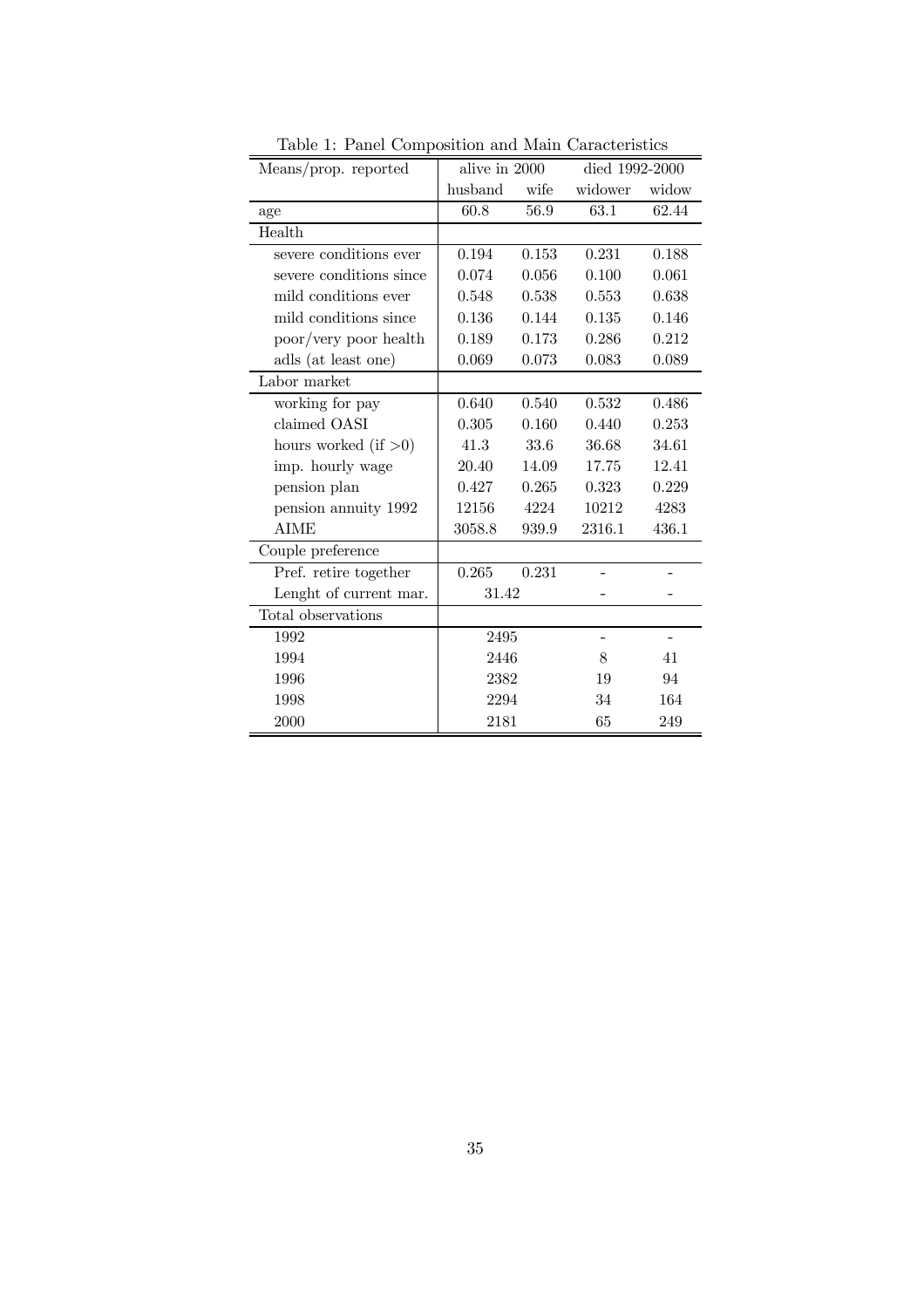|                     | Lable 2. Social Security Claiming Decision |                                           |         |      |      |      |
|---------------------|--------------------------------------------|-------------------------------------------|---------|------|------|------|
|                     |                                            | Age start claiming (as of 2000)           |         |      |      |      |
|                     | not yet                                    | 62                                        | 63      | 64   | 65   | 66+  |
| Husband             | 45.77                                      | 33.15                                     | 5.89    | 3.77 | 7.58 | 3.56 |
| Wife                | 62.16                                      | 27.66                                     | 4.65    | 1.48 | 2.65 | 1.2  |
|                     |                                            |                                           |         |      |      |      |
|                     |                                            | Age husb. starts claiming (as of $2000$ ) |         |      |      |      |
| Ret. yr dif.        | Total                                      | 62                                        | 63      | 64   | 65   | 66   |
| $-3 \&$ less        | 46.88                                      | 52.8                                      | 55.7    | 45.6 | 25.4 | 22.2 |
| $-2$                | 11.02                                      | 12.3                                      | 6.8     | 8.8  | 7.9  | 16.7 |
| $-1$                | 12.85                                      | 12.9                                      | 11.4    | 11.8 | 14.9 | 11.1 |
| 0                   | 15.67                                      | 11.9                                      | 18.2    | 17.7 | 25.4 | 27.8 |
| 1                   | 5.88                                       | 4.2                                       | $2.3\,$ | 5.9  | 11.4 | 5.6  |
| $\overline{2}$      | 2.94                                       | 1.5                                       | 2.3     | 7.4  | 6.1  | 8.3  |
| $3 \& \text{ more}$ | 4.77                                       | 4.4                                       | 3.4     | 2.9  | 0.8  | 8.3  |
| Total               | 100                                        | 100                                       | 100     | 100  | 100  | 100  |

Table 2: Social Security Claiming Decision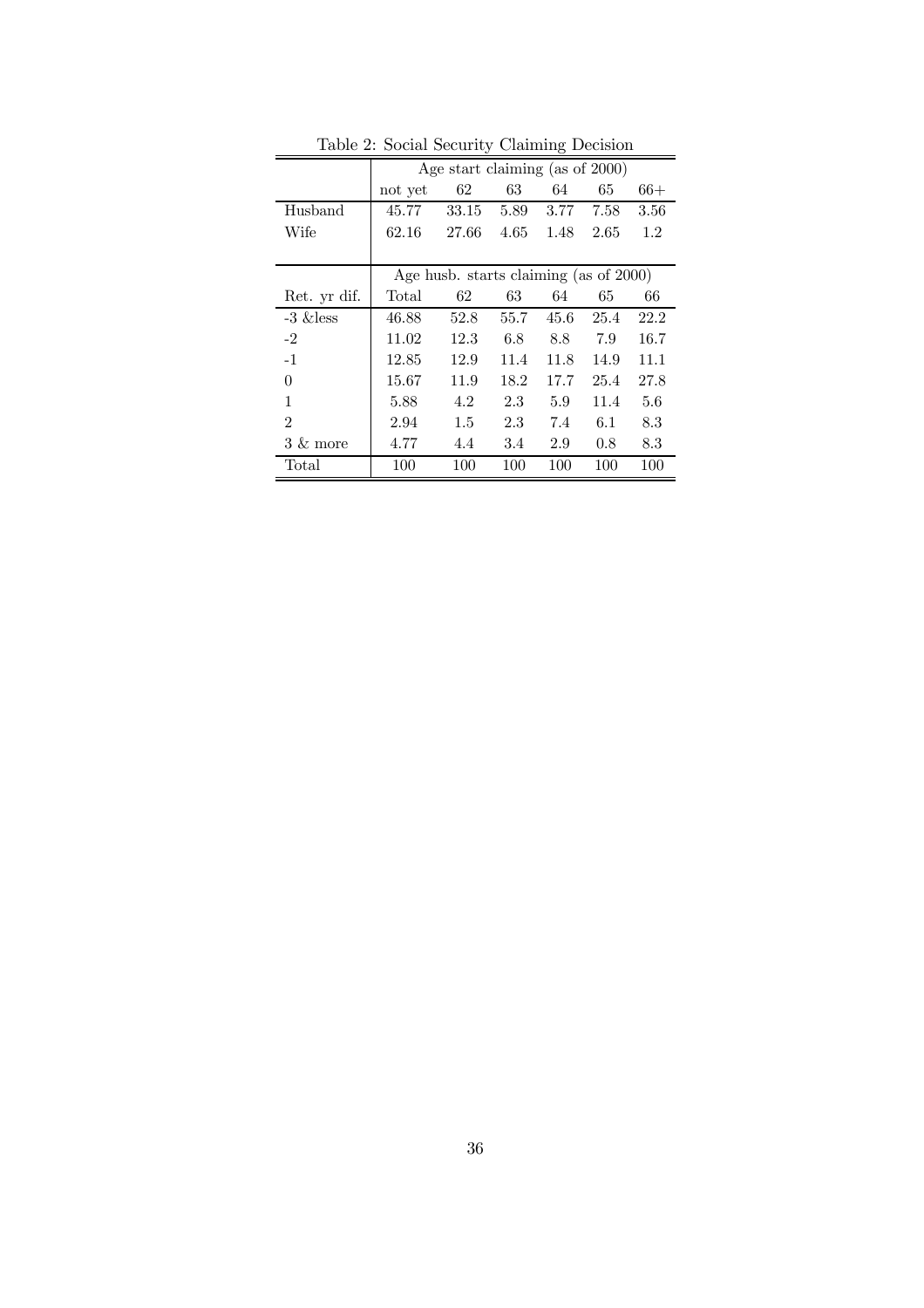|           |                |          |                     |         | rapio of trouts worked por week and claiming Decisions |          |          |                     |          |         |
|-----------|----------------|----------|---------------------|---------|--------------------------------------------------------|----------|----------|---------------------|----------|---------|
|           |                |          | wife (none claimed) |         |                                                        |          |          | wife (wife claimed) |          |         |
| husb.     | 0              | $1 - 30$ | $30 - 50$           | $50+$   | Total                                                  | $\theta$ | $1 - 30$ | $30 - 50$           | $50+$    | Total   |
| $\theta$  | 11.3           | 3.4      | 6.8                 | 0.7     | 22.1                                                   | 32.3     | 3.8      | $0.6\,$             | $\theta$ | 36.6    |
| $1 - 30$  | 3.3            | 2.4      | 3.2                 | 0.3     | 12.1                                                   | 8.4      | 3.5      | 0.9                 | 0.3      | 13.1    |
| $30 - 50$ | 16.8           | 10.6     | 22.3                | 1.9     | 51.5                                                   | 29.1     | 7.3      | 2.6                 | 1.2      | 40.1    |
| $50+$     | 5.4            | 3.5      | 7.0                 | 1.4     | 17.3                                                   | 7.0      | 2.3      | 0.9                 | $\theta$ | 10.2    |
| Total     | 36.8           | 19.9     | 39.2                | 4.2     | $65.8*$                                                | 76.7     | 16.9     | 4.9                 | 1.5      | $2.3*$  |
|           |                |          | wife (husb claimed) |         |                                                        |          |          | wife (both claim)   |          |         |
| husb.     | $\overline{0}$ | $1 - 30$ | $30 - 50$           | $50+$   | Total                                                  | $\Omega$ | $1 - 30$ | $30 - 50$           | $50+$    | Total   |
| $\Omega$  | 42.0           | 10.2     | 17.4                | 1.7     | 71.3                                                   | 62.5     | 7.6      | 1.9                 | 0.1      | 72.2    |
| $1 - 30$  | 7.4            | 4.7      | 5.9                 | 0.3     | 18.3                                                   | 14.1     | 3.1      | 0.9                 | 0.3      | 18.4    |
| $30 - 50$ | 3.4            | 1.7      | 3.1                 | $0.2\,$ | 8.5                                                    | 4.8      | 1.9      | 1.1                 | 0.1      | 7.9     |
| $50+$     | 0.6            | 0.6      | 0.7                 | 0.1     | 1.9                                                    | 1.1      | 0.3      | 0.3                 | 0.1      | 1.7     |
| Total     | 53.4           | 17.2     | 27.0                | 2.3     | $18.5*$                                                | 82.5     | 12.9     | 4.1                 | 0.6      | $12.8*$ |

Table 3: Hours Worked per Week and Claiming Decisions

Note: Cells marked with an asterisk correspond to the percentages of observations in each claiming configuration.

Table 4: Change in Hours Worked per Week and the Claiming Decision

|                  |          |          | (husb hrs) did not claim at $t+1$ |          |  |          |          | (wife hrs) did not claim at $t+1$ |          |  |
|------------------|----------|----------|-----------------------------------|----------|--|----------|----------|-----------------------------------|----------|--|
| did not cl. at t | $\Omega$ | $1 - 30$ | $30 - 50$                         | $50+$    |  | 0        | $1 - 30$ | $30 - 50$                         | $50+$    |  |
| $\theta$         | 87.0     | 5.0      | 6.2                               | 1.8      |  | 88.7     | 6.5      | 4.2                               | 0.6      |  |
| $1 - 30$         | 19.0     | 52.6     | 23.3                              | 5.2      |  | 20.3     | 60.0     | 15.1                              | 0.6      |  |
| $30 - 50$        | 11.7     | 6.6      | 72.5                              | 9.2      |  | 12.6     | 10.6     | 72.7                              | 4.0      |  |
| $50+$            | 7.0      | 4.7      | 31.7                              | 56.7     |  | 11.6     | 10.3     | 40.5                              | 37.5     |  |
| Total            | 26.5     | 9.9      | 47.2                              | 16.5     |  | 42.9     | 18.5     | 35.1                              | 3.5      |  |
|                  |          |          | (husb hrs) claimed at $t+1$       |          |  |          |          | (wife hrs) claimed at $t+1$       |          |  |
| did not cl. at t | $\left($ | $1 - 30$ | $30 - 50$                         | $50+$    |  | $\theta$ | $1 - 30$ | $30-50$                           | $50+$    |  |
| $\Omega$         | 87.9     | 9.9      | 2.2                               | $\theta$ |  | 93.8     | 5.5      | 0.7                               | $\theta$ |  |
| $1 - 30$         | 23.9     | 61.2     | 13.4                              | 1.5      |  | 37.5     | 54.2     | 4.2                               | 4.2      |  |
| $30 - 50$        | 28.6     | 25.0     | 44.6                              | 1.8      |  | 30.8     | 19.2     | 42.3                              | 7.7      |  |
| $50+$            | 14.3     | 14.3     | 57.1                              | 14.3     |  | 33.3     | 33.3     | $\theta$                          | 33.3     |  |
| Total            | 67.7     | 20.7     | 11.0                              | 0.8      |  | 81.0     | 13.4     | 4.3                               | 1.4      |  |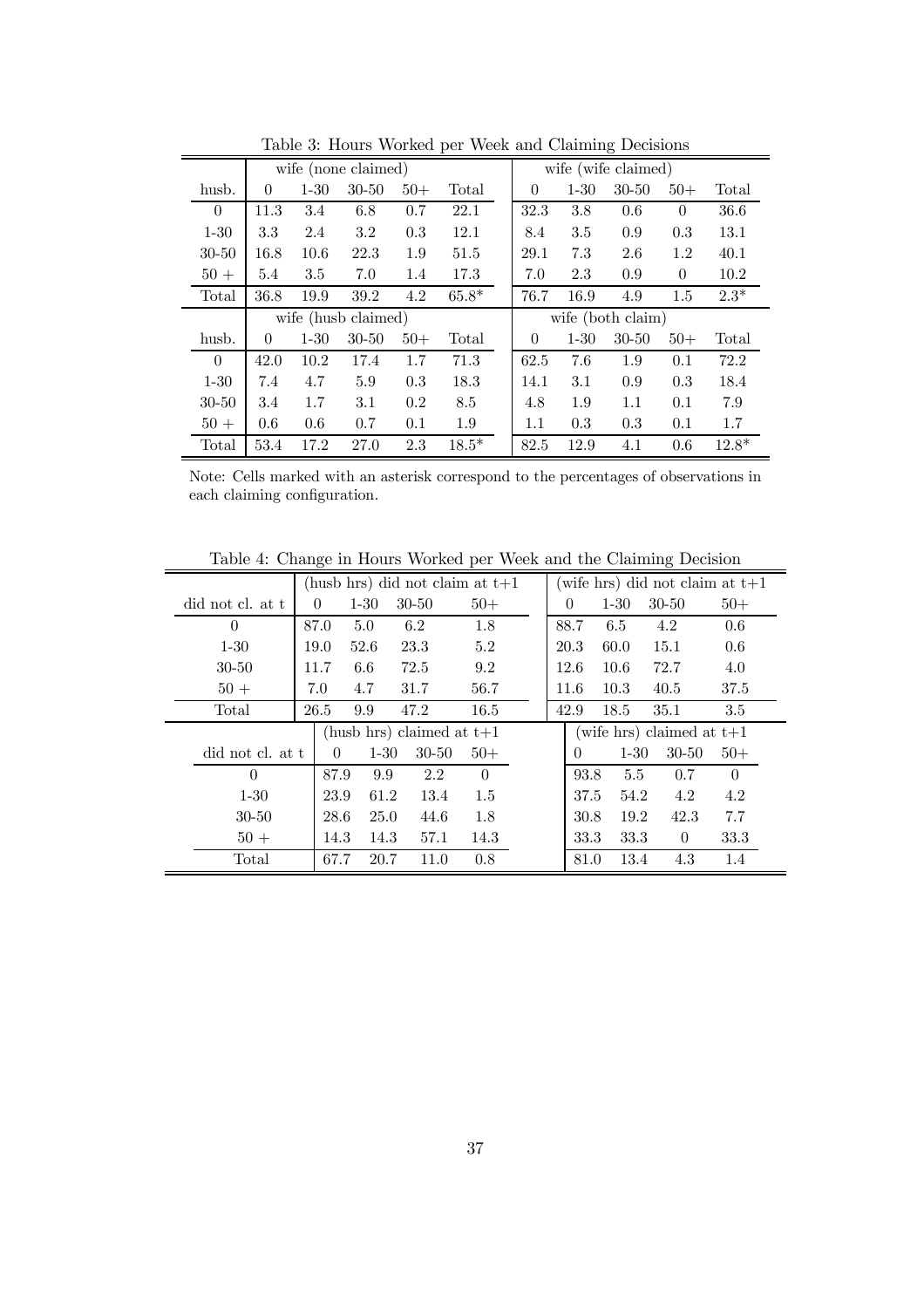|                               | husband    |         | wife       |         |
|-------------------------------|------------|---------|------------|---------|
| first order coefficients      | est.       | st.err. | est.       | st.err. |
| own leisure $\beta_i$         |            |         |            |         |
| constant                      | 0.670      | 3.195   | $-3.409**$ | 0.788   |
| $\rm age/10$                  | $-0.605$   | 0.504   | $0.468**$  | 0.129   |
| severe health onset           | $0.661*$   | 0.369   | $0.569**$  | 0.227   |
| mild health onset             | $0.489*$   | 0.299   | 0.064      | 0.133   |
| partner has adls $(\#)$       | $-0.283**$ | 0.137   | $-0.164**$ | 0.077   |
| working part-time             | $3.055**$  | 0.365   | $1.255***$ | 0.123   |
| not working                   | $15.65**$  | 1.263   | $7.782**$  | 0.331   |
| initial leisure/ $10$ in 1992 | $1.023**$  | 0.102   | $0.390**$  | 0.037   |
| initial leisure/10 of spouse  | $-0.065$   | 0.054   | 0.004      | 0.024   |
| initial health status         | $0.435**$  | 0.101   | $0.095**$  | 0.047   |
| partner leisure $\beta$ .     |            |         |            |         |
| constant                      | $-2.196$   | 1.949   | $-7.172**$ | 1.406   |
| $\rm age/10$                  | $-0.812**$ | 0.297   | $0.706**$  | 0.218   |
| pref. retire together         | $0.419*$   | 0.223   | $0.229**$  | 0.089   |
| lenght of marriage/10         | 0.070      | 0.098   | 0.056      | 0.042   |
| consumption $\log(\beta_c)$   |            |         |            |         |
| constant                      | $6.398**$  | 0.595   | $4.862**$  | 0.334   |
| age/10                        | $-1.067**$ | 0.104   | $-0.877**$ | 0.062   |
| severe health onset           | $-4.112$   | 8.496   | 0.111      | 0.203   |
| mild health onset             | 0.040      | 0.283   | $-0.173$   | 0.144   |
| partner has adls              | $-1.260*$  | 0.824   | $-1.147**$ | 0.449   |
| initial health                | $-0.100$   | 0.081   | $-0.140**$ | 0.042   |
| second order $\beta_{mf}$     |            |         |            |         |
| log of partner leisure        | $2.683**$  | 0.357   | $-0.308**$ | 0.103   |
| Weight $\mu$                  |            |         |            |         |
| constant                      | $-0.849**$ | 0.111   |            |         |
| age difference/ $10$          | $0.227**$  | 0.044   |            |         |
| wage $(m)$ /10                | $0.089**$  | 0.012   |            |         |
| wage $(f)$ /10                | $-0.009$   | 0.009   |            |         |
| capital income/10000          | $-0.239**$ | 0.031   |            |         |
| Aime $(m)/1000$               | $-0.033**$ | 0.008   |            |         |
| Aime $(f)/1000$               | 0.003      | 0.009   |            |         |
| Log likelihood                | $-2.021$   |         |            |         |

Table 5: Point Estimates of the Collective Retirement Model

Note: Coefficients with an (double) asterisk are significant at the 10 (5) percent significance level.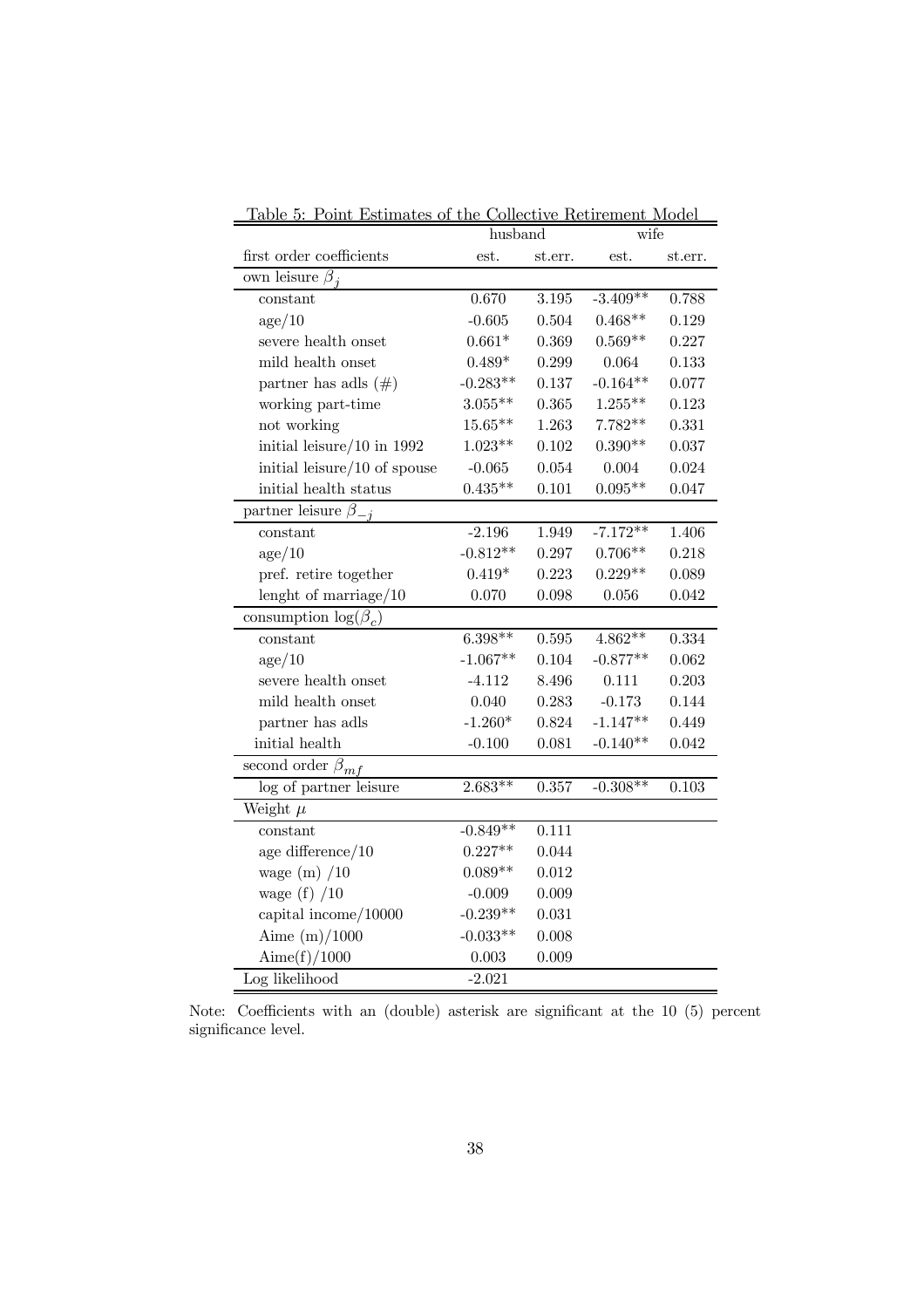|                                                    |          |          |                  | quantiles        |                  |        |
|----------------------------------------------------|----------|----------|------------------|------------------|------------------|--------|
| Effect on marginal rate of substitution $0.1$ 0.25 |          |          |                  | $0.5\quad 0.75$  | 0.9              | 0.95   |
| Severe health onsets                               |          |          |                  |                  |                  |        |
| \$ of cons. per hour of husb. leisure              | $\cup$   |          | $\theta$         | $\theta$         | 5.17             | 19.9   |
| \$ of cons. per hour of wife. leisure              | $\theta$ | $\theta$ | $\left( \right)$ | $\theta$         | $\left( \right)$ | 51.4   |
| ADLs of spouse                                     |          |          |                  |                  |                  |        |
| \$ of cons. per hour of husb. leisure              |          |          | $\theta$         | $\left( \right)$ | 146.8            | 22476  |
| \$ of cons. per hour of wife leisure               | $\theta$ | $\theta$ | $\theta$         | $\theta$         | $\theta$         | 3660.1 |

Table 6: Changes in Marginal Rate of Substitutions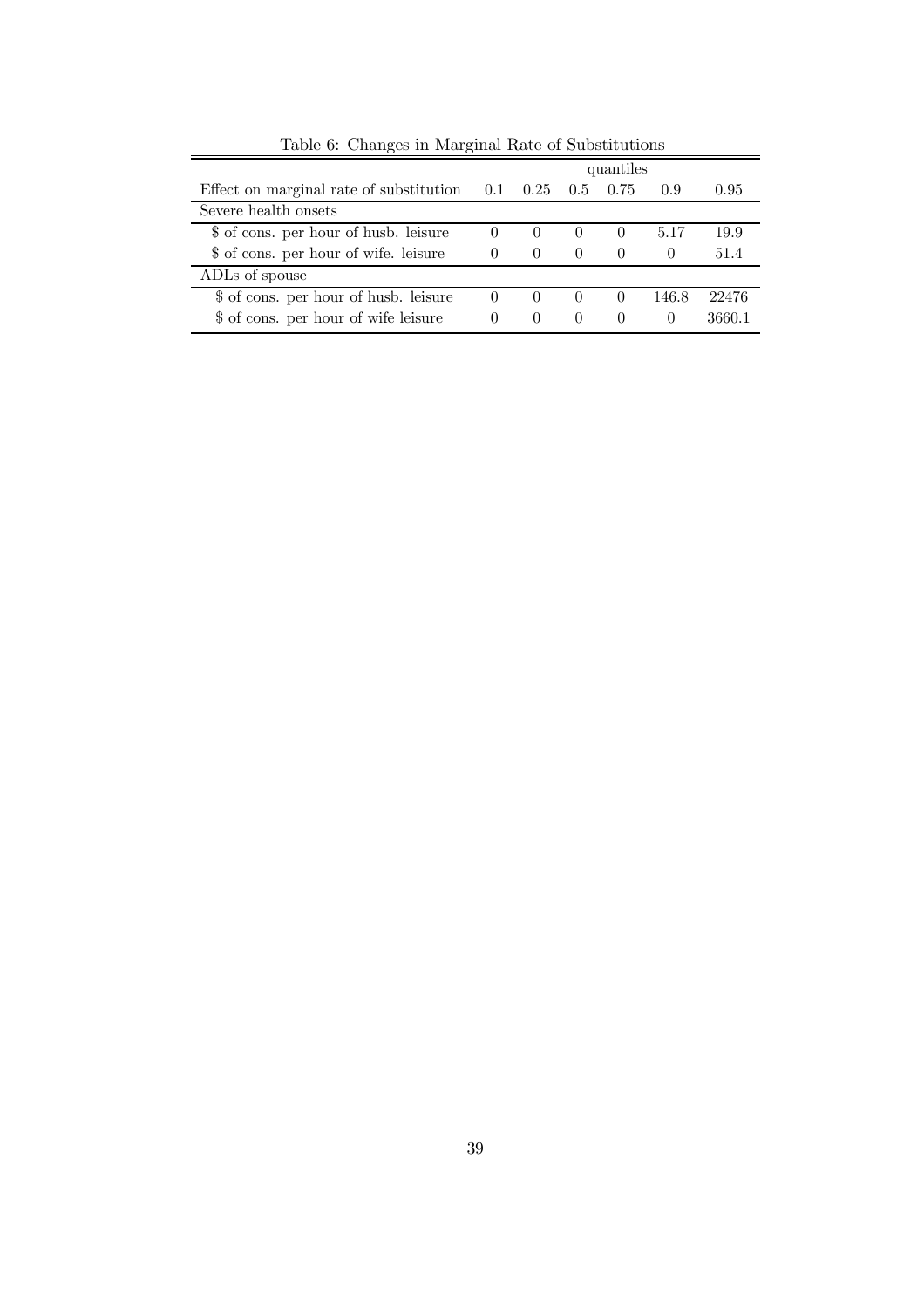| obs. hours per week |          | wife     |           |       |       |
|---------------------|----------|----------|-----------|-------|-------|
| husband             | 0        | $1 - 30$ | $30 - 50$ | $50+$ | Total |
| $\overline{0}$      | 35.85    | 6.74     | 7.29      | 0.45  | 50.33 |
| $1 - 30$            | 7.74     | 3.53     | 3.30      | 0.36  | 14.93 |
| $30 - 50$           | 10.91    | 5.50     | 9.72      | 0.73  | 26.86 |
| $50 +$              | 3.07     | 1.33     | 2.84      | 0.59  | 7.83  |
| Total               | 57.57    | 17.1     | 23.15     | 2.13  | 100   |
|                     |          |          |           |       |       |
|                     |          |          |           |       |       |
| pre. hours per week |          | wife     |           |       |       |
| husband             | $\theta$ | $1 - 30$ | $30 - 50$ | $50+$ | Total |
| $\theta$            | 33.12    | 10.56    | 4.70      | 2.39  | 50.77 |
| $1 - 30$            | 13.07    | 4.76     | 2.57      | 1.51  | 21.91 |
| 30-50               | 7.69     | 3.25     | 2.04      | 1.49  | 14.47 |
| $50 +$              | 5.86     | 2.82     | 2.11      | 2.02  | 12.91 |
| Total               | 59.74    | 21.39    | 11.42     | 7.41  | 100   |
| $Chi$ -square $(9)$ | 433.49   |          |           |       |       |

Table 7: Observed and Predicted Distribution for 2000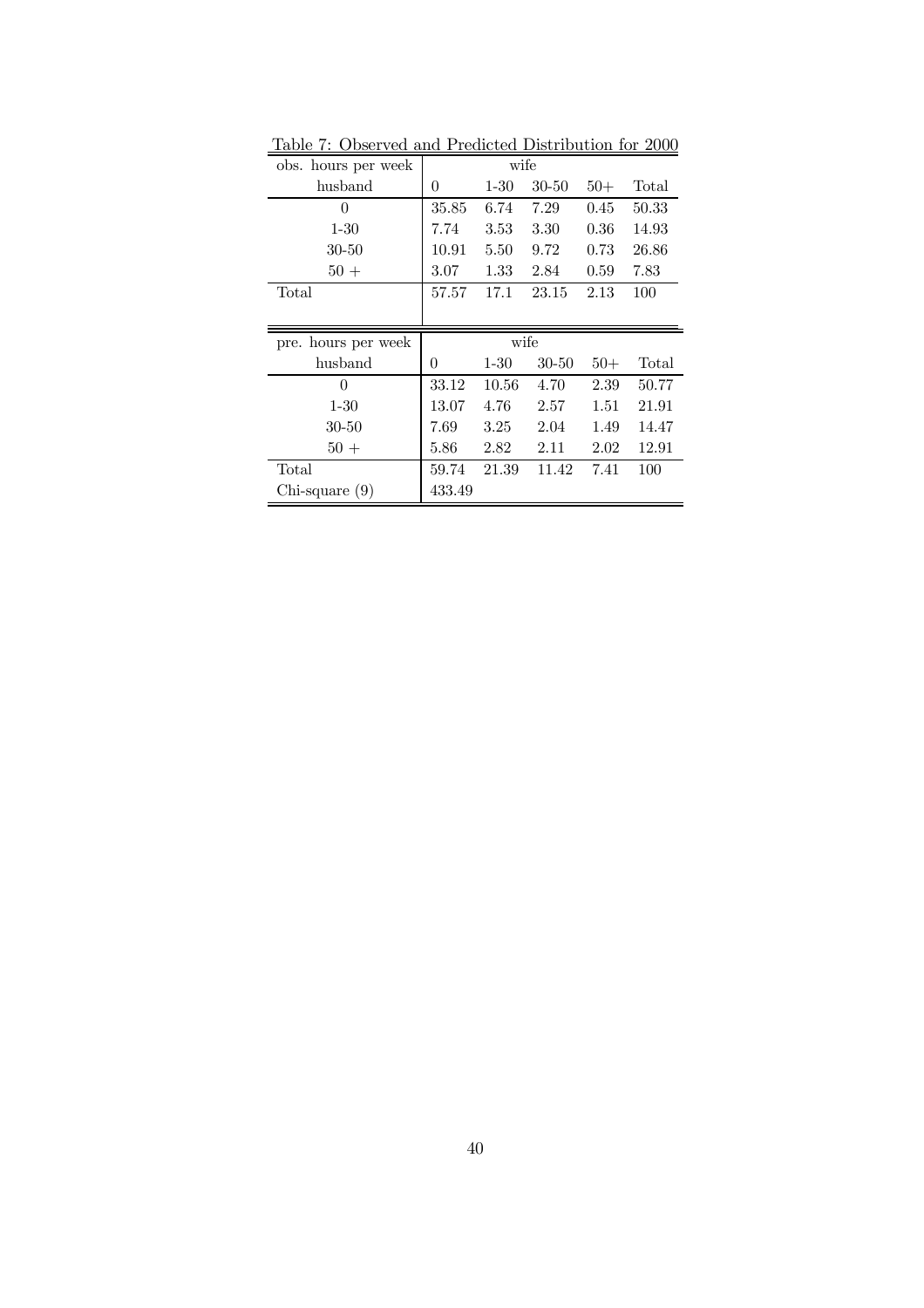| Abol. spouse ben.   |        |                      | wife      |       |
|---------------------|--------|----------------------|-----------|-------|
| husband             | 0      | $1-30$               | $30 - 50$ | $50+$ |
| $\Omega$            | $-0.1$ |                      | 0.02      | 0.02  |
| $1 - 30$            |        |                      |           |       |
| $30 - 50$           |        |                      |           |       |
| $50+$               |        |                      |           |       |
|                     |        |                      |           |       |
|                     |        |                      |           |       |
| Abol. earnings test |        |                      | wife      |       |
| husband             | 0      | $1 - 30$             | $30 - 50$ | $50+$ |
| 0                   | $-0.3$ | $-0.05$              |           |       |
| $1 - 30$            | 0.03   | $\ddot{\phantom{0}}$ |           |       |
| $30 - 50$           | 0.09   | 0.02                 | 0.02      |       |
| $50 +$              | 0.07   | 0.03                 | 0.02      | 0.01  |

Table 8: Effects of Social Security Reforms on Hours worked

Note: Entries show the difference in relative frequencies (in percentage point) between baseline (year 2000) and post reform situation. Cells with a dot contain a figure that is too small to be mentioned.

Table 9: Effects of Social Security Reforms on Claiming Decision

| Abol. spouse ben.    | wife          |         |
|----------------------|---------------|---------|
| husband              | did not claim | claimed |
| did not claim        |               |         |
| claimed              | $-0.07$       | 0.07    |
|                      |               |         |
|                      |               |         |
| Abol. earnings test. | wife          |         |
| husband              | did not claim | claimed |
| did not claim        | $-0.28$       |         |
| claimed              | 0.12          | 0.16    |

Note: Entries show the difference in relative frequencies (in percentage point) between baseline (year 2000) and post reform situation. Cells with a dot contain a figure that is too small to be mentioned.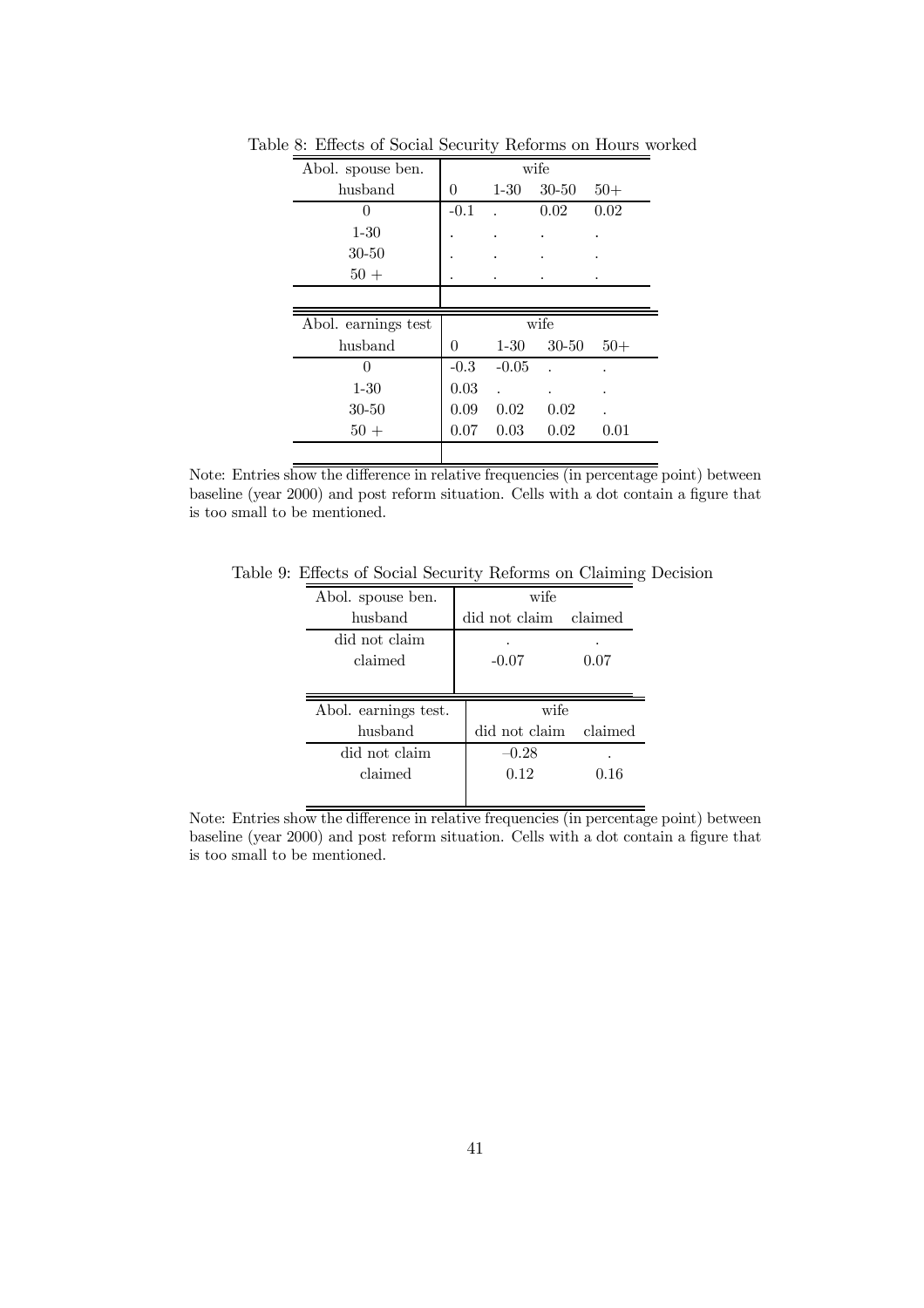| Abol. spouse ben.   |          |          | wife did not claim |       |
|---------------------|----------|----------|--------------------|-------|
| husband claimed     | $\theta$ | $1 - 30$ | 30-50              | $50+$ |
| 0                   | $-0.18$  | 0.03.    | 0.04               | 0.02  |
| $1 - 30$            |          | 0.01     | 0.01               |       |
| 30-50               |          |          |                    |       |
| $50+$               |          |          |                    |       |
|                     |          |          |                    |       |
|                     |          |          |                    |       |
| Abol. earnings test |          |          | wife did not claim |       |
| husband claimed     | $\Omega$ | $1 - 30$ | $30 - 50$          | $50+$ |
| 0                   | $-0.78$  | $-0.025$ | $-0.012$           |       |
| $1 - 30$            | 0.01     | 0.02     |                    |       |
| 30-50               | 0.3      | 0.12     | 0.07               |       |
| $50 +$              | $0.3\,$  | 0.12     | 0.08               | 0.07  |

Table 10: Effects of Social Security Reforms on Hours worked (husband claimed/wife did not).

Note: Entries show the difference in relative frequencies (in percentage point) between baseline (year 2000) and post reform situation. Cells with a dot contain a figure that is too small to be mentioned.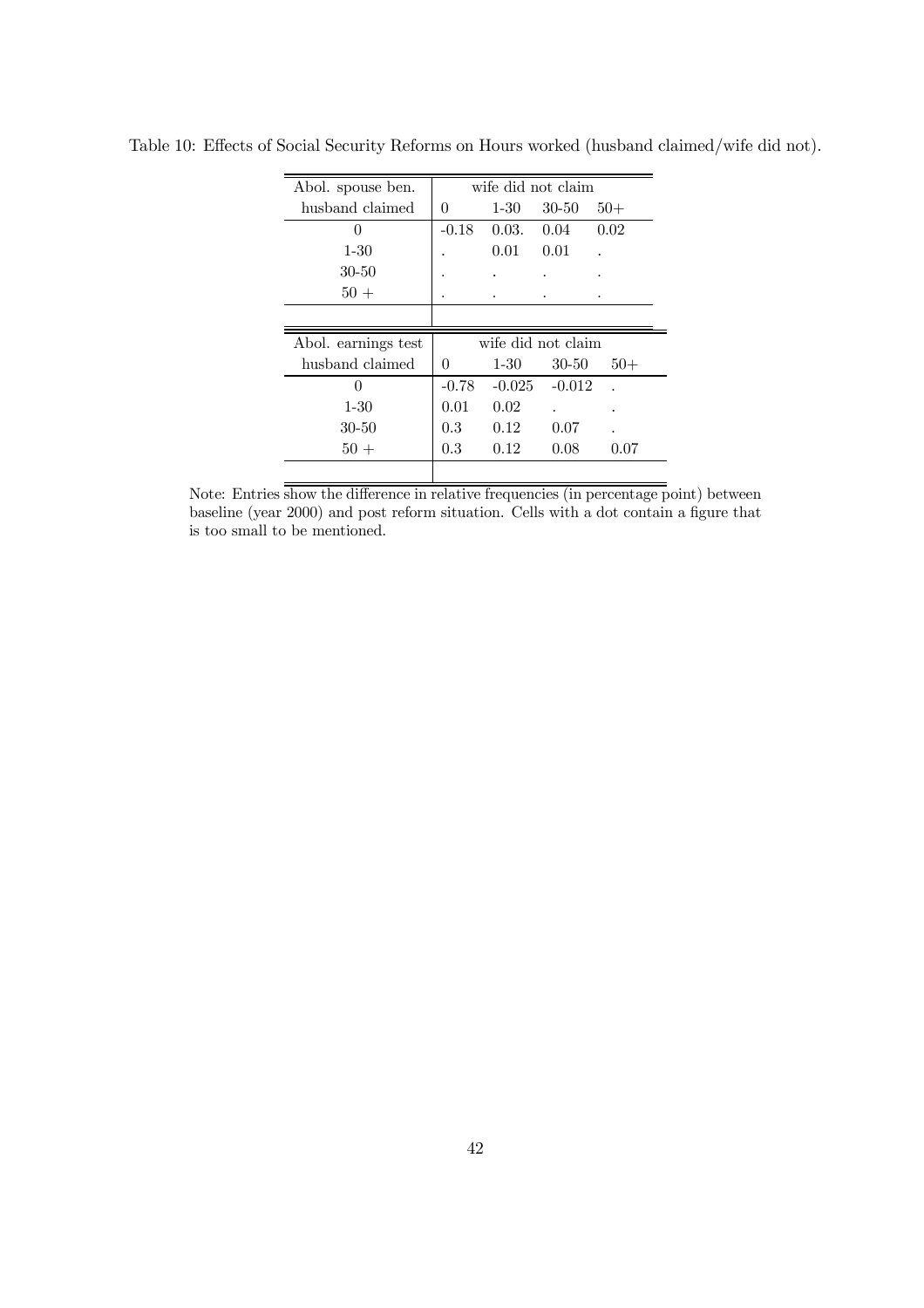|                            | Table II. Marginar tax rates |                           |  |  |  |  |  |
|----------------------------|------------------------------|---------------------------|--|--|--|--|--|
| Taxable income ti          |                              | Lower bound Marginal rate |  |  |  |  |  |
| $ti \leq 36,900$           |                              | 15%                       |  |  |  |  |  |
| $36900 < ti \leq 89,150$   | 5535                         | 28%                       |  |  |  |  |  |
| $89150 < ti \leq 140,000$  | 20165                        | 31%                       |  |  |  |  |  |
| $140000 < ti \leq 250,000$ | 35928.5                      | 36\%                      |  |  |  |  |  |
| 250,000 < ti               | 75528.5                      | 39.6%                     |  |  |  |  |  |

Table 11: Marginal tax rates